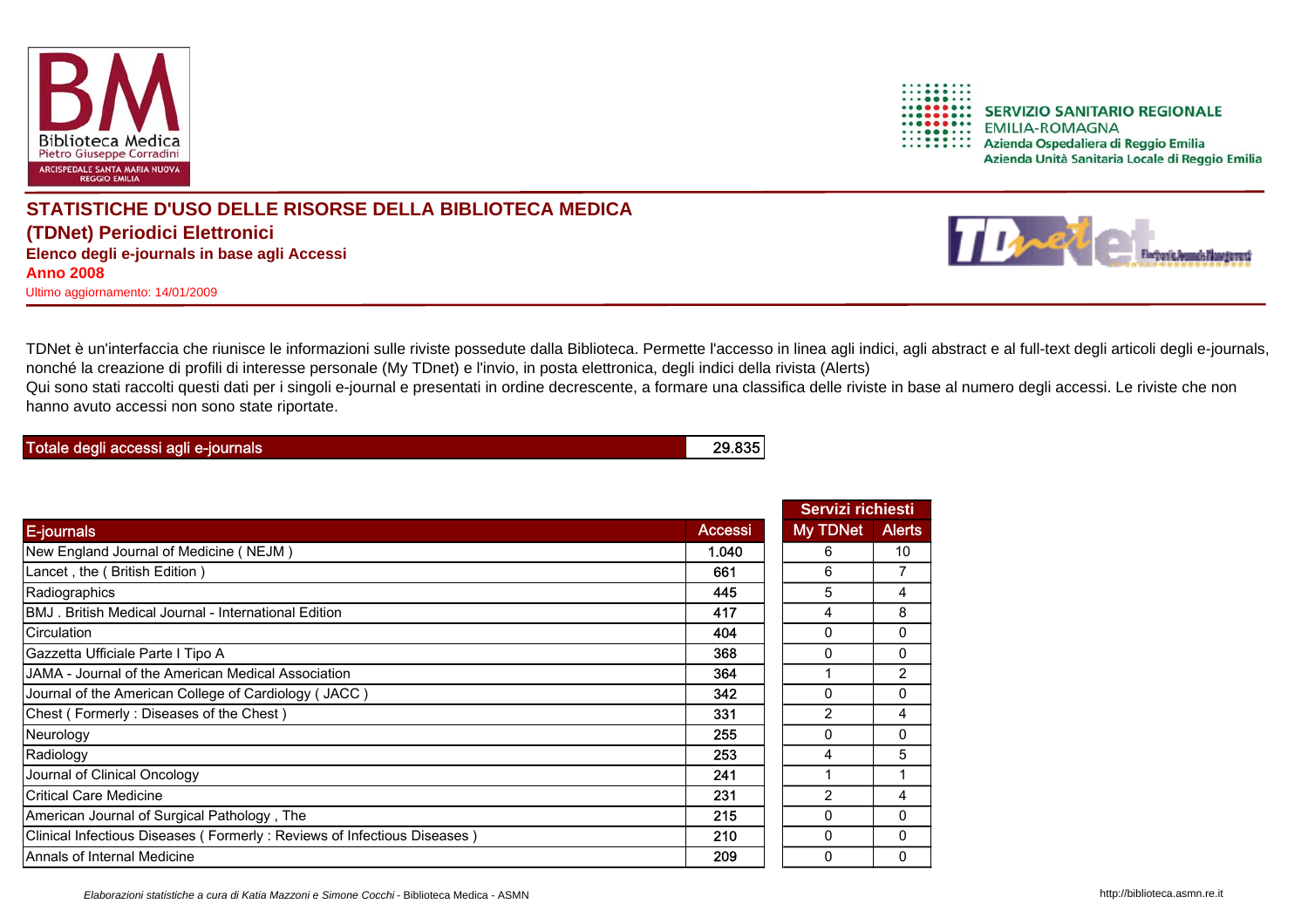|                                                                                              |                | Servizi richiesti |                |
|----------------------------------------------------------------------------------------------|----------------|-------------------|----------------|
| E-journals                                                                                   | <b>Accessi</b> | <b>My TDNet</b>   | <b>Alerts</b>  |
| Pediatrics                                                                                   | 208            | 0                 | 0              |
| European Heart Journal                                                                       | 200            | 0                 | $\mathbf{0}$   |
| Gazzetta Ufficiale Della Repubblica Italiana . Parte Seconda                                 | 196            | $\mathbf{0}$      | $\mathbf{0}$   |
| Gastroenterology                                                                             | 192            | 1                 | 1              |
| American Journal of Respiratory and Critical Care Medicine                                   | 191            | $\mathbf{1}$      | 2              |
| Lancet Neurology, The                                                                        | 172            | 3                 | 4              |
| American Journal of Cardiology, The                                                          | 164            | 0                 | 0              |
| Sanita ( Il Sole 24 Ore )                                                                    | 159            | 5                 | 6              |
| Heart                                                                                        | 155            | 0                 | 0              |
| Gazzetta Ufficiale Della Repubblica Italiana . Parte Prima : Serie Generale                  | 151            | $\mathbf{1}$      | $\overline{2}$ |
| <b>Fertility and Sterility</b>                                                               | 150            | 1                 | 1              |
| International Journal of Radiation Oncology, Biology, Physics                                | 135            | 1                 | 1              |
| Neurosurgery                                                                                 | 130            | 0                 | $\mathbf{0}$   |
| American Journal of Roentgenology, 1976 (Formerly: American Journal of Roentgenology, Radium |                |                   |                |
| Therapy and Nuclear Medicine)                                                                | 129            | 1                 | 1              |
| Obstetrics and Gynecology                                                                    | 128            | $\overline{c}$    | 3              |
| Stroke                                                                                       | 127            | $\mathbf{1}$      | $\overline{c}$ |
| American Journal of Gastroenterology                                                         | 126            | $\overline{2}$    | 1              |
| Hepatology                                                                                   | 120            | $\mathbf{1}$      | 1              |
| Journal of Urology, the                                                                      | 120            | 2                 | 2              |
| <b>Blood</b>                                                                                 | 117            | $\mathbf{1}$      | $\overline{2}$ |
| Cancer (John Wiley and Sons, Inc.)                                                           | 116            | 0                 | 0              |
| Lancet Infectious Diseases, The                                                              | 115            | 1                 | 2              |
| Annals of Oncology                                                                           | 111            | $\mathbf{1}$      | 0              |
| Gut                                                                                          | 111            | $\mathbf{1}$      | $\mathbf{1}$   |
| Intensive Care Medicine                                                                      | 111            | $\mathbf{1}$      | 2              |
| <b>Gastrointestinal Endoscopy</b>                                                            | 110            | 0                 | 0              |
| <b>Pediatric Neurology</b>                                                                   | 110            | 0                 | 0              |
| Archives of internal medicine (Formerly: A. M. A. Archives of Internal Medicine)             | 108            | 0                 | 0              |
| Histopathology                                                                               | 102            | 0                 | 0              |
| Nature                                                                                       | 102            | $\overline{c}$    | 4              |
| European Respiratory Journal                                                                 | 99             | $\mathbf{1}$      | $\overline{2}$ |
| American Heart Journal : AHJ                                                                 | 98             | 0                 | 0              |
| Developmental Medicine and Child Neurology                                                   | 98             | 0                 | 0              |
| American Journal of Medicine, The                                                            | 97             | 0                 | 0              |
| Annals of Neurology                                                                          | 97             | 0                 | 0              |
| Journal of Neurosurgery                                                                      | 95             | 0                 | 0              |
| Journal of Neurology, Neurosurgery and Psychiatry                                            | 94             | $\mathsf{O}$      | 0              |
| Archives of Physical Medicine and Rehabilitation (Formerly: Archives of Physical Medicine)   | 93             | 0                 | 0              |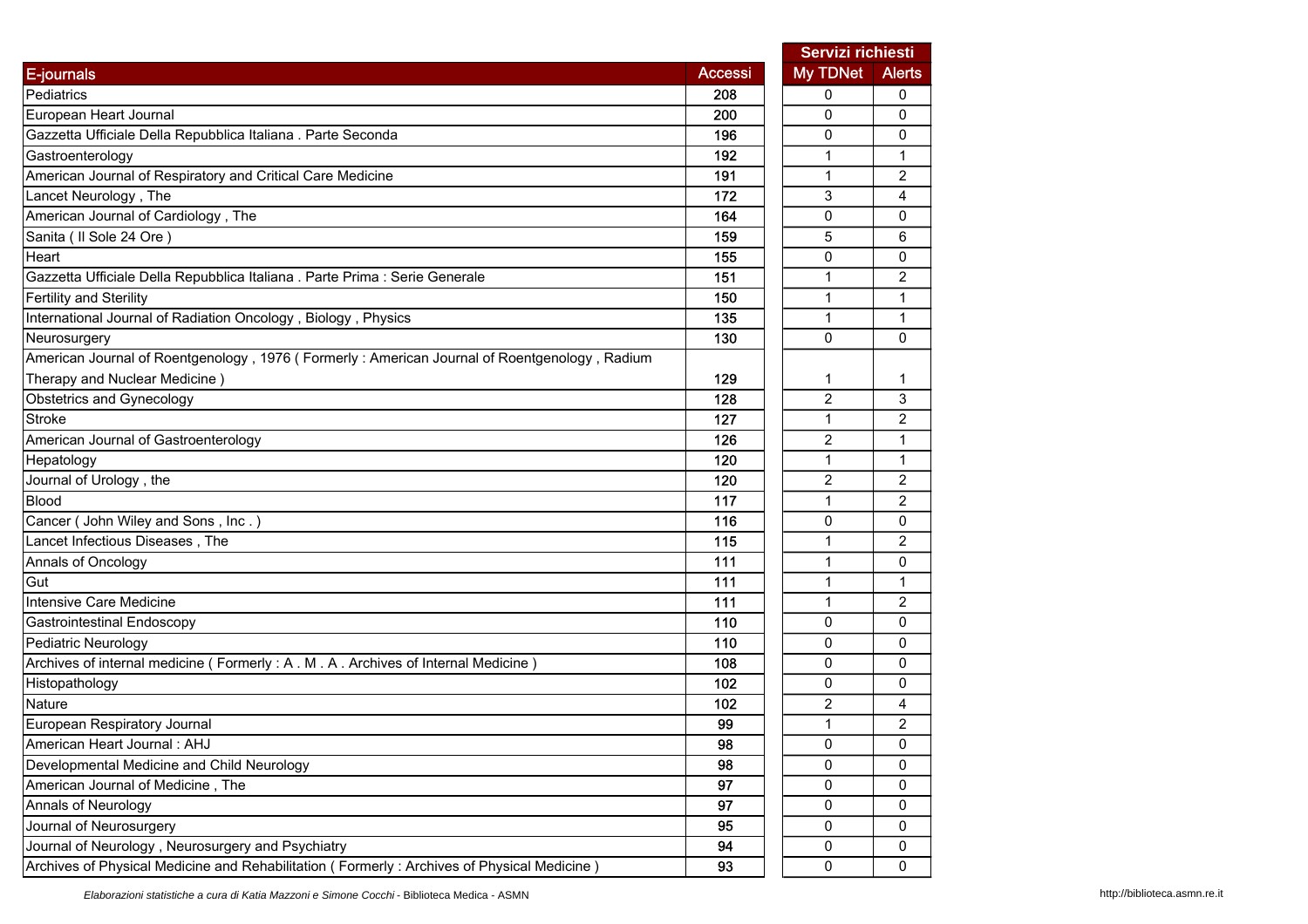|                                                                                                     |                | Servizi richiesti |                |
|-----------------------------------------------------------------------------------------------------|----------------|-------------------|----------------|
| E-journals                                                                                          | <b>Accessi</b> | My TDNet          | <b>Alerts</b>  |
| Giornale Italiano Di Cardiologia                                                                    | 93             | 0                 | 0              |
|                                                                                                     |                |                   |                |
| Journal of Clinical Endocrinology and Metabolism, the (Formerly: Journal of Clinical Endocrinology) | 93             | 1                 | 1              |
| Assistenza Infermieristica E Ricerca                                                                | 92             | $\overline{7}$    | 13             |
| Radiotherapy and Oncology                                                                           | 92             | 1                 | 1              |
| Thorax                                                                                              | 91             | 1                 | 2              |
| Alimentary Pharmacology and Therapeutics                                                            | 89             | $\mathbf{1}$      | 1              |
| American Journal of Clinical Pathology                                                              | 85             | $\Omega$          | $\mathbf{0}$   |
| American Journal of Physical Medicine and Rehabilitation (Formerly: American Journal of Physical    |                |                   |                |
| Medicine)                                                                                           | 85             | 1                 | 2              |
| <b>Brain</b>                                                                                        | 85             | 0                 | 0              |
| Ultrasound in Obstetrics and Gynecology                                                             | 85             | 1                 | $\overline{c}$ |
| American Journal of Obstetrics and Gynecology                                                       | 84             | $\overline{c}$    | 3              |
| Anesthesia and Analgesia (Formerly: Current Researches in Anesthesia and Analgesia)                 | 83             | $\overline{2}$    | 3              |
| Diseases of the Colon and Rectum                                                                    | 81             | 0                 | 0              |
| Archives of Disease in Childhood - Fetal and Neonatal Edition                                       | 77             | 0                 | 0              |
| Archives of Neurology (Formerly: AMA Archives of Neurology)                                         | 77             | 0                 | 0              |
| Journal of the American Society of Echocardiography                                                 | 77             | 0                 | 0              |
| Muscle and Nerve                                                                                    | 77             | 0                 | 0              |
| Abdominal Imaging                                                                                   | 75             | 4                 | 4              |
| <b>Brain and Development</b>                                                                        | 75             | $\mathbf{0}$      | $\Omega$       |
| Endoscopy                                                                                           | 75             | 0                 | 0              |
| Journal of Antimicrobial Chemotherapy                                                               | 75             | 0                 | $\mathbf{0}$   |
| Journal of Hepatology                                                                               | 75             | 0                 | 0              |
| Human Pathology                                                                                     | 74             | 0                 | $\mathbf{0}$   |
| <b>Current Opinion in Neurology</b>                                                                 | 73             | 0                 | 0              |
| Journal of Pediatrics, The                                                                          | 73             | 1                 | $\overline{c}$ |
| Ambiente E Sicurezza                                                                                | 72             | 1                 | $\overline{c}$ |
| British Journal of Haematology                                                                      | 72             | $\mathbf{1}$      | $\overline{c}$ |
| Annals of Emergency Medicine                                                                        | 69             | 0                 | 0              |
| Clinical Microbiology and Infection                                                                 | 69             | 0                 | 0              |
| European Journal of Radiology                                                                       | 69             | $\mathbf{1}$      | $\overline{c}$ |
| Physics in Medicine and Biology                                                                     | 69             | 0                 | 0              |
| Science                                                                                             | 69             | 0                 | 0              |
| European Journal of Neurology                                                                       | 68             | 0                 | $\mathsf 0$    |
| Anesthesiology                                                                                      | 67             | $\overline{2}$    | 3              |
| Human Reproduction                                                                                  | 67             | $\mathbf{1}$      | 1              |
| Modern Pathology                                                                                    | 67             | 0                 | $\mathsf 0$    |
| Annales Francaises D'anesthesie Et De Reanimation                                                   | 65             | 0                 | 0              |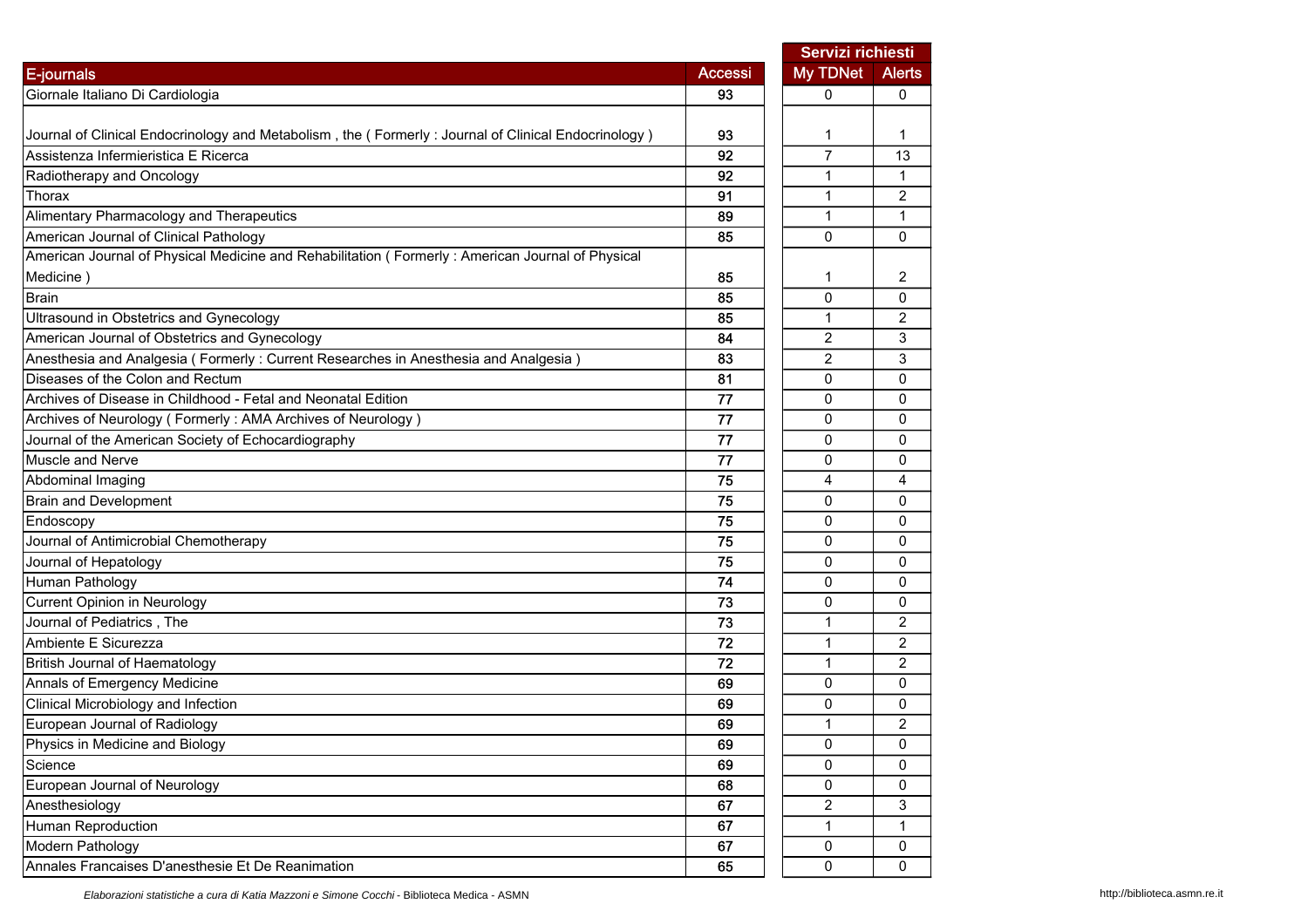|                                                                                                  | Servizi richiesti |                |                |
|--------------------------------------------------------------------------------------------------|-------------------|----------------|----------------|
| E-journals                                                                                       | <b>Accessi</b>    | My TDNet       | <b>Alerts</b>  |
| Haematologica                                                                                    | 65                | 1              | 2              |
| Journal of Clinical Pathology                                                                    | 65                | 0              | $\mathbf{0}$   |
| Journal of Neurology (Formerly: Zeitschrift Für Neurologie)                                      | 65                | 1              | 2              |
| <b>Medical Physics</b>                                                                           | 65                | 2              | 4              |
| Guida Normativa ( Il Sole 24 Ore )                                                               | 63                | $\mathbf{1}$   | 2              |
| Journal of the American Geriatrics Society                                                       | 63                | 0              | 0              |
| Laryngoscope, The                                                                                | 63                | 0              | 0              |
| Thrombosis and Haemostasis                                                                       | 63                | 0              | $\mathbf{0}$   |
| American Journal of Emergency Medicine                                                           | 62                | 0              | $\mathbf{0}$   |
| Archives of Pathology and Laboratory Medicine, 1976 (Formerly: Archives of Pathology, 1960)      | 62                | 1              | 2              |
| Journal of Thrombosis and Haemostasis                                                            | 61                | 0              | $\mathbf{0}$   |
| <b>Virchows Archiv</b>                                                                           | 61                | 0              | 0              |
| American Journal of Neuroradiology                                                               | 60                | 1              | 2              |
| Plastic and Reconstructive Surgery . 1963 (Formerly : Plastic and Reconstructive Surgery and the |                   |                |                |
| Transplantation Bulletin)                                                                        | 60                | 0              | 0              |
| Urology                                                                                          | 60                | 2              | 2              |
| Journal of Ultrasound in Medicine                                                                | 59                | 0              | $\mathbf{0}$   |
| <b>Clinical Rehabilitation</b>                                                                   | 58                | 0              | $\mathbf{0}$   |
| Current Opinion in Rheumatology                                                                  | 58                | 0              | $\mathbf{0}$   |
| <b>Diabetes Care</b>                                                                             | 58                | 1              | 1              |
| European Radiology                                                                               | 57                | $\mathbf{1}$   | 2              |
| Archives of Disease in Childhood                                                                 | 56                | 0              | 0              |
| Lancet Oncology, The                                                                             | 56                | 3              | 2              |
| Management Infermieristico                                                                       | 56                | $\overline{2}$ | $\overline{2}$ |
| Bjr: British Journal of Radiology                                                                | 55                | $\overline{2}$ | 3              |
| Journal of Bone and Joint Surgery - American Volume                                              | 55                | 0              | $\mathbf 0$    |
| <b>Movement Disorders</b>                                                                        | 54                | 0              | 0              |
| Nephrology Dialysis Transplantation                                                              | 54                | 0              | 0              |
| Seminars in Pediatric Neurology                                                                  | 54                | 0              | $\mathbf{0}$   |
| <b>BJA: British Journal of Anaesthesia</b>                                                       | 53                | 0              | 0              |
| Clinical Orthopaedics (Now: Clinical Orthopaedics and Related Research)                          | 53                | 1              | 0              |
| Echocardiography                                                                                 | 53                | 0              | 0              |
| Professioni Infermieristiche                                                                     | 53                | 3              | 5              |
| Arthroscopy: the Journal of Arthroscopic and Related Surgery                                     | 52                | 0              | 0              |
| European Journal of Heart Failure                                                                | 52                | 0              | 0              |
| Mayo Clinic Proceedings                                                                          | 52                | 0              | 0              |
| AJIC : American Journal of Infection Control                                                     | 51                | 0              | 0              |
| American Journal of Clinical Oncology (Formerly: Cancer Clinical Trials)                         | 51                | $\mathbf{1}$   | $\overline{2}$ |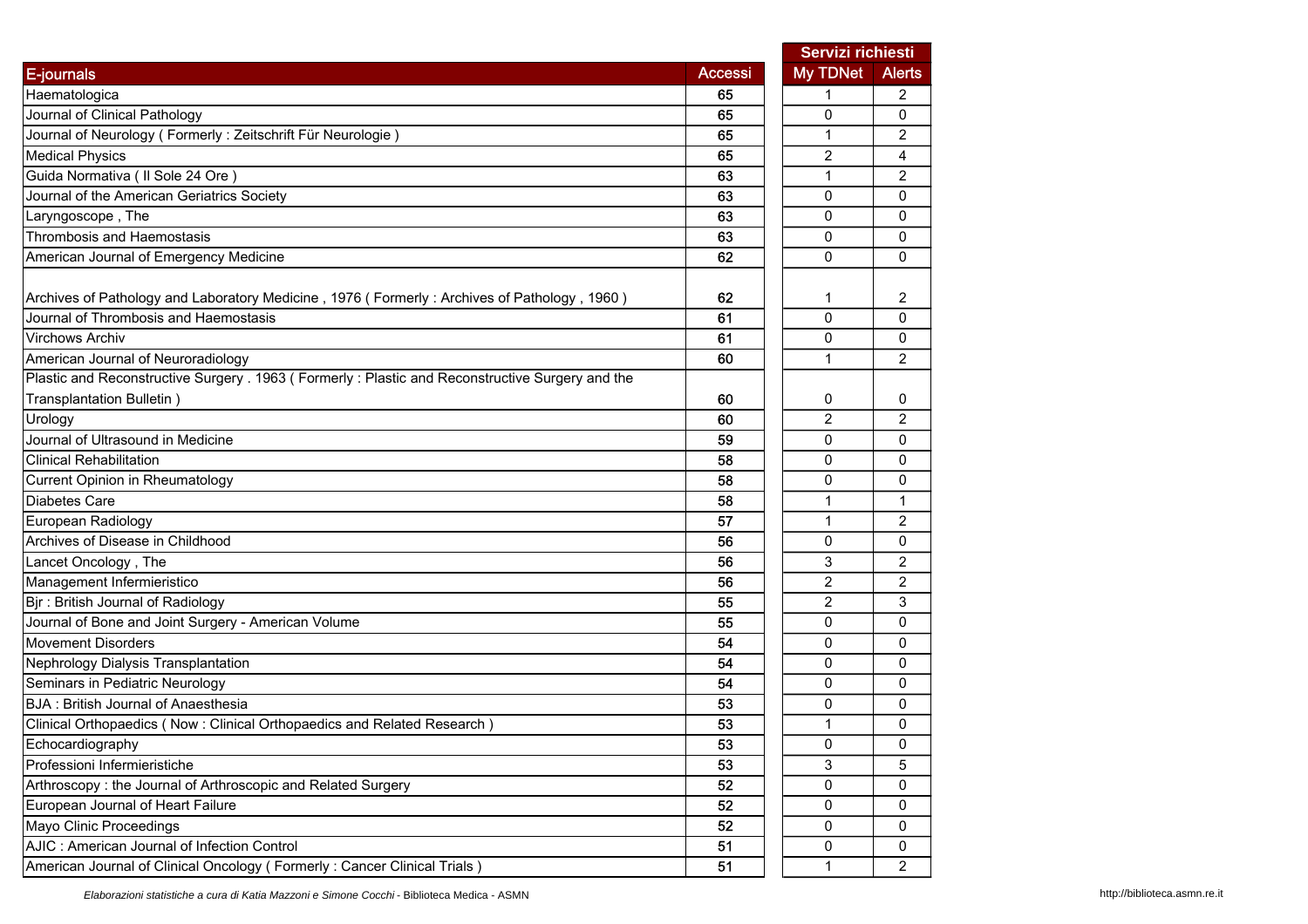|                                                                                                          |                | Servizi richiesti |                |
|----------------------------------------------------------------------------------------------------------|----------------|-------------------|----------------|
| E-journals                                                                                               | <b>Accessi</b> | <b>My TDNet</b>   | <b>Alerts</b>  |
| American Journal of Medical Genetics Part A (AJMG)                                                       | 51             | 0                 | 0              |
| Journal of Hospital Infection, The                                                                       | 51             | 0                 | 0              |
| Lung Cancer                                                                                              | 51             | 0                 | 0              |
| Transfusion                                                                                              | 51             | $\mathbf 0$       | 0              |
| Journal of Clinical Gastroenterology                                                                     | 50             | 0                 | 0              |
| Postgraduate Medical Journal                                                                             | 50             | 0                 | 0              |
| Annals of Thoracic Surgery, The                                                                          | 49             | 0                 | 0              |
| Arthritis and Rheumatism                                                                                 | 49             | 0                 | 0              |
| Current Opinion in Anesthesiology                                                                        | 49             | 0                 | $\mathbf{0}$   |
| Current Opinion in Infectious Diseases                                                                   | 49             | 0                 | 0              |
| Journal of Rheumatology                                                                                  | 49             | 0                 | 0              |
| Acta Neurochirurgica                                                                                     | 48             | 0                 | 0              |
| Allergy: European Journal of Allergy and Clinical Immunology                                             | 48             | 0                 | 0              |
| <b>Clinical Endocrinology</b>                                                                            | 48             | 1                 | 1              |
| Disability and Rehabilitation                                                                            | 48             | $\mathbf{0}$      | 0              |
|                                                                                                          |                |                   |                |
| Journal of Rehabilitation Medicine (Formerly: Scandinavian Journal of Rehabilitation Medicine)           | 48             | 0                 | 0              |
| Spine                                                                                                    | 48             | 0                 | 0              |
| <b>Neurological Sciences</b>                                                                             | 47             | 0                 | 0              |
| Annals of Allergy, Asthma and Immunology                                                                 | 46             | 0                 | 0              |
| Annals of Diagnostic Pathology                                                                           | 46             | 0                 | 0              |
| British Journal of Surgery (Including European Journal of Surgery)                                       | 46             | 0                 | 0              |
| Clinical Gastroenterology and Hepatology                                                                 | 46             | 0                 | 0              |
| Current Diagnostic Pathology (Now: Diagnostic Histopathology)                                            | 46             | 0                 | 0              |
| Bju International (Formerly: British Journal of Urology)                                                 | 45             | 0                 | 0              |
| European Urology                                                                                         | 45             | 2                 | $\overline{2}$ |
| Journal of Vascular Surgery                                                                              | 45             | $\mathbf 0$       | 0              |
| Acta Paediatrica                                                                                         | 44             | 2                 | 4              |
| Anaesthesia                                                                                              | 44             | 1                 | 2              |
| European Journal of Echocardiography                                                                     | 44             | $\Omega$          | 0              |
| Journal of Infectious Diseases                                                                           | 44             | 0                 | 0              |
| Monaldi Archives for Chest Diseases . Pulmonary Series                                                   | 44             | 1                 | 2              |
| Biog : an International Journal of Obstetrics and Gynaecology ( Formerly : British Journal of Obstetrics |                |                   |                |
| and Gynaecology)                                                                                         | 43             | 1                 | 2              |
| Digestive and Liver Disease                                                                              | 43             | 0                 | 0              |
| Journal of Allergy and Clinical Immunology                                                               | 43             | 0                 | 0              |
| Nature Medicine                                                                                          | 43             | 3                 | 5              |
| Neuroradiology                                                                                           | 43             | $\mathbf{1}$      | $\overline{2}$ |
| Ultrasound in Medicine and Biology                                                                       | 43             | $\mathbf 0$       | 0              |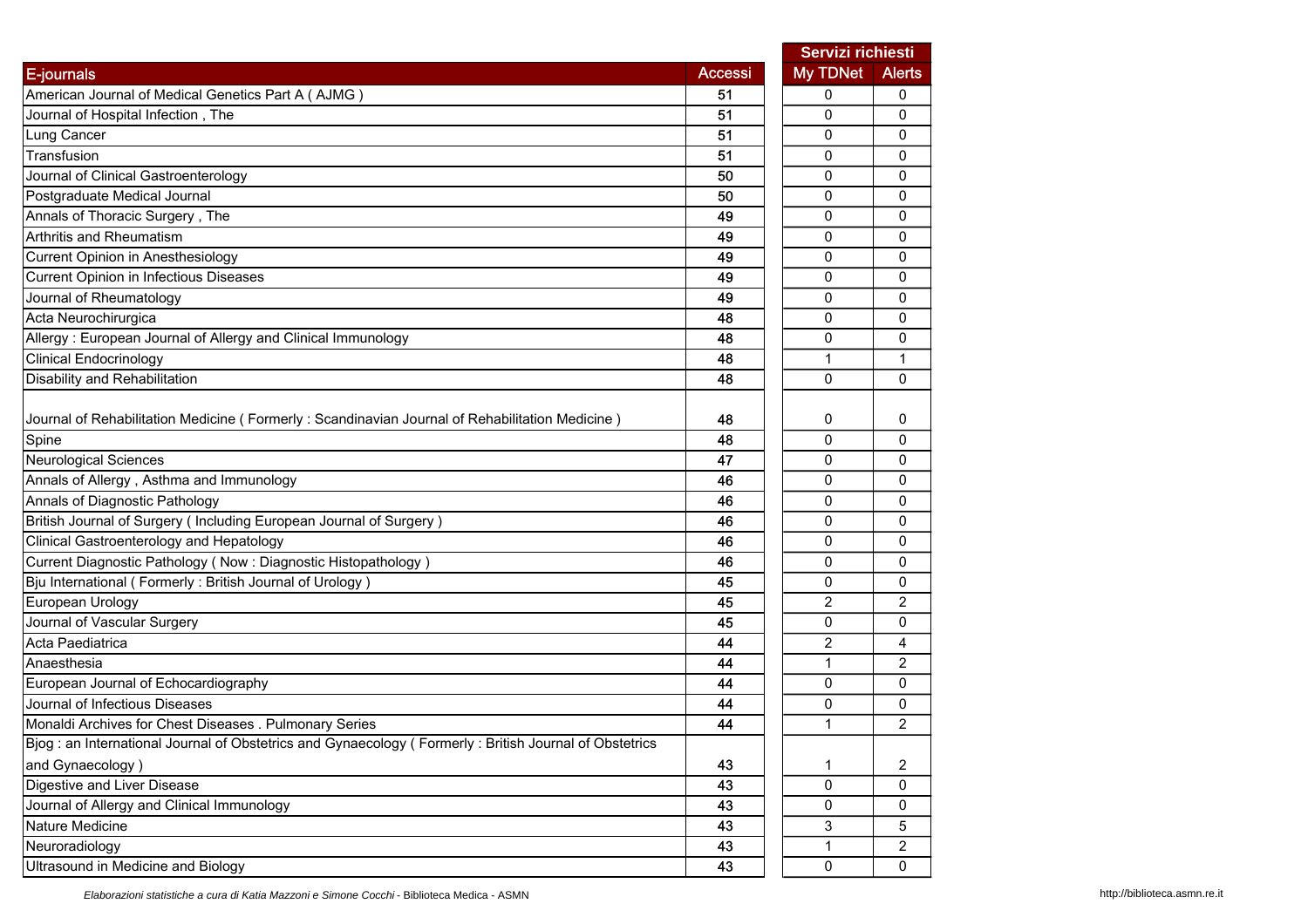|                                                                                                    |                 |                | Servizi richiesti |
|----------------------------------------------------------------------------------------------------|-----------------|----------------|-------------------|
| E-journals                                                                                         | <b>Accessi</b>  | My TDNet       | <b>Alerts</b>     |
| Advances in Anatomic Pathology                                                                     | 42              | 0              | 0                 |
| <b>Clinical Obstetrics and Gynecology</b>                                                          | 42              | $\overline{2}$ | $\overline{4}$    |
| European Journal of Obstetrics and Gynecology and Reproductive Biology (Formerly: European Journal |                 |                |                   |
| of Obstetrics and Gynecology)                                                                      | 42              | 2              | 4                 |
| American Journal of Sports Medicine                                                                | 41              | $\mathbf 0$    | $\mathbf{0}$      |
| Medecine Et Maladies Infectieuses                                                                  | 41              | 0              | 0                 |
| Operative Techniques in Otolaryngology - Head and Neck Surgery                                     | 41              | 0              | 0                 |
| Tumori                                                                                             | 41              | 0              | 0                 |
| Clinical Orthopaedics and Related Research (Formerly: Clinical Orthopaedics)                       | 40              | $\mathbf{1}$   | $\mathbf{0}$      |
| Journal of the American Academy of Dermatology (Formerly: Bulletin of the American Academy of      |                 |                |                   |
| Dermatology)                                                                                       | 40              | 1              | 0                 |
| Journal of Thoracic and Cardiovascular Surgery                                                     | 40              | 0              | 0                 |
| Reanimation Urgences (Now: Reanimation)                                                            | 40              | 0              | 0                 |
| Academic Radiology                                                                                 | 39              | 3              | 4                 |
| Annals of Surgery                                                                                  | 39              | 0              | 0                 |
| Current Opinion in Critical Care                                                                   | 39              | $\mathbf{1}$   | 2                 |
| <b>Endocrine Reviews</b>                                                                           | 39              | 1              | 1                 |
| European Journal of Paediatric Neurology                                                           | 39              | 0              | 0                 |
| Infection Control and Hospital Epidemiology (Formerly: Infection Control)                          | 39              | 0              | 0                 |
| Journal of Advanced Nursing                                                                        | 39              | $\overline{2}$ | 4                 |
| Journal of Child Neurology                                                                         | 39              | 0              | 0                 |
| Journal of Clinical Ultrasound                                                                     | 39              | 0              | $\mathbf{0}$      |
| Seminars in Fetal and Neonatal Medicine (Formerly: Seminars in Neonatology)                        | 39              | 1              | 2                 |
| Seminars in Hematology                                                                             | 39              | 1              | 2                 |
| <b>Thrombosis Research</b>                                                                         | 39              | 0              | $\mathbf{0}$      |
| American Journal of Clinical Nutrition (Formerly: the Journal of Clinical Nutrition)               | 38              | 0              | 0                 |
| Birth: Issues in Perinatal Care                                                                    | 38              | $\mathbf{1}$   | 2                 |
| European Journal of Vascular and Endovascular Surgery                                              | 38              | 0              | 0                 |
| Journal of Emergency Medicine                                                                      | 38              | 0              | 0                 |
| Journal of Perinatology                                                                            | 38              | 1              | $\overline{c}$    |
| Respiratory Medicine (Formerly: British Journal of Diseases of the Chest)                          | 38              | 1              | $\overline{c}$    |
| American Journal of Epidemiology                                                                   | 37              | 0              | 0                 |
| American Journal of Human Genetics, The                                                            | $\overline{37}$ | 1              | 0                 |
| Injury                                                                                             | 37              | $\mathbf 0$    | $\mathbf 0$       |
| Nursing Oggi                                                                                       | 37              | 6              | 12                |
| Inflammatory Bowel Diseases                                                                        | 36              | 0              | $\mathbf 0$       |
| International Journal of Cardiology                                                                | 36              | 0              | $\mathbf{0}$      |
| Retina                                                                                             | 36              | 0              | 0                 |
| Rheumatology (Formerly: British Journal of Rheumatology)                                           | 36              | 0              | 0                 |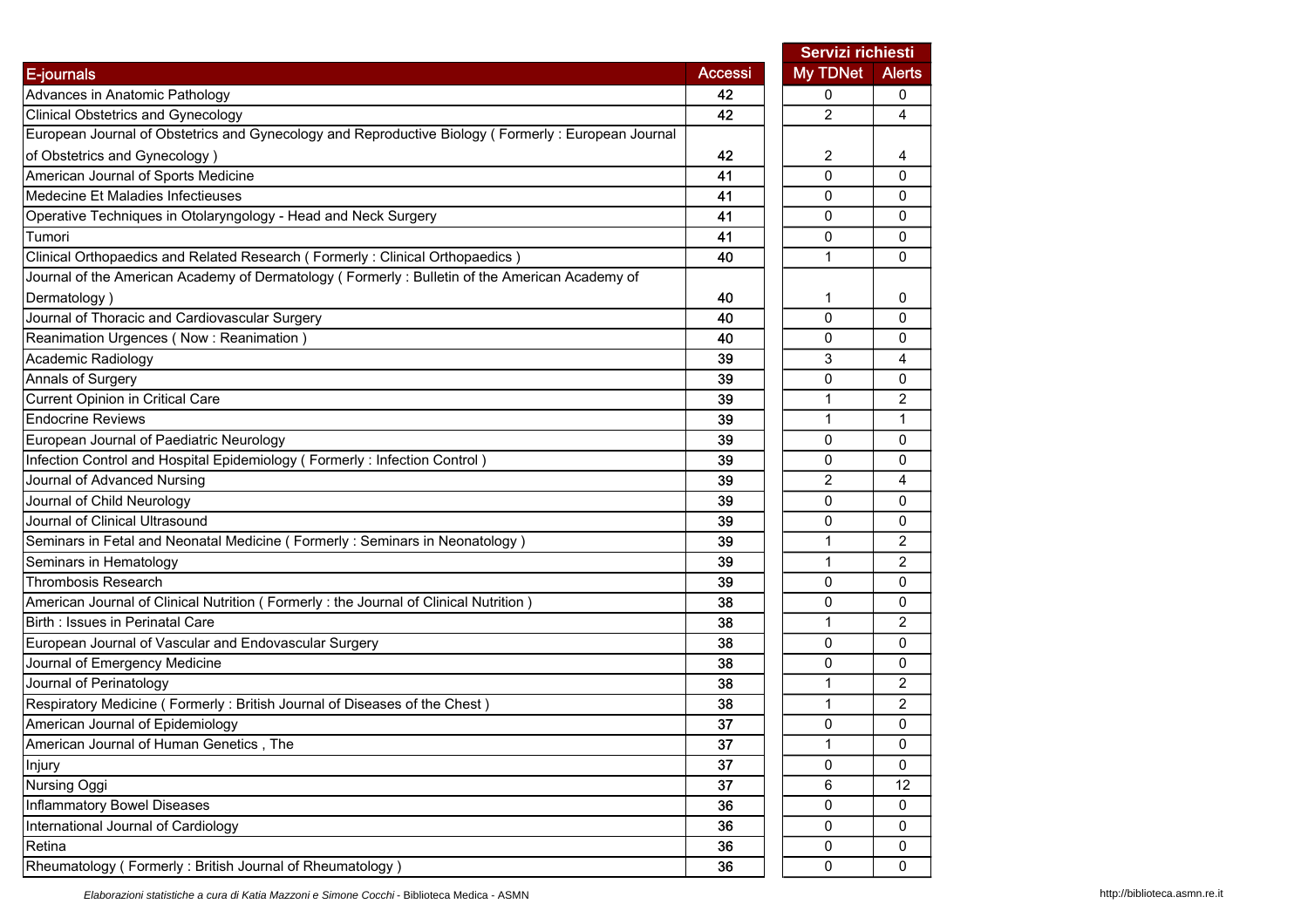|                                                                                                     | Servizi richiesti |                |                |
|-----------------------------------------------------------------------------------------------------|-------------------|----------------|----------------|
| E-journals                                                                                          | Accessi           | My TDNet       | <b>Alerts</b>  |
| American Journal of Dermatopathology, The                                                           | 35                | 0              | 0              |
| Annals of the Rheumatic Diseases                                                                    | 35                | 0              | 0              |
| Clinical and Experimental Rheumatology                                                              | 35                | 0              | 0              |
| <b>Clinical Chemistry</b>                                                                           | 35                | 0              | 0              |
| <b>Current Problems in Cardiology</b>                                                               | 35                | 0              | 0              |
| Otology and Neurotology (Formerly: American Journal of Otology, the)                                | 35                | 0              | 0              |
| <b>Current Opinion in Pulmonary Medicine</b>                                                        | 34                | 1              | $\overline{c}$ |
| Emergency Medicine Journal (Formerly: Journal of Accident and Emergency Medicine)                   | 34                | $\mathbf{1}$   | $\overline{2}$ |
| Age and Ageing                                                                                      | 33                | 0              | $\Omega$       |
| Archives of Surgery (Formerly: Ama Archives of Surgery)                                             | 33                | 0              | 0              |
| Current Opinion in Cardiology                                                                       | 33                | 0              | 0              |
| European Journal of Cancer 1990 (Formerly : European Journal of Cancer and Clinical Oncology)       | 33                | 1              | 0              |
| Journal of Pain and Symptom Management                                                              | 33                | $\mathbf{1}$   | $\overline{2}$ |
| <b>Prenatal Diagnosis</b>                                                                           | 33                | $\mathbf{1}$   | 2              |
| Archives of Pediatrics and Adolescent Medicine                                                      | 32                | 0              | 0              |
| <b>British Journal of Dermatology</b>                                                               | 32                | 0              | 0              |
| Journal of Pediatric Gastroenterology and Nutrition                                                 | 32                | 0              | 0              |
| <b>Neuromuscular Disorders</b>                                                                      | 32                | 0              | 0              |
| Physical Therapy ( Journal of the American Physical Therapy Association )                           | 32                | 0              | 0              |
| Seminars in Perinatology                                                                            | 32                | 1              | $\overline{2}$ |
| American Journal of Surgery, the (Formerly: American Surgery and Gynecology)                        | 31                | 0              | 0              |
| Annals of Surgical Oncology                                                                         | 31                | 0              | $\Omega$       |
| British Journal of Plastic Surgery (Now : Journal of Plastic, Reconstructive and Aesthetic Surgery) | 31                | 0              | 0              |
| Journal of Clinical Nursing                                                                         | 31                | 0              | 0              |
| Journal of Thoracic Imaging                                                                         | 31                | 1              | $\overline{c}$ |
| Minerva Anestesiologica                                                                             | 31                | 0              | 0              |
| Pathology International (Formerly: Acta Pathologica Japonica)                                       | 31                | 0              | 0              |
| World Journal of Surgery                                                                            | 31                | 0              | 0              |
| Acta Neurologica Scandinavica                                                                       | 30                | 0              | 0              |
| <b>Addictive Disorders and Their Treatment</b>                                                      | 30                | $\overline{2}$ | 0              |
| Clinical Neurology and Neurosurgery                                                                 | 30                | 0              | 0              |
| Clinical Neurophysiology (Formerly: Electroencephalography and Clinical Neurophysiology)            | 30                | 0              | 0              |
| <b>Clinical Radiology</b>                                                                           | 30                | 2              | $\overline{2}$ |
| European Journal of Cardio - Thoracic Surgery                                                       | 30                | 0              | 0              |
| <b>Gynecologic Oncology</b>                                                                         | 30                | 0              | 0              |
| Journal of the American College of Surgeons                                                         | 30                | 0              | 0              |
| Kidney International                                                                                | 30                | 0              | 0              |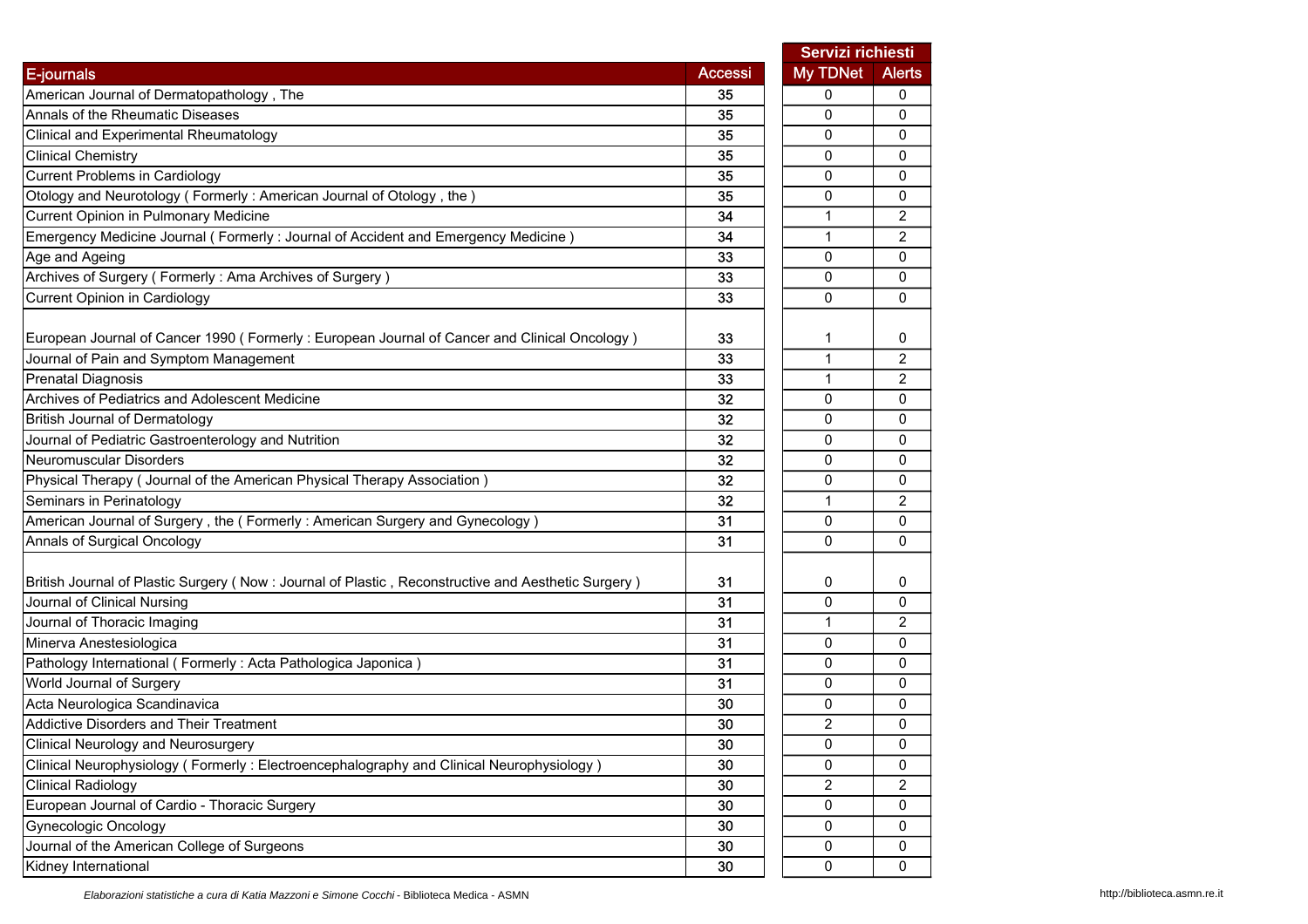|                                                                                                      |                | Servizi richiesti |                |
|------------------------------------------------------------------------------------------------------|----------------|-------------------|----------------|
| <b>E-journals</b>                                                                                    | <b>Accessi</b> | My TDNet          | <b>Alerts</b>  |
| Pathology Research and Practice                                                                      | 30             | 0                 | 0              |
| Pediatric Allergy and Immunology                                                                     | 30             | 0                 | 0              |
| American Journal of Ophthalmology                                                                    | 29             | 0                 | 0              |
| <b>Contact Dermatitis</b>                                                                            | 29             | 0                 | 0              |
| <b>Drugs</b>                                                                                         | 29             | 0                 | 0              |
| Early Human Development (Absorbed Screening)                                                         | 29             | 0                 | 0              |
| Epilepsia                                                                                            | 29             | 0                 | 0              |
| Internal Medicine Journal                                                                            | 29             | 0                 | 0              |
| Journal of Electromyography and Kinesiology                                                          | 29             | 0                 | 0              |
| Medicine (Baltimore, Md)                                                                             | 29             | 0                 | 0              |
| Neurologist, The                                                                                     | 29             | 0                 | 0              |
| Surgical Endoscopy                                                                                   | 29             | 0                 | 0              |
| Acta Anaesthesiologica Scandinavica                                                                  | 28             | 1                 | $\overline{c}$ |
| Advances in Neonatal Care                                                                            | 28             | $\mathbf{1}$      | $\overline{2}$ |
| Best Practice and Research . Clinical Endocrinology and Metabolism ( Formerly : Baillière's Clinical |                |                   |                |
| Endocrinology and Metabolism)                                                                        | 28             | 1                 | 1              |
| <b>Clinical and Experimental Allergy</b>                                                             | 28             | 0                 | 0              |
| Journal of Hypertension                                                                              | 28             | 0                 | 0              |
| Journal of Neurosurgical Anesthesiology                                                              | 28             | 0                 | 0              |
| Journal of Nursing Management                                                                        | 28             | $\overline{2}$    | 3              |
| Journal of Orthopaedic Trauma                                                                        | 28             | 0                 | 0              |
| Journal of Endodontics                                                                               | 27             | 0                 | 0              |
| Ophthalmology                                                                                        | 27             | 0                 | 0              |
| Surgery                                                                                              | 27             | 0                 | 0              |
| Vox Sanguinis                                                                                        | 27             | 0                 | 0              |
| American Journal of Hematology                                                                       | 26             | $\mathbf{1}$      | $\overline{2}$ |
| American Journal of Hypertension                                                                     | 26             | 0                 | 0              |
| <b>British Journal of Cancer</b>                                                                     | 26             | 0                 | 0              |
| Current Opinion in Obstetrics and Gynecology                                                         | 26             | $\overline{2}$    | 4              |
| International Journal of Antimicrobial Agents                                                        | 26             | 0                 | 0              |
| International Journal of Gynecological Pathology                                                     | 26             | 0                 | 0              |
| Journal of Computer Assisted Tomography                                                              | 26             | 0                 | 0              |
| Obstetrical and Gynecological Survey                                                                 | 26             | 1                 | 2              |
| <b>Surgical Neurology</b>                                                                            | 26             | 0                 | 0              |
| Accident and Emergency Nursing                                                                       | 25             | 6                 | 8              |
| Current Opinion in Allergy and Clinical Immunology                                                   | 25             | 0                 | 0              |
| Edilizia E Territorio ( Ilsole24ore )                                                                | 25             | 0                 | 0              |
| International Journal of Infectious Diseases                                                         | 25             | 0                 | 0              |
| Journal of Critical Care (Formerly: Seminars in Anesthesia, Perioperative Medicine and Pain)         | 25             | 0                 | 0              |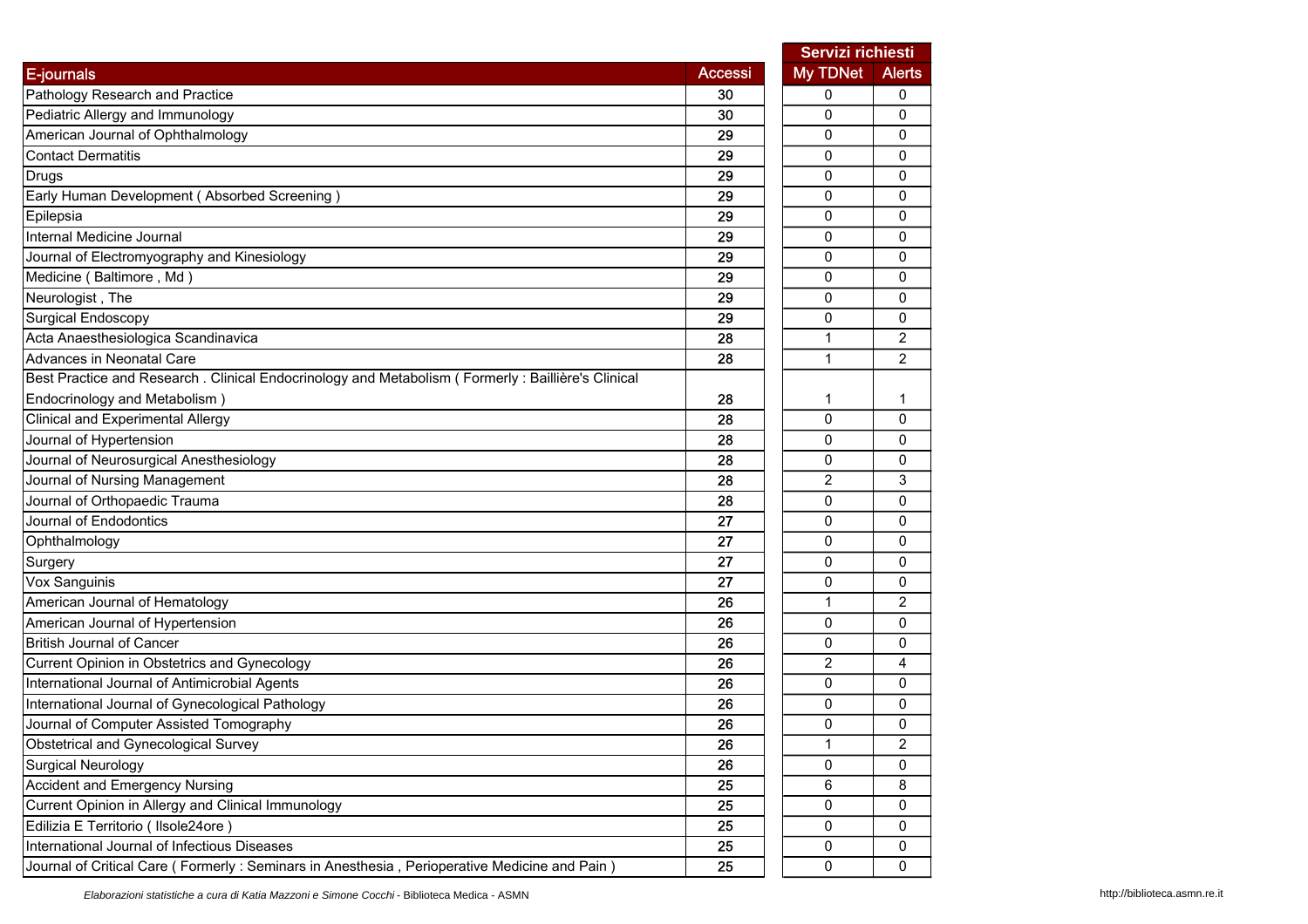|                                                                                                   |                | Servizi richiesti |                |
|---------------------------------------------------------------------------------------------------|----------------|-------------------|----------------|
| E-journals                                                                                        | <b>Accessi</b> | My TDNet          | <b>Alerts</b>  |
| Journal of Gastroenterology and Hepatology                                                        | 25             | 0                 | 0              |
| La Revue De Medecine Interne                                                                      | 25             | 0                 | 0              |
| Rivista Di Diritto Delle Professioni Sanitarie                                                    | 25             | 2                 | 4              |
| Seminars in Anesthesia, Perioperative Medicine and Pain (Now: Journal of Critical Care)           | 25             | 0                 | 0              |
| American Journal of Nursing (Ajn)                                                                 | 24             | $\overline{4}$    | 8              |
| Current Opinion in Ophthalmology                                                                  | 24             | 0                 | 0              |
| Ejd: European Journal of Dermatology                                                              | 24             | 0                 | 0              |
| European Journal of Gastroenterology and Hepatology                                               | 24             | 1                 | 1              |
| European Journal of Pediatrics                                                                    | 24             | 1                 | 2              |
| Mondo Sanitario                                                                                   | 24             | 1                 | $\overline{2}$ |
| Pain                                                                                              | 24             | 1                 | 2              |
| American Journal of Otolaryngology                                                                | 23             | 0                 | 0              |
| Archives of Otolaryngology - Head and Neck Surgery                                                | 23             | 0                 | 0              |
| <b>Clinical Rheumatology</b>                                                                      | 23             | $\Omega$          | 0              |
| International Journal of Urology                                                                  | 23             | 2                 | 2              |
| JOSPT: Journal of Orthopaedic and Sports Physical Therapy                                         | 23             | 0                 | 0              |
| Journal of Endocrinological Investigation                                                         | 23             | 0                 | 0              |
| Journal of Obstetrics and Gynaecology Research                                                    | 23             | $\mathbf{1}$      | 2              |
| Journal of the American College of Radiology                                                      | 23             | $\mathbf{1}$      | 2              |
| Journal of the Neurological Sciences                                                              | 23             | 0                 | 0              |
| Neuropediatrics (Formerly : Neuropädiatrie)                                                       | 23             | $\Omega$          | 0              |
| <b>Nurse Education Today</b>                                                                      | 23             | 0                 | 0              |
| <b>Breast Cancer Research and Treatment</b>                                                       | 22             | 1                 | 2              |
| <b>Clinics in Geriatric Medicine</b>                                                              | 22             | 0                 | 0              |
| European Journal of Nuclear Medicine and Molecular Imaging (Formerly: European Journal of Nuclear |                |                   |                |
| Medicine)                                                                                         | 22             | 0                 | 0              |
| Haemophilia                                                                                       | 22             | 0                 | 0              |
| International Urogynecology Journal and Pelvic Floor Dysfunction                                  | 22             | 0                 | 0              |
| Journal of Bone and Joint Surgery - British Volume                                                | 22             | 0                 | 0              |
| Journal of Gastrointestinal Surgery                                                               | 22             | 0                 | 0              |
| Journal of Obstetric, Gynecologic and Neonatal Nursing (Jognn)                                    | 22             | 1                 | 2              |
| Thyroid                                                                                           | 22             | 0                 | 0              |
| Trends in Immunology (Formerly: Immunology Today)                                                 | 22             | 0                 | 0              |
| Aesthetic Plastic Surgery                                                                         | 21             | 0                 | 0              |
| <b>Blood Coagulation and Fibrinolysis</b>                                                         | 21             | 0                 | 0              |
| Current Opinion in Pediatrics                                                                     | 21             | 0                 | 0              |
| Digestive Diseases and Sciences                                                                   | 21             | 0                 | 0              |
| Journal of Shoulder and Elbow Surgery                                                             | 21             | 0                 | 0              |
| Lupus                                                                                             | 21             | 0                 | 0              |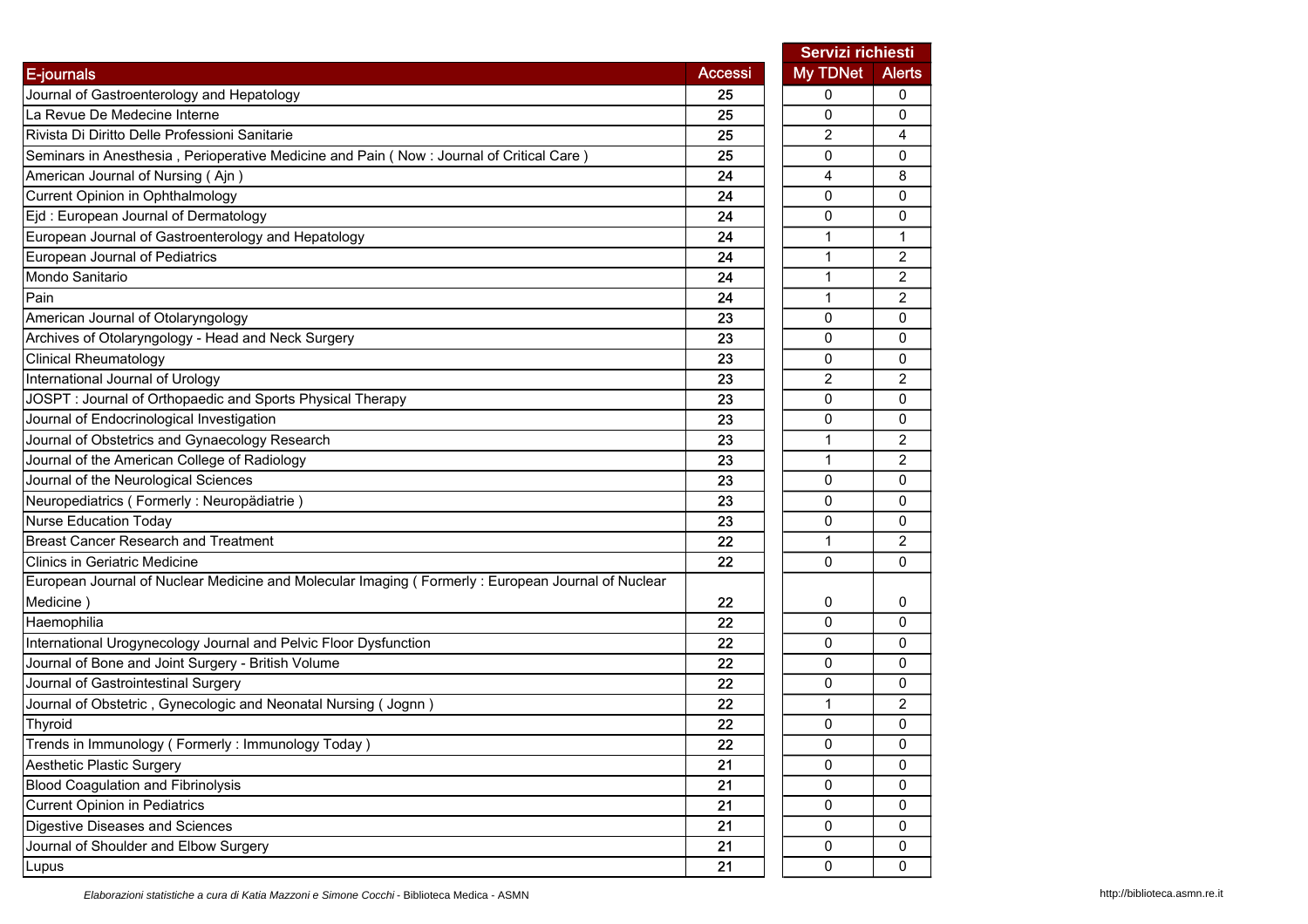|                                                                                                   |                | Servizi richiesti |                |
|---------------------------------------------------------------------------------------------------|----------------|-------------------|----------------|
| E-journals                                                                                        | <b>Accessi</b> | My TDNet          | <b>Alerts</b>  |
| Pediatric Emergency Care                                                                          | 21             | 0                 | 0              |
| Pediatric Research                                                                                | 21             | 0                 | $\mathbf{0}$   |
| Radiography                                                                                       | 21             | 2                 | 3              |
| Tutor                                                                                             | 21             | 6                 | 12             |
| <b>Critical Care Clinics</b>                                                                      | 20             | $\mathbf{1}$      | 2              |
| Ear and Hearing (Formerly: Journal of the American Audiology Society)                             | 20             | $\overline{c}$    | 4              |
| European Journal of Trauma (Formerly: Unfallchirurgie)                                            | 20             | 0                 | 0              |
| Informazioni Sui Farmaci                                                                          | 20             | 0                 | 0              |
| Medicine and Science in Sports and Exercise (Formerly : Medicine and Science in Sports)           | 20             | $\Omega$          | 0              |
| Pediatric Infectious Disease Journal, the (Formerly: Pediatric Infectious Disease)                | 20             | $\mathbf 0$       | 0              |
| Advances in Skin and Wound Care (Formerly: Advances in Wound Care)                                | 19             | 0                 | 0              |
| Annals of Hematology                                                                              | 19             | 1                 | 2              |
| Best Practice and Research . Clinical Anaesthesiology                                             | 19             | 0                 | 0              |
| Best Practice and Research . Clinical Obstetrics and Gynaecology (Formerly: Baillière's Clinical  |                |                   |                |
| Obstetrics and Gynaecology)                                                                       | 19             | 1                 | 2              |
| BJO: British Journal of Ophthalmology                                                             | 19             | $\mathbf 0$       | 0              |
| Cardiology in Review                                                                              | 19             | 0                 | 0              |
| Current Opinion in Hematology                                                                     | 19             | 1                 | $\overline{c}$ |
| Current Opinion in Urology                                                                        | 19             | 2                 | 2              |
| Emergency Medicine Clinics of North America                                                       | 19             | 0                 | 0              |
| European Journal of Endocrinology                                                                 | 19             | $\mathbf 0$       | $\Omega$       |
| Human Reproduction Update                                                                         | 19             | 1                 | 1              |
| International Anesthesiology Clinics                                                              | 19             | $\mathbf{0}$      | 0              |
| International Journal of Colorectal Disease                                                       | 19             | 0                 | 0              |
| JASN - Journal of the American Society of Nephrology                                              | 19             | $\Omega$          | 0              |
| JNCI Online - Journal of the National Cancer Institute (Now : JNCI Cancer Spectrum)               | 19             | 0                 | 0              |
| Journal of Arthroplasty, The                                                                      | 19             | $\mathbf{1}$      | 1              |
| Journal of Internal Medicine ( Formerly : Acta Medica Scandinavica )                              | 19             | 0                 | 0              |
| Journal of Nuclear Medicine . 1978 (Formerly : Jnm. Journal of Nuclear Medicine)                  | 19             | 0                 | 0              |
| Neurosurgical Review                                                                              | 19             | 0                 | 0              |
| Osteoporosis International                                                                        | 19             | 0                 | 0              |
| Alcohol and Alcoholism                                                                            | 18             | $\mathbf{1}$      | 0              |
| Annals of the New York Academy of Sciences                                                        | 18             | O                 | 0              |
| Archives De Pediatrie                                                                             | 18             | 0                 | 0              |
|                                                                                                   |                |                   |                |
| Best Practice and Research . Clinical Rheumatology (Formerly : Baillière's Clinical Rheumatology) | 18             | 0                 | 0              |
| <b>Blood Reviews</b>                                                                              | 18             | 0                 | 0              |
| Child's Nervous System                                                                            | 18             | 0                 | 0              |
| <b>Clinical and Molecular Allergy</b>                                                             | 18             | $\pmb{0}$         | 0              |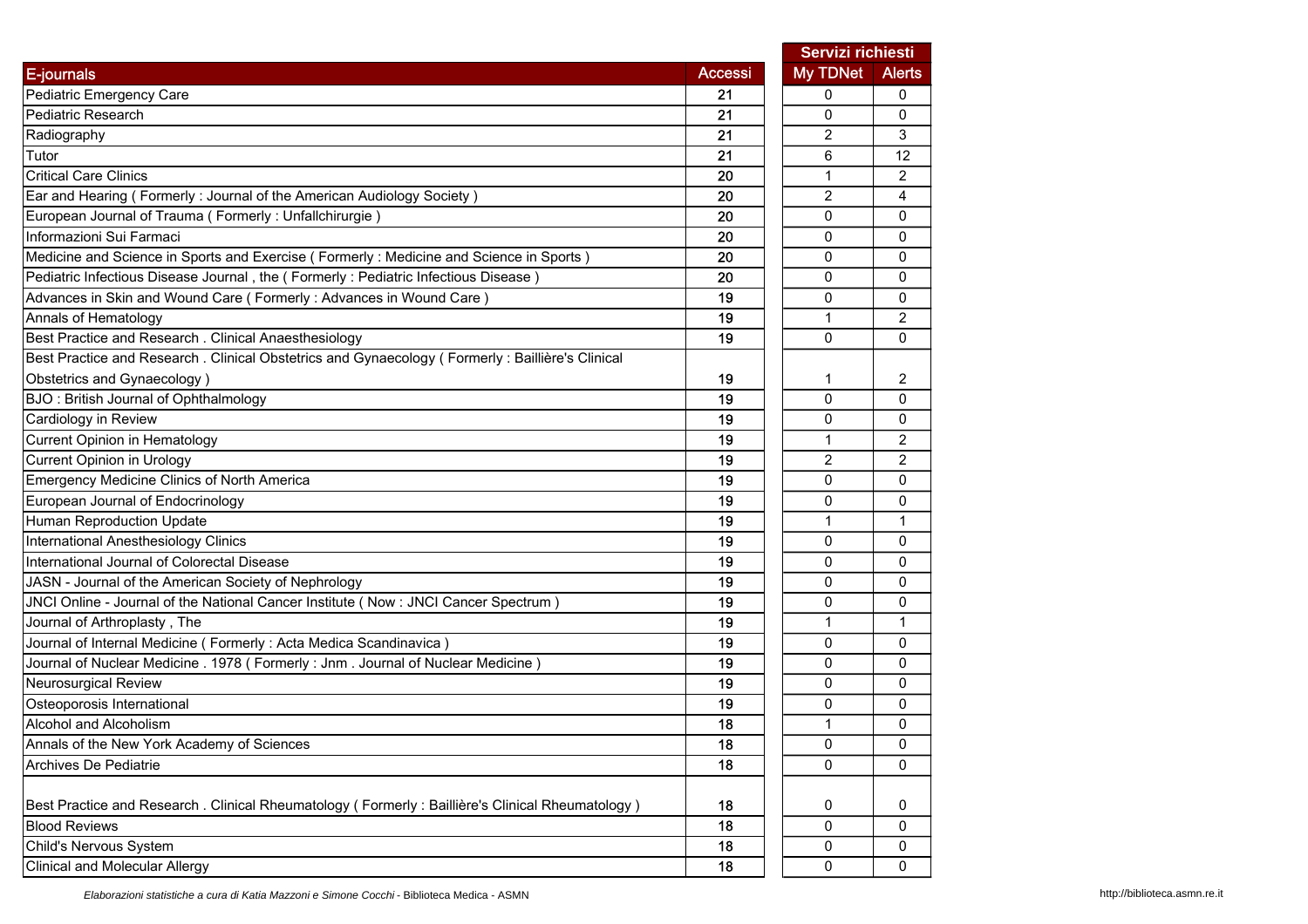|                                                                                                           |                | Servizi richiesti |                |
|-----------------------------------------------------------------------------------------------------------|----------------|-------------------|----------------|
| E-journals                                                                                                | <b>Accessi</b> | My TDNet          | <b>Alerts</b>  |
| <b>Clinical Oncology</b>                                                                                  | 18             | 0                 | 0              |
| <b>Colorectal Disease</b>                                                                                 | 18             | 0                 | 0              |
| Current Opinion in Gastroenterology                                                                       | 18             | 1                 | $\mathbf{1}$   |
| Cutis                                                                                                     | 18             | 0                 | 0              |
| European Journal of Clinical Microbiology and Infectious Diseases                                         | 18             | 0                 | 0              |
| International Journal of Cancer                                                                           | 18             | 1                 | 1              |
| International Journal of Gynaecology and Obstetrics (Formerly: Journal of the International Federation of |                |                   |                |
| Gynaecology and Obstetrics)                                                                               | 18             | 1                 | 2              |
| Isl . Igiene E Sicurezza Sul Lavoro                                                                       | 18             | $\Omega$          | 0              |
| Journal of Cancer Research and Clinical Oncology                                                          | 18             | $\Omega$          | 0              |
| Journal of Cardiovascular Electrophysiology                                                               | 18             | 0                 | 0              |
| Journal of General Internal Medicine                                                                      | 18             | 0                 | 0              |
| Journal of Infection, The                                                                                 | 18             | 0                 | 0              |
| Medical Letter on Drugs and Therapeutics (Italian Edition) = Medical Letter Edition Italiana              | 18             | $\overline{2}$    | 4              |
| Minerva Cardioangiologica                                                                                 | 18             | 0                 | 0              |
| Minerva Ginecologica                                                                                      | 18             | 0                 | 0              |
| Neuroimage                                                                                                | 18             | 0                 | 0              |
| Pediatric Anesthesia (Paediatric Anaesthesia)                                                             | 18             | $\mathbf{1}$      | $\overline{2}$ |
| Recenti Progressi in Medicina                                                                             | 18             | 0                 | 0              |
| Seminars in Radiation Oncology                                                                            | 18             | 0                 | 0              |
| Annals of Otology, Rhinology and Laryngology                                                              | 17             | $\Omega$          | $\mathbf{0}$   |
| Archives of Gynecology and Obstetrics                                                                     | 17             | 0                 | 0              |
| British Journal of Nursing (Formerly: Nursing)                                                            | 17             | 3                 | 6              |
| <b>Clinical Genetics</b>                                                                                  | 17             | 0                 | 0              |
| <b>Current Opinion in Oncology</b>                                                                        | 17             | 1                 | $\overline{2}$ |
| Foot (Edinburgh)                                                                                          | 17             | 0                 | 0              |
| Heart and Lung : the Journal of Acute and Critical Care                                                   | 17             | 1                 | 2              |
| Infection - A Journal of Infectious Disease                                                               | 17             | 1                 | $\overline{c}$ |
| International Archives of Occupational and Environmental Health                                           | 17             | $\mathbf{1}$      | $\overline{c}$ |
| Journal of Biomechanics                                                                                   | 17             | 0                 | 0              |
| Journal of Hand Surgery, the (American Volume)                                                            | 17             | 0                 | 0              |
| Otolaryngology - Head and Neck Surgery                                                                    | 17             | 0                 | 0              |
| Pediatric Nephrology                                                                                      | 17             | 0                 | 0              |
| Seminars in Arthritis and Rheumatism                                                                      | 17             | 0                 | 0              |
| Seminars in Oncology                                                                                      | 17             | 0                 | 0              |
| Seminars in Thrombosis and Hemostasis                                                                     | 17             | 0                 | 0              |
| Student BMJ                                                                                               | 17             | 0                 | 0              |
| Advances in Nursing Science                                                                               | 16             | 5                 | 10             |
| Annals of Plastic Surgery                                                                                 | 16             | 0                 | 0              |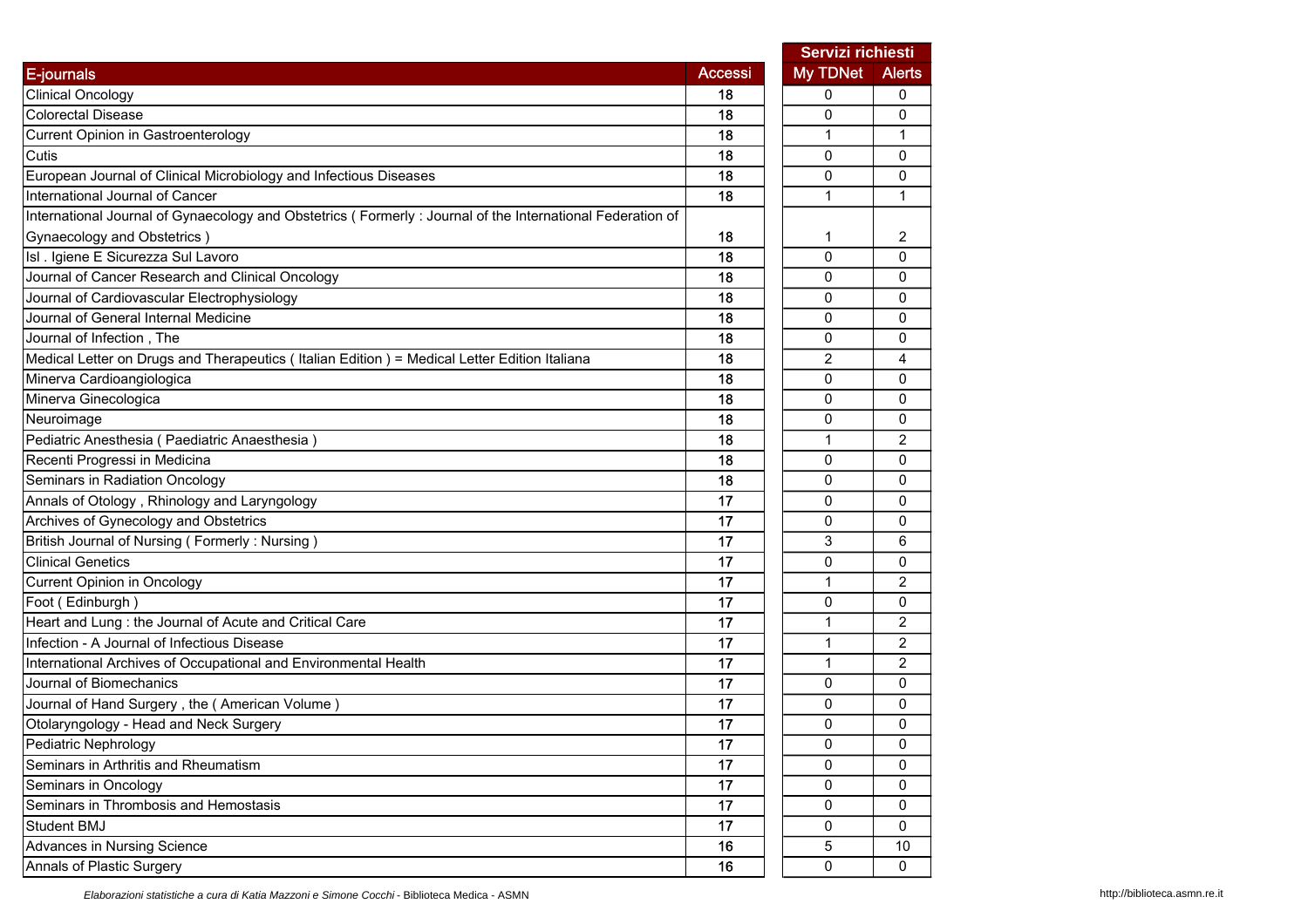|                                                                                                          |                | Servizi richiesti |                |
|----------------------------------------------------------------------------------------------------------|----------------|-------------------|----------------|
| E-journals                                                                                               | <b>Accessi</b> | <b>My TDNet</b>   | <b>Alerts</b>  |
| ANZ Journal of Surgery (Australian and New Zealand Journal of Surgery, the)                              | 16             | 0                 | 0              |
|                                                                                                          |                |                   |                |
| Best Practice and Research . Clinical Gastroenterology (Formerly: Bailliere's Clinical Gastroenterology) | 16             | 0                 | 0              |
| <b>Bone Marrow Transplantation</b>                                                                       | 16             | $\mathbf 0$       | $\Omega$       |
| Cerebrovascular Diseases                                                                                 | 16             | 0                 | 0              |
| Dermatology (Formerly: Dermatologica)                                                                    | 16             | 0                 | 0              |
| Europace                                                                                                 | 16             | 0                 | 0              |
| European Heart Journal Supplements                                                                       | 16             | 0                 | 0              |
| European Journal of Emergency Medicine                                                                   | 16             | $\mathbf{1}$      | 2              |
| Evidence - Based Nursing                                                                                 | 16             | 4                 | 8              |
| Human Genetics (Formerly: Humangenetik)                                                                  | 16             | 1                 | 1              |
| Knee Surgery, Sports Traumatology, Arthroscopy                                                           | 16             | 0                 | 0              |
| Leukemia                                                                                                 | 16             | 1                 | 2              |
| Magnetic Resonance Imaging                                                                               | 16             | 0                 | 0              |
| Magnetic Resonance in Medicine                                                                           | 16             | 0                 | $\mathbf 0$    |
| Occupational and Environmental Medicine (London)                                                         | 16             | 0                 | 0              |
| Pediatric Radiology                                                                                      | 16             | 1                 | $\overline{c}$ |
| Schizophrenia Research                                                                                   | 16             | 0                 | 0              |
| <b>Statistics in Medicine</b>                                                                            | 16             | $\mathbf{0}$      | $\mathbf{0}$   |
| Transplantation                                                                                          | 16             | 0                 | 0              |
| Aaacn Viewpoint                                                                                          | 15             | 1                 | 2              |
| Acp Journal Club                                                                                         | 15             | $\overline{c}$    | 4              |
| Acta Otorhinolaryngologica Italica                                                                       | 15             | 0                 | 0              |
| Annals of the Icrp                                                                                       | 15             | 1                 | 2              |
| <b>Applied Nursing Research</b>                                                                          | 15             | $\overline{c}$    | 4              |
| Archives of Dermatology (1960)                                                                           | 15             | 0                 | $\mathbf 0$    |
| Cardiovascular and Interventional Radiology (Formerly: Cardiovascular Radiology)                         | 15             | 0                 | 0              |
| Clinical and Experimental Allergy Reviews                                                                | 15             | 0                 | 0              |
| Clinical Journal of Sport Medicine                                                                       | 15             | 0                 | 0              |
| European Journal of Internal Medicine                                                                    | 15             | $\mathbf{0}$      | $\mathbf{0}$   |
| Foot and Ankle Surgery                                                                                   | 15             | 0                 | 0              |
| Geriatrics                                                                                               | 15             | 0                 | 0              |
| International Journal of Dermatology                                                                     | 15             | 0                 | 0              |
| JMG Online - Journal of Medical Genetics                                                                 | 15             | 0                 | 0              |
| Journal of Clinical Apheresis                                                                            | 15             | 0                 | 0              |
| Journal of Gastroenterology                                                                              | 15             | 0                 | $\mathbf{0}$   |
| Journal of Pediatric Nursing                                                                             | 15             | 0                 | 0              |
| Minerva Chirurgica                                                                                       | 15             | 0                 | 0              |
| <b>Nature Genetics</b>                                                                                   | 15             | $\mathbf{1}$      | $\overline{2}$ |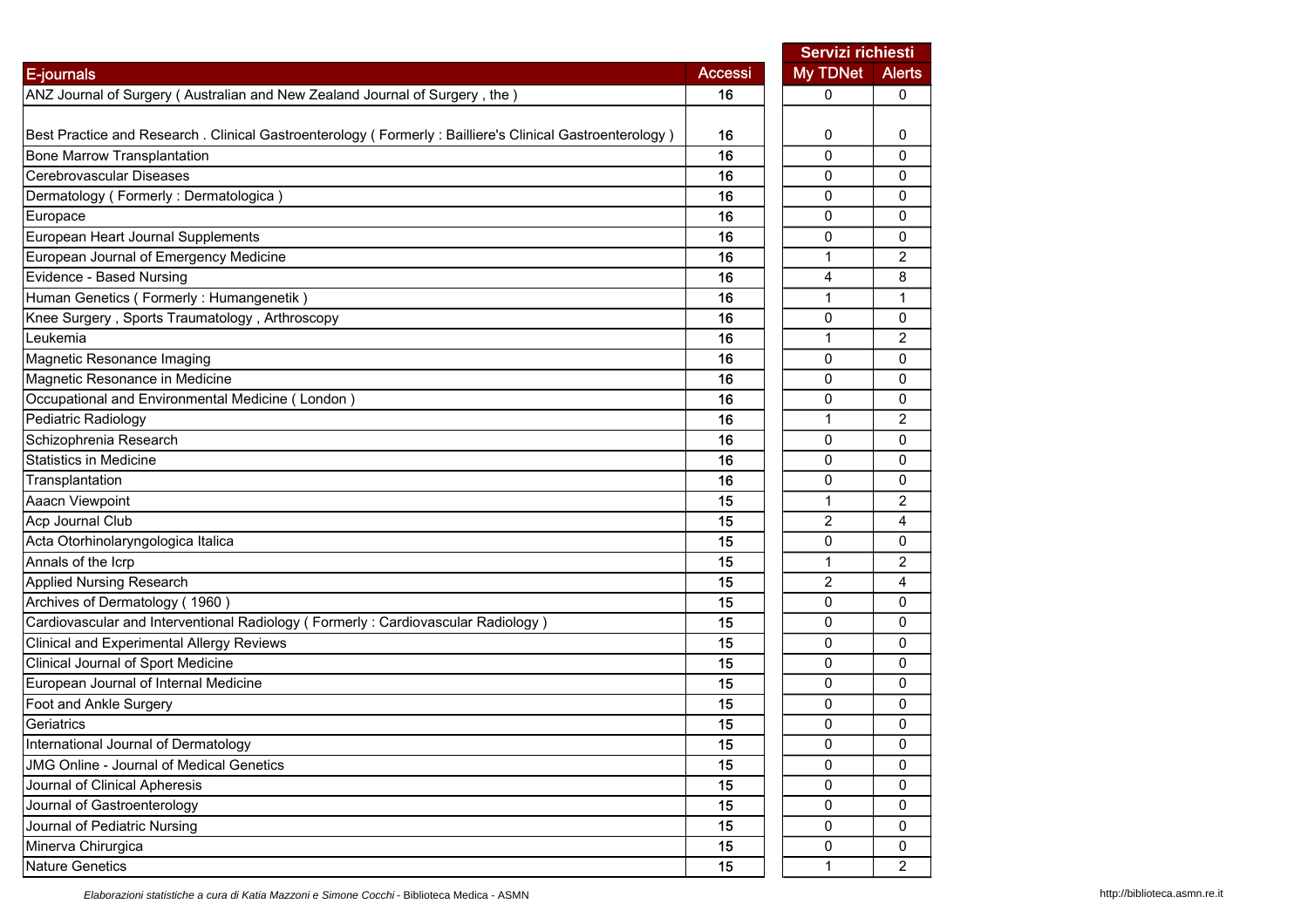|                                                                                                     | Servizi richiesti |                |                |
|-----------------------------------------------------------------------------------------------------|-------------------|----------------|----------------|
| E-journals                                                                                          | <b>Accessi</b>    | My TDNet       | <b>Alerts</b>  |
| Nephrology                                                                                          | 15                | 0              | 0              |
| <b>Nuclear Medicine Communications</b>                                                              | 15                | $\Omega$       | $\Omega$       |
| Nursing 2008                                                                                        | 15                | 1              | 2              |
| Ultrasound Quarterly (Formerly: Ultrasound Annual)                                                  | 15                | $\mathbf 0$    | 0              |
| Acta Neuropathologica                                                                               | 14                | $\mathbf 0$    | 0              |
| <b>AIDS Patient Care and STDs</b>                                                                   | 14                | 0              | 0              |
| Best Practice and Research . Clinical Haematology (Formerly: Baillière's Clinical Haematology)      | 14                | 0              | 0              |
| British Journal of Sports Medicine (Formerly: Bulletin - British Association of Sport and Medicine) | 14                | 0              | 0              |
| Catheterization and Cardiovascular Interventions (Formerly: Catheterization and Cardiovascular      |                   |                |                |
| Diagnosis)                                                                                          | 14                | 0              | 0              |
| <b>Emergency Radiology</b>                                                                          | 14                | $\overline{2}$ | $\overline{2}$ |
| Epidemiology                                                                                        | 14                | 0              | 0              |
| European Journal of Ultrasound                                                                      | 14                | $\mathbf 0$    | 0              |
| Helicobacter                                                                                        | 14                | 0              | 0              |
| Hypertension                                                                                        | 14                | 0              | 0              |
| International Journal of Sports Medicine                                                            | 14                | 0              | 0              |
| Journal of Clinical Anesthesia                                                                      | 14                | 0              | 0              |
| Journal of Clinical Epidemiology (Formerly: Journal of Chronic Diseases)                            | 14                | 0              | 0              |
| Journal of Clinical Rheumatology (Jcr)                                                              | 14                | 0              | 0              |
| Journal of Magnetic Resonance Imaging                                                               | 14                | 0              | 0              |
| Liver International (Formerly: Liver)                                                               | 14                | $\Omega$       | 0              |
| <b>Medical Care</b>                                                                                 | 14                | 0              | 0              |
| Medicina Del Lavoro, La                                                                             | 14                | $\mathbf{0}$   | 0              |
| <b>Nurse Education in Practice</b>                                                                  | 14                | $\mathbf 0$    | 0              |
| Pacing and Clinical Electrophysiology                                                               | 14                | $\mathbf 0$    | 0              |
| Pediatric Physical Therapy                                                                          | 14                | 0              | 0              |
| Pediatric Pulmonology                                                                               | 14                | $\mathbf{1}$   | 0              |
| Seminars in Nuclear Medicine                                                                        | 14                | 0              | 0              |
| <b>Transfusion Medicine</b>                                                                         | 14                | 0              | 0              |
| Acta Dermato - Venereologica                                                                        | 13                | $\overline{c}$ | 4              |
| Annals of Occupational Hygiene, The                                                                 | 13                | 1              | 2              |
| Archives of Women's Mental Health                                                                   | 13                | 0              | 0              |
| <b>Bmc Cancer</b>                                                                                   | 13                | 0              | 0              |
| <b>Bmc Pediatrics</b>                                                                               | 13                | 0              | 0              |
| Bone (Formerly: Metabolic Bone Disease and Related Research)                                        | 13                | $\mathsf 0$    | 0              |
| <b>Brain and Cognition</b>                                                                          | 13                | $\pmb{0}$      | 0              |
| Canadian Journal of Neurological Sciences                                                           | 13                | $\mathsf 0$    | 0              |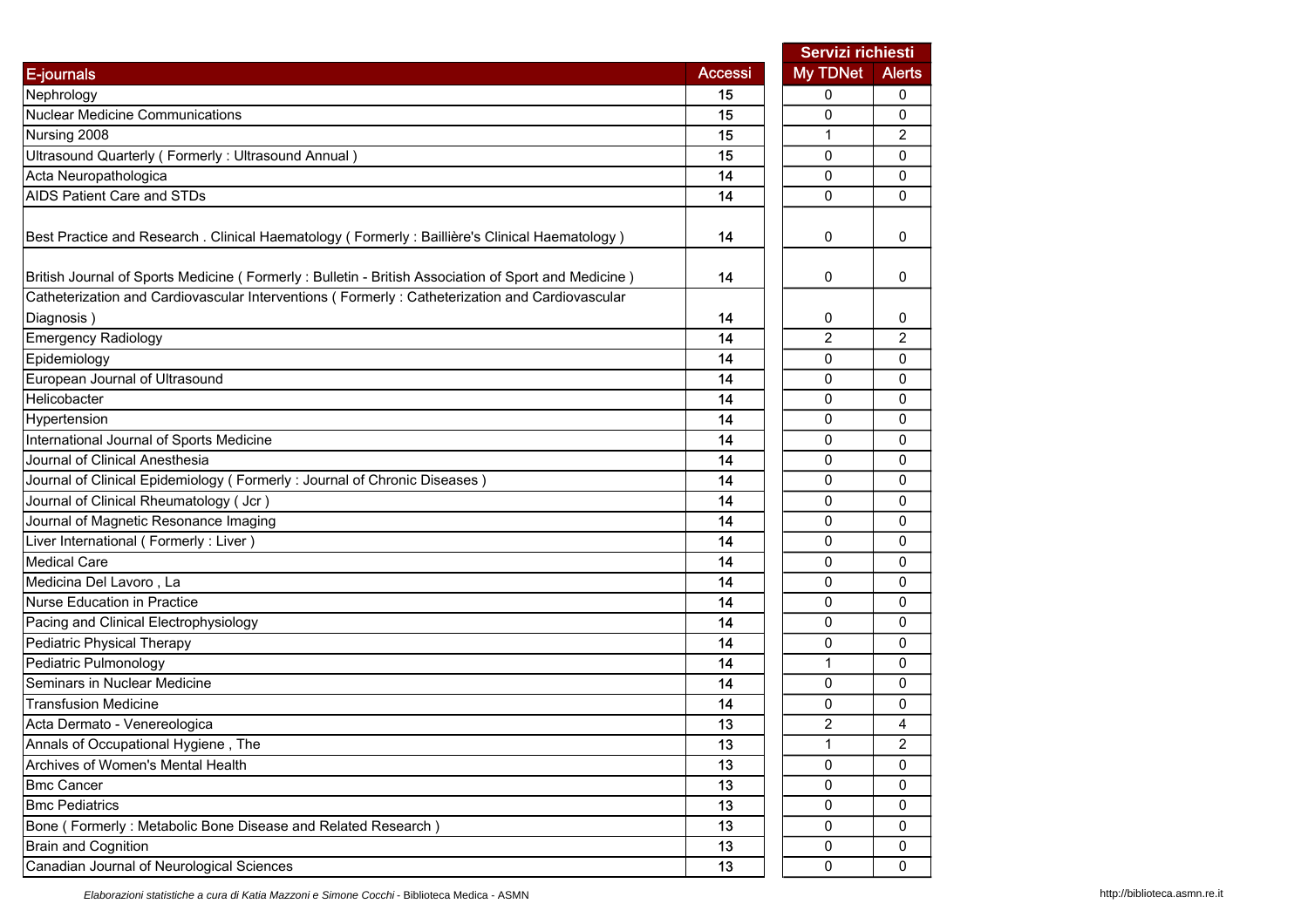|                                                                                                 |                | Servizi richiesti |                |
|-------------------------------------------------------------------------------------------------|----------------|-------------------|----------------|
| E-journals                                                                                      | <b>Accessi</b> | My TDNet          | <b>Alerts</b>  |
| Child: Care, Health and Development                                                             | 13             | 2                 | 4              |
| Critical Reviews in Oncology / Hematology                                                       | 13             | 1                 | $\overline{2}$ |
| Diabetic Medicine                                                                               | 13             | 0                 | 0              |
| <b>Epileptic Disorders</b>                                                                      | 13             | $\mathbf 0$       | 0              |
| European Journal of Heart Failure, Supplements                                                  | 13             | 0                 | 0              |
| European Journal of Surgical Oncology                                                           | 13             | 0                 | 0              |
| Headache: the Journal of Head and Face Pain                                                     | 13             | 0                 | 0              |
| Infectious Disease Clinics of North America                                                     | 13             | 0                 | 0              |
| Infectious Diseases in Clinical Practice                                                        | 13             | $\Omega$          | $\mathbf{0}$   |
| International Journal of Rehabilitation Research                                                | 13             | 0                 | 0              |
| JAIDS : Journal of Acquired Immune Deficiency Syndromes . 1999 ( Formerly : Journal of Acquired |                |                   |                |
| Immune Deficiency Syndromes and Human Retrovirology)                                            | 13             | 0                 | 0              |
| Joint Bone Spine                                                                                | 13             | 0                 | 0              |
| Journal De Chirurgie                                                                            | 13             | 0                 | 0              |
| Journal of Nursing Education                                                                    | 13             | 4                 | 8              |
| Journal of Occupational and Environmental Medicine                                              | 13             | $\mathbf{1}$      | $\overline{c}$ |
| Neurorehabilitation                                                                             | 13             | 0                 | 0              |
| Pancreas                                                                                        | 13             | 0                 | 0              |
| Presse Médicale . 1983 (Formerly : Nouvelle Presse Médicale)                                    | 13             | 0                 | 0              |
| <b>Radiation Protection Dosimetry</b>                                                           | 13             | $\mathbf{1}$      | $\overline{2}$ |
| Radiologic Clinics of North America                                                             | 13             | 2                 | 3              |
| Seminars in Liver Disease                                                                       | 13             | 1                 | $\mathbf 1$    |
| Clinical Journal of Pain, The                                                                   | 12             | 0                 | 0              |
| <b>Current Anaesthesia and Critical Care</b>                                                    | 12             | 1                 | 2              |
| Current Opinion in Otolaryngology and Head and Neck Surgery                                     | 12             | 0                 | 0              |
| Evidence - Based Medicine                                                                       | 12             | $\mathbf{1}$      | $\overline{2}$ |
| Genetics in Medicine                                                                            | 12             | $\mathbf{1}$      | $\overline{2}$ |
| Graefe's Archive for Clinical and Experimental Ophthalmology                                    | 12             | 0                 | 0              |
| International Orthopaedics                                                                      | 12             | 0                 | 0              |
| Journal of Chemotherapy                                                                         | 12             | $\Omega$          | 0              |
| Journal of Clinical Neurophysiology                                                             | 12             | $\Omega$          | 0              |
| Journal of Hand Surgery: British and European Volume (Now: Journal of Hand Surgery: European    |                |                   |                |
| Volume)                                                                                         | 12             | 0                 | 0              |
| Journal of Midwifery and Women's Health (Formerly: Journal of Nurse - Midwifery)                | 12             | $\mathbf{1}$      | $\overline{2}$ |
| Journal of Paediatrics and Child Health                                                         | 12             | 0                 | 0              |
| Journal of the American Academy of Child and Adolescent Psychiatry                              | 12             | 1                 | 2              |
| Journal of the American Medical Directors Association                                           | 12             | 0                 | 0              |
| Journal of Trauma , Injury , Infection and Critical Care ( Formerly : Journal of Trauma )       | 12             | 0                 | 0              |
| Liver Transplantation (Formerly: Liver Transplantation and Surgery)                             | 12             | 0                 | 0              |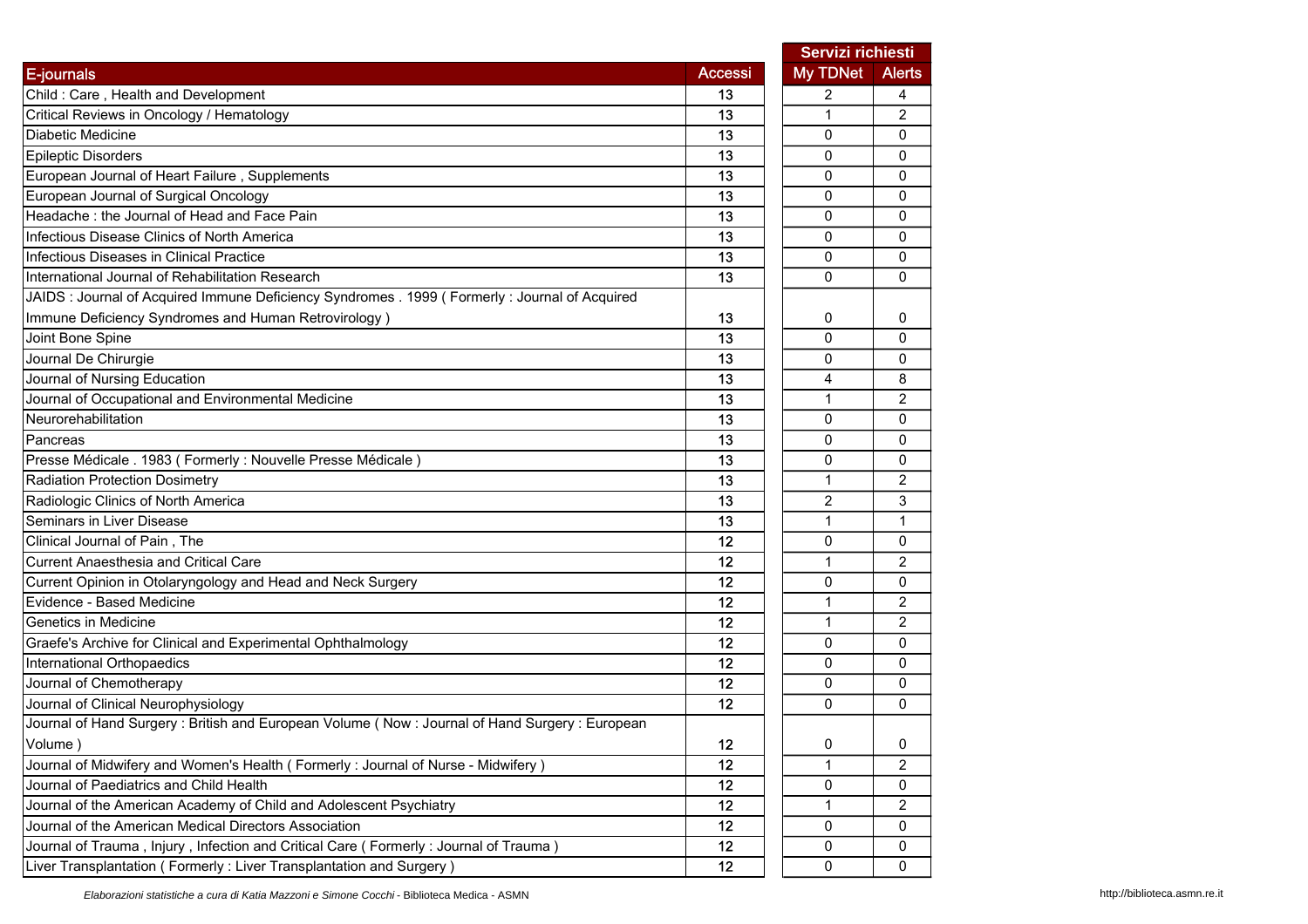|                                                                                                  |                | Servizi richiesti |                |
|--------------------------------------------------------------------------------------------------|----------------|-------------------|----------------|
| E-journals                                                                                       | <b>Accessi</b> | My TDNet          | <b>Alerts</b>  |
| Midwifery                                                                                        | 12             | 1                 | 2              |
| Minerva Medica                                                                                   | 12             | $\Omega$          | 0              |
| Neuroscientist, The                                                                              | 12             | 0                 | 0              |
| <b>Nursing Outlook</b>                                                                           | 12             | $\mathbf 0$       | 0              |
| Nursing Research                                                                                 | 12             | $\mathbf{1}$      | 1              |
| Pediatric Clinics of North America                                                               | 12             | 0                 | 0              |
| Sanita Pubblica E Privata                                                                        | 12             | $\mathbf{1}$      | 2              |
| Scandinavian Journal of Gastroenterology                                                         | 12             | 1                 | 1              |
| Spine Journal, The                                                                               | 12             | $\Omega$          | $\Omega$       |
| Surgical Laparoscopy, Endoscopy and Percutaneous Techniques (Formerly: Surgical Laparoscopy and  |                |                   |                |
| Endoscopy)                                                                                       | 12             | 0                 | 0              |
| Vaccine                                                                                          | 12             | $\Omega$          | 0              |
| Abnf Journal                                                                                     | 11             | 3                 | 4              |
| Acute Pain - International Journal of Acute Pain Management                                      | 11             | 1                 | 0              |
| American Family Physician, 1970 (Formerly: American Family Physician / Gp)                       | 11             | $\mathbf{1}$      | 2              |
| Archives of General Psychiatry                                                                   | 11             | 0                 | 0              |
| Archives of Orthopaedic and Trauma Surgery                                                       | 11             | 0                 | 0              |
| <b>Bmc Neurology</b>                                                                             | 11             | $\Omega$          | 0              |
| <b>Bmc Palliative Care</b>                                                                       | 11             | 13                | 10             |
| <b>British Medical Bulletin</b>                                                                  | 11             | $\mathbf 0$       | 0              |
| <b>Circulation Research</b>                                                                      | 11             | 0                 | 0              |
| <b>Clinical Nursing Research</b>                                                                 | 11             | 2                 | 4              |
| <b>Diabetes</b>                                                                                  | 11             | $\Omega$          | 0              |
| European Archives of Oto - Rhino - Laryngology (Formerly: Archives of Oto - Rhino - Laryngology) | 11             | 0                 | 0              |
| European Journal of Clinical Nutrition                                                           | 11             | $\mathbf{1}$      | $\overline{2}$ |
| Experimental Brain Research                                                                      | 11             | $\mathbf 0$       | 0              |
| <b>Health Physics</b>                                                                            | 11             | 0                 | 0              |
| Intensive and Critical Care Nursing (Formerly: Intensive Care Nursing)                           | 11             | 2                 | 4              |
| International Journal of Clinical Practice                                                       | 11             | $\Omega$          | 0              |
| International Journal of Nursing Studies                                                         | 11             | 1                 | 2              |
| Japanese Journal of Clinical Oncology                                                            | 11             | $\Omega$          | $\Omega$       |
| Journal of Clinical Microbiology                                                                 | 11             | 0                 | 0              |
| Journal of Digital Imaging                                                                       | 11             | $\mathbf{1}$      | $\overline{c}$ |
| Journal of Medical Virology                                                                      | 11             | 0                 | 0              |
| Journal of Orthopaedics and Traumatology                                                         | 11             | 0                 | 0              |
| Journal of Pediatric Health Care                                                                 | 11             | $\mathsf 0$       | 0              |
| Journal of Travel Medicine                                                                       | 11             | $\pmb{0}$         | 0              |
| Medico E Bambino                                                                                 | 11             | $\mathbf{1}$      | $\overline{c}$ |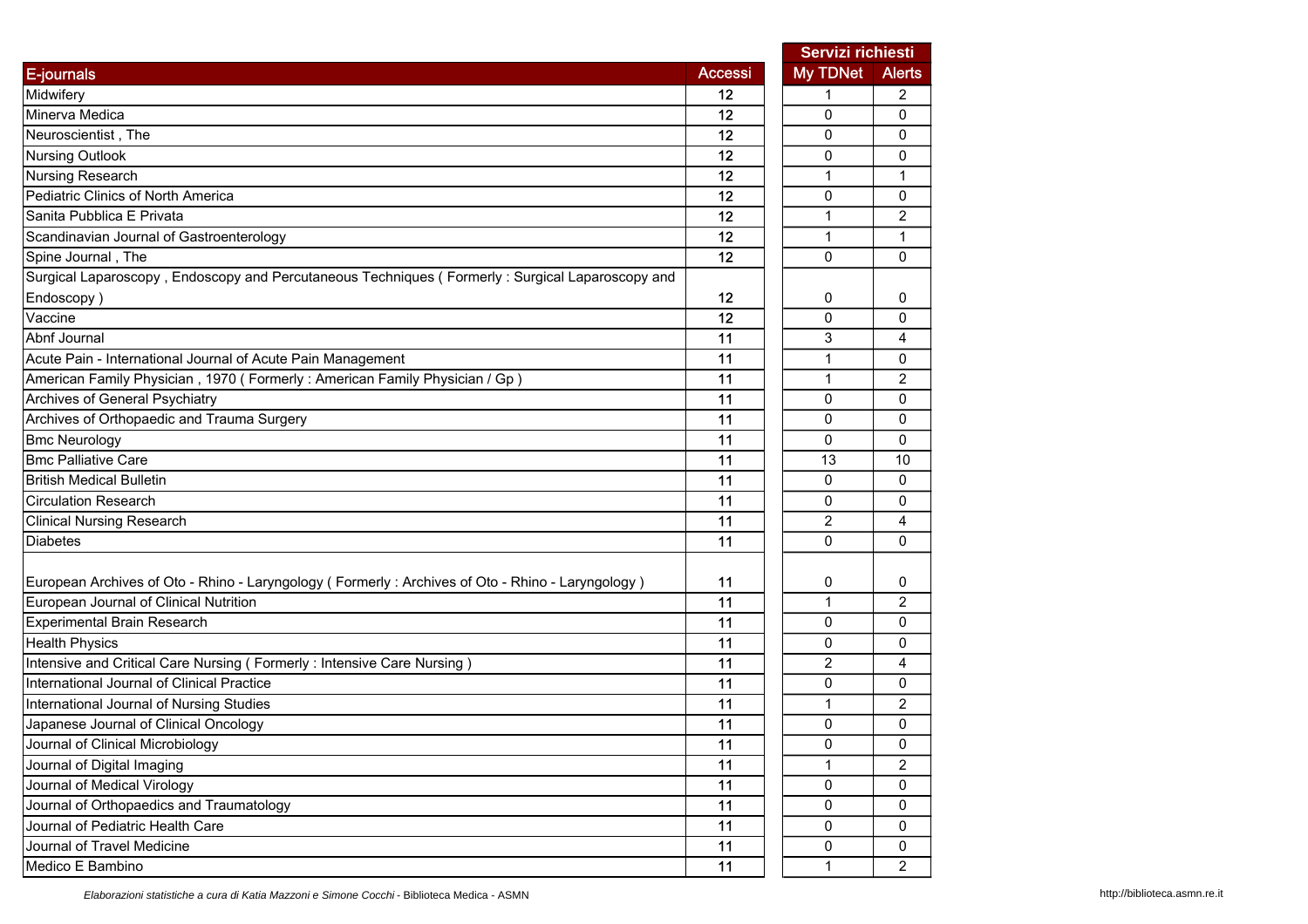|                                                                                               |                | Servizi richiesti |                |
|-----------------------------------------------------------------------------------------------|----------------|-------------------|----------------|
| E-journals                                                                                    | <b>Accessi</b> | My TDNet          | <b>Alerts</b>  |
| Minerva Pediatrica                                                                            | 11             | 0                 | 0              |
| Nursing in Critical Care                                                                      | 11             | 2                 | 4              |
| <b>Nursing Standard</b>                                                                       | 11             | 0                 | 0              |
| <b>Occupational Medicine</b>                                                                  | 11             | $\mathbf{1}$      | $\overline{2}$ |
| Pain Management Nursing                                                                       | 11             | $\overline{c}$    | $\overline{c}$ |
| Pediatric and Developmental Pathology                                                         | 11             | 0                 | 0              |
| Radiologist, The                                                                              | 11             | 1                 | $\overline{c}$ |
| Scandinavian Journal of Infectious Diseases                                                   | 11             | $\mathbf 0$       | 0              |
| <b>Skeletal Radiology</b>                                                                     | 11             | $\overline{c}$    | 2              |
| <b>Surgical Oncology</b>                                                                      | 11             | $\mathbf 0$       | $\Omega$       |
| <b>Transplant International</b>                                                               | 11             | 0                 | 0              |
| <b>Transplantation Proceedings</b>                                                            | 11             | 0                 | 0              |
| Acc Current Journal Review (Now : Acc Cardiosource Review Journal)                            | 10             | 1                 | 2              |
| Alcohol Research and Health (Formerly: Alcohol Health and Research World)                     | 10             | 0                 | 0              |
| American Journal of Critical Care                                                             | 10             | $\mathbf 0$       | 0              |
| American Journal of Preventive Medicine                                                       | 10             | $\mathbf{1}$      | 1              |
| Anatomy and Embryology (Now: Brain Structure and Function)                                    | 10             | 0                 | 0              |
| Archives of Clinical Neuropsychology                                                          | 10             | $\Omega$          | $\Omega$       |
|                                                                                               |                |                   |                |
| Arteriosclerosis, Thrombosis and Vascular Biology (Formerly: Arteriosclerosis and Thrombosis) | 10             | 0                 | 0              |
| <b>Bmc Pregnancy and Childbirth</b>                                                           | 10             | 1                 | 2              |
| Cancer Cytopathology                                                                          | 10             | 0                 | 0              |
| Cephalalgia                                                                                   | 10             | 0                 | 0              |
| <b>Cerebral Cortex</b>                                                                        | 10             | 0                 | 0              |
| <b>Clinical Therapeutics</b>                                                                  | 10             | 0                 | 0              |
|                                                                                               |                |                   |                |
| CMAJ : Canadian Medical Association Journal (Formerly : Canadian Medical Association Journal) | 10             | 0                 | 0              |
| Dermatologic Surgery                                                                          | 10             | 0                 | 0              |
| Diabetologia                                                                                  | 10             | 0                 | 0              |
| Epidemiologia E Prevenzione                                                                   | 10             | $\Omega$          | $\Omega$       |
| European Radiology Supplements                                                                | 10             | 1                 | 2              |
| European Spine Journal                                                                        | 10             | 0                 | 0              |
| Eye                                                                                           | 10             | 0                 | 0              |
| Giust. It                                                                                     | 10             | 0                 | 0              |
| Guida Al Diritto ( Il Sole 24 Ore )                                                           | 10             | 0                 | 0              |
| Gynecologie Obstetrique Et Fertilite                                                          | 10             | 1                 | $\overline{c}$ |
| Hepatology Research (Formerly: International Hepatology Communications)                       | 10             | $\pmb{0}$         | 0              |
| Igiene E Sicurezza Del Lavoro                                                                 | 10             | $\pmb{0}$         | 0              |
| <b>International Nursing Perspectives</b>                                                     | 10             | 3                 | 6              |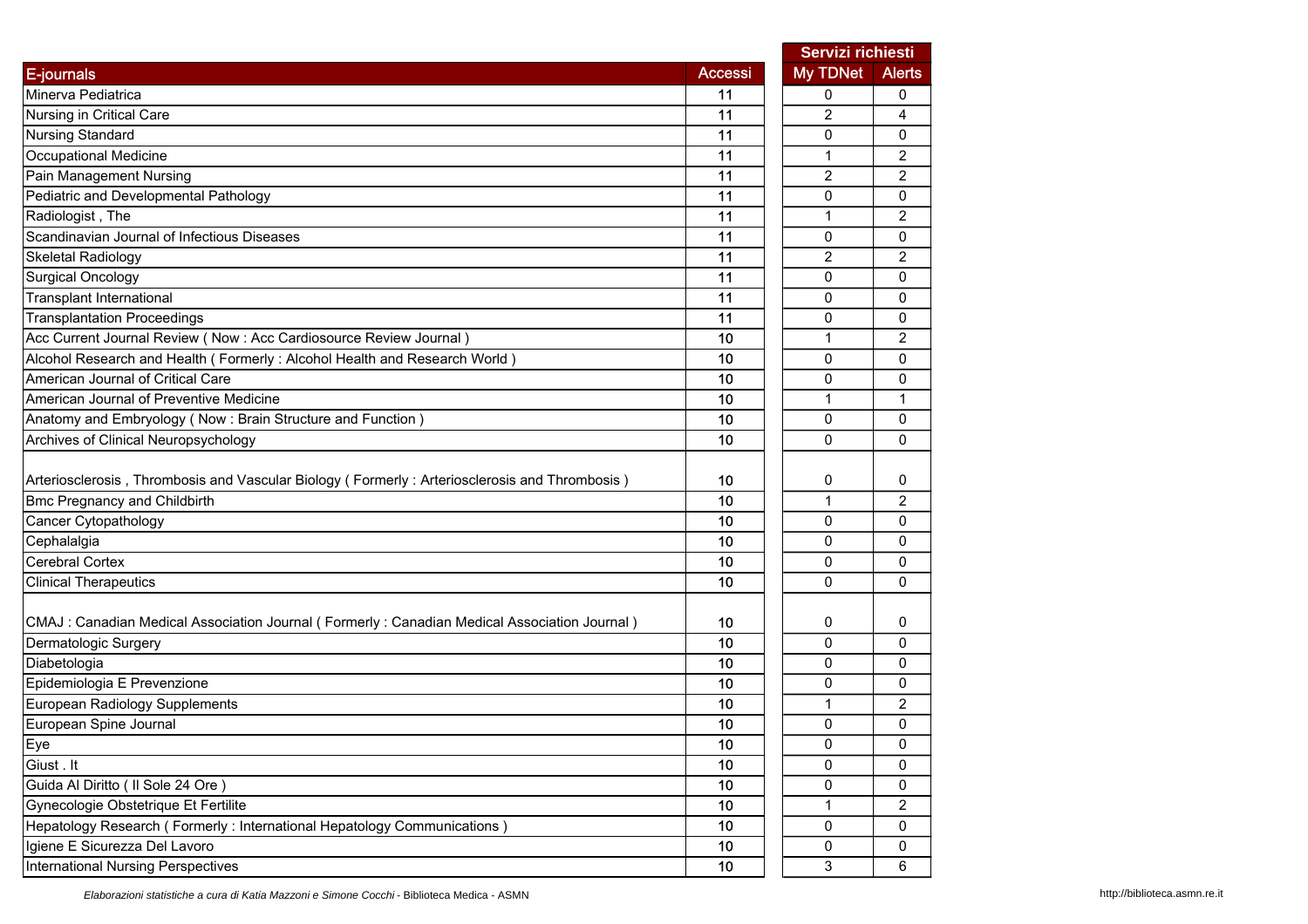|                                                                                                        |                | Servizi richiesti |                |  |
|--------------------------------------------------------------------------------------------------------|----------------|-------------------|----------------|--|
| <b>E-journals</b>                                                                                      | <b>Accessi</b> | My TDNet          | <b>Alerts</b>  |  |
| Journal of Bone and Mineral Research                                                                   | 10             | 0                 | 0              |  |
| Journal of Maternal - Fetal Medicine, The                                                              | 10             | 1                 | 2              |  |
| Journal of Nursing Administration (Jona)                                                               | 10             | 0                 | 0              |  |
| Journal of Pain, The                                                                                   | 10             | 0                 | 0              |  |
| Journal of Surgical Oncology                                                                           | 10             | 0                 | 0              |  |
| Neurosurgery Quarterly                                                                                 | 10             | 0                 | 0              |  |
| Patient Education and Counseling                                                                       | 10             | 0                 | 0              |  |
| <b>Pediatric Diabetes</b>                                                                              | 10             | 0                 | 0              |  |
| Pediatric Surgery International                                                                        | 10             | 0                 | $\mathbf{0}$   |  |
| Progress in Palliative Care                                                                            | 10             | 5                 | 3              |  |
| <b>Psychiatry Research</b>                                                                             | 10             | 0                 | $\mathbf{0}$   |  |
| Respiration (Formerly: Medicina Thoracalis)                                                            | 10             | 0                 | 0              |  |
| Seminars in Diagnostic Pathology                                                                       | 10             | 0                 | 0              |  |
| <b>Sexually Transmitted Infections</b>                                                                 | 10             | $\Omega$          | $\mathbf{0}$   |  |
| Sleep Medicine                                                                                         | 10             | 0                 | 0              |  |
| Supportive Care in Cancer                                                                              | 10             | 0                 | 0              |  |
| <b>Transfusion Medicine Reviews</b>                                                                    | 10             | 0                 | 0              |  |
| <b>Travel Medicine and Infectious Disease</b>                                                          | 10             | 0                 | 0              |  |
| Worldviews on Evidence - Based Nursing                                                                 | 10             | 0                 | 0              |  |
| Acog Current Journal Review                                                                            | 9              | $\overline{c}$    | 4              |  |
| American Journal of Medical Genetics Part B : Neuropsychiatric Genetics                                | 9              | 0                 | $\Omega$       |  |
| American Journal of Public Health . 1971 (Formerly: American Journal of Public Health and the Nation's |                |                   |                |  |
| Health)                                                                                                | 9              | 0                 | 0              |  |
| American Journal of Tropical Medicine and Hygiene, The                                                 | 9              | 0                 | 0              |  |
| Antincendio (Comprende Annuario Della Sicurezza)                                                       | 9              | $\Omega$          | 0              |  |
| Archives of Gerontology and Geriatrics                                                                 | 9              | 0                 | 0              |  |
| Bollettino Ufficiale Regionale Emilia - Romagna                                                        | 9              | $\mathbf 1$       | $\overline{c}$ |  |
| <b>Brain Research</b>                                                                                  | 9              | 0                 | 0              |  |
| Clinical and Experimental Nephrology                                                                   | 9              | 0                 | 0              |  |
| <b>Clinical Evidence</b>                                                                               | 9              | 0                 | 0              |  |
| Clinical Imaging (Formerly: Journal of Computed Tomography)                                            | 9              | 1                 | 2              |  |
| Current Opinion in Neurobiology                                                                        | 9              | 0                 | $\mathbf 0$    |  |
| Diabetes / Metabolism Research and Reviews                                                             | 9              | 0                 | 0              |  |
| Drug and Alcohol Dependence                                                                            | 9              | 5                 | 4              |  |
| Endocrinology and Metabolism Clinics of North America                                                  | 9              | 0                 | 0              |  |
| European Neurology                                                                                     | 9              | 0                 | $\mathbf{0}$   |  |
| Evidence - Based Healthcare (Formerly: Evidence - Based Health Policy and Management) (Now:            |                |                   |                |  |
| Evidence - Based Healthcare and Public Health)                                                         | 9              | 1                 | $\overline{2}$ |  |
| Giornale Di Chirurgia                                                                                  | 9              | $\mathbf 0$       | 0              |  |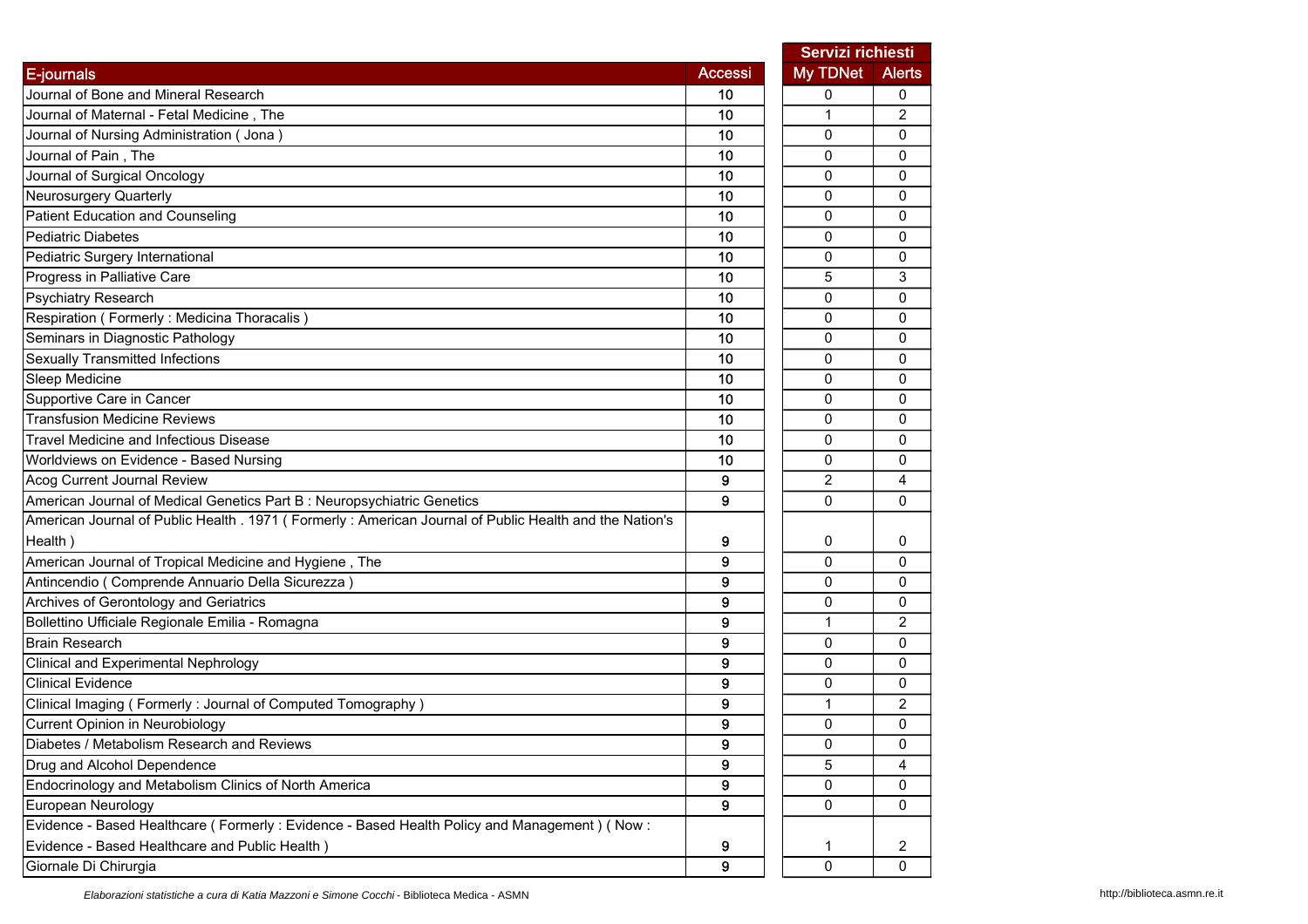|                                                                                                       |                | Servizi richiesti |                |
|-------------------------------------------------------------------------------------------------------|----------------|-------------------|----------------|
| E-journals                                                                                            | <b>Accessi</b> | My TDNet          | <b>Alerts</b>  |
| Giornale Di Gerontologia                                                                              | 9              | 0                 | 0              |
| Giornale Italiano Delle Infezioni Ospedaliere                                                         | 9              | $\mathbf{0}$      | $\Omega$       |
| Guida Al Lavoro and Codice Del Lavoro                                                                 | 9              | 0                 | 0              |
| Heart, Lung and Circulation (Formerly: Asia Pacific Heart Journal, the)                               | 9              | 0                 | 0              |
| Hematology / Oncology Clinics of North America                                                        | 9              | 1                 | $\overline{2}$ |
| Journal of Cardiothoracic and Vascular Anesthesia (Formerly : Journal of Cardiothoracic Anesthesia)   | 9              | 0                 | 0              |
| Journal of Emergency Nursing                                                                          | 9              | $\mathbf{0}$      | 0              |
| Journal of Hepato - Biliary - Pancreatic Surgery                                                      | 9              | $\mathbf 0$       | 0              |
| Journal of Human Genetics                                                                             | 9              | $\Omega$          | 0              |
| Journal of Pediatric Orthopaedics                                                                     | 9              | 0                 | 0              |
| Journal of Stroke and Cerebrovascular Diseases                                                        | 9              | 0                 | 0              |
| Maternal and Child Nutrition                                                                          | 9              | 2                 | 4              |
| Pediatric Cardiology                                                                                  | 9              | $\mathbf{0}$      | 0              |
| Qjm: an International Journal of Medicine (Formerly: Quarterly Journal of Medicine, the)              | 9              | 0                 | 0              |
| Regional Anesthesia and Pain Medicine                                                                 | 9              | 0                 | 0              |
| Revue De Chirurgie Orthopédique Et Réparatrice De L'appareil Moteur                                   | 9              | 0                 | 0              |
| Rheumatic Diseases Clinics of North America                                                           | 9              | 0                 | 0              |
| Rischio Sanita                                                                                        | 9              | 0                 | 0              |
| Scandinavian Journal of Rheumatology                                                                  | 9              | $\mathbf 0$       | 0              |
| Surgical Clinics of North America                                                                     | 9              | $\Omega$          | 0              |
| Tecnica Ospedaliera                                                                                   | 9              | 1                 | 2              |
| <b>Acog Clinical Review</b>                                                                           | 8              | 1                 | $\overline{2}$ |
| Acta Psychiatrica Scandinavica                                                                        | 8              | $\mathbf{1}$      | $\overline{2}$ |
| AJOT: American Journal of Occupational Therapy                                                        | 8              | 0                 | 0              |
| Alcoholism: Clinical and Experimental Research                                                        | 8              | $\mathbf{0}$      | 0              |
| American Journal of Orthodontics and Dentofacial Orthopedics (Formerly: American Journal of           |                |                   |                |
| Orthodontics)                                                                                         | 8              | 0                 | 0              |
| American Journal of Otology (Now: Otology and Neurotology)                                            | 8              | $\Omega$          | 0              |
| American Journal of Transplantation                                                                   | 8              | 0                 | 0              |
| Annales De Dermatologie Et De Vénéréologie                                                            | 8              | $\mathbf 0$       | 0              |
| Applied Immunohistochemistry (Now : Applied Immunohistochemistry and Molecular Morphology)            | 8              | U                 | 0              |
| Archives of Ophthalmology                                                                             | 8              | 0                 | 0              |
| Arthritis Care and Research (Absorbed in: Arthritis and Rheumatism)                                   | 8              | 0                 | 0              |
| Cancer Radiothérapie                                                                                  | 8              | 0                 | 0              |
| <b>Cancer Treatment Reviews</b>                                                                       | 8              | 0                 | 0              |
| Catheterization and Cardiovascular Diagnosis (Now : Catheterization and Cardiovascular Interventions) | 8              | 0                 | 0              |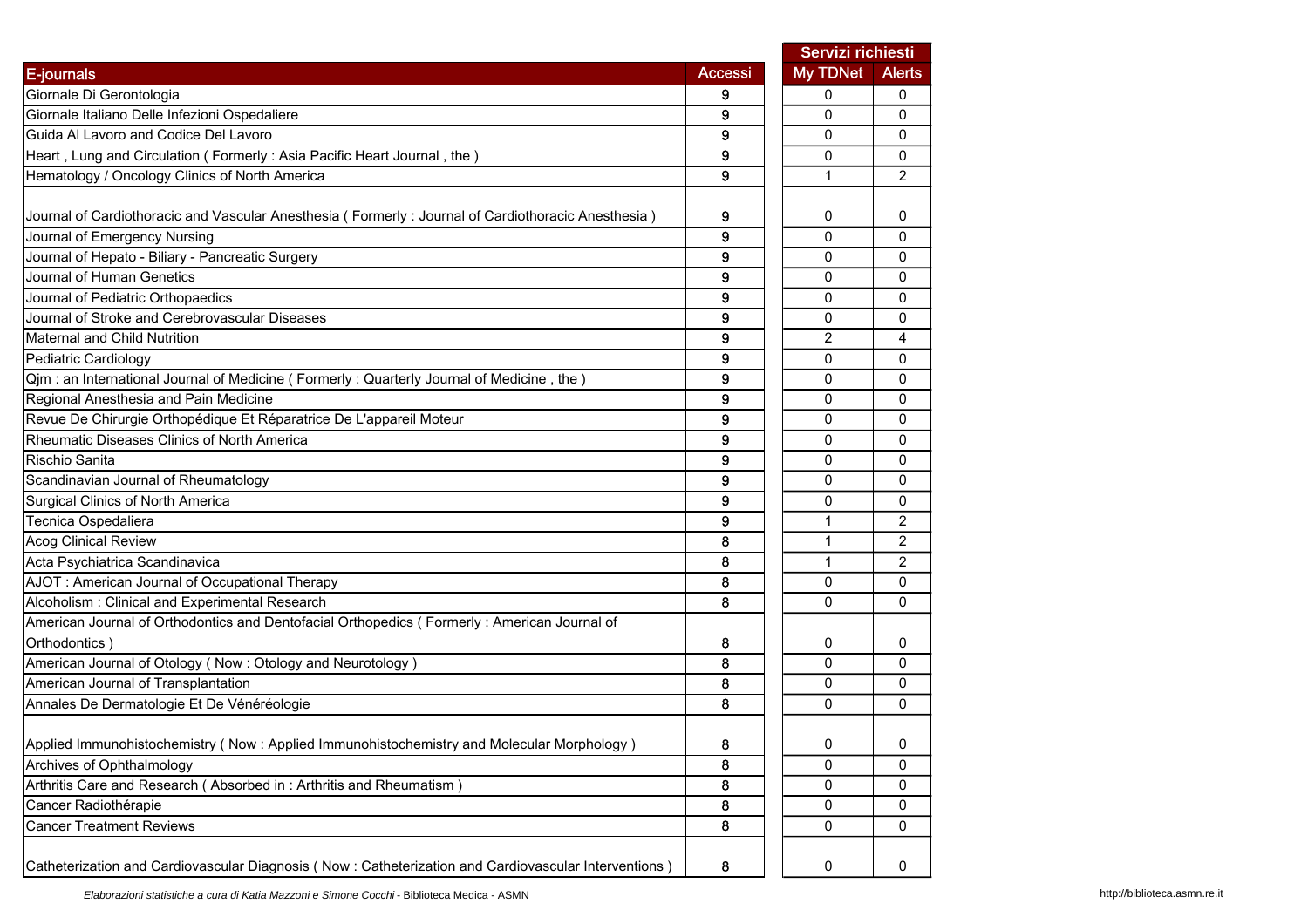|                                                                                                     |                | Servizi richiesti |                |
|-----------------------------------------------------------------------------------------------------|----------------|-------------------|----------------|
| E-journals                                                                                          | <b>Accessi</b> | My TDNet          | <b>Alerts</b>  |
| Chirurgie De La Main                                                                                | 8              | 0                 | 0              |
| Clinica Chimica Acta                                                                                | 8              | 0                 | 0              |
| Clinical and Experimental Immunology                                                                | 8              | 0                 | 0              |
| <b>Clinical Nutrition</b>                                                                           | 8              | 0                 | 0              |
| Clinical Pharmacology and Therapeutics                                                              | 8              | 0                 | 0              |
| <b>Current Orthopaedics</b>                                                                         | 8              | 0                 | 0              |
| Diagnostic Cytopathology                                                                            | 8              | 0                 | 0              |
| Diagnostic Microbiology and Infectious Disease                                                      | 8              | 0                 | 0              |
| Electroencephalography and Clinical Neurophysiology / Electromyography and Motor Control            | 8              | 0                 | 0              |
| Emergency Medicine Practice . Edizione Italiana                                                     | 8              | $\mathbf{1}$      | $\overline{2}$ |
| Endocrinology                                                                                       | 8              | $\mathbf 0$       | 0              |
| Europa Medicophysica                                                                                | 8              | 0                 | 0              |
| European Journal of Haematology                                                                     | 8              | 0                 | 0              |
| European Journal of Human Genetics                                                                  | 8              | 0                 | 0              |
| European Journal of Neuroscience                                                                    | 8              | 0                 | 0              |
| Gastrointestinal Endoscopy Clinics of North America                                                 | 8              | 0                 | 0              |
| <b>Head and Neck</b>                                                                                | 8              | 0                 | 0              |
| International Journal of Angiology                                                                  | 8              | 0                 | 0              |
| International Journal of Nursing Practice                                                           | 8              | 1                 | 2              |
| <b>International Nursing Review</b>                                                                 | 8              | $\mathbf{1}$      | 2              |
| Italian Journal of Neurological Sciences, The                                                       | 8              | $\mathbf 0$       | $\Omega$       |
| Journal De Gynecologie Obstetrique Et Biologie De La Reproduction                                   | 8              | 1                 | $\overline{c}$ |
| Journal for Nurses in Staff Development                                                             | 8              | 0                 | 0              |
| Journal of Clinical Psychopharmacology                                                              | 8              | 0                 | 0              |
| Journal of Minimally Invasive Gynecology                                                            | 8              | 0                 | 0              |
| Journal of Oral and Maxillofacial Surgery                                                           | 8              | 0                 | 0              |
| Journal of Orthopaedic Research                                                                     | 8              | $\mathbf 0$       | 0              |
| Journal of Parenteral and Enteral Nutrition (Jpen)                                                  | 8              | 0                 | 0              |
| Journal of Pediatric Surgery                                                                        | 8              | 0                 | 0              |
| Journal of Professional Nursing                                                                     | 8              | 1                 | 2              |
|                                                                                                     |                |                   |                |
| Journal of Rehabilitation Research and Development (Formerly: Journal of Rehabilitation R and D)    | 8              | 0                 | 0              |
| Laboratory Investigation                                                                            | 8              | 1                 | 2              |
| <b>Medsurg Nursing</b>                                                                              | 8              | 0                 | 0              |
| Minerva Pneumologica                                                                                | 8              | 0                 | 0              |
| Obstetric Anesthesia Digest                                                                         | 8              | 1                 | $\overline{c}$ |
| Ophthalmic Plastic and Reconstructive Surgery                                                       | 8              | 0                 | 0              |
| Oral Surgery, Oral Medicine, Oral Pathology, Oral Radiology and Endodontics (Formerly: Oral Surgery |                |                   |                |
| Oral Medicine and Oral Pathology)                                                                   | 8              | $\pmb{0}$         | 0              |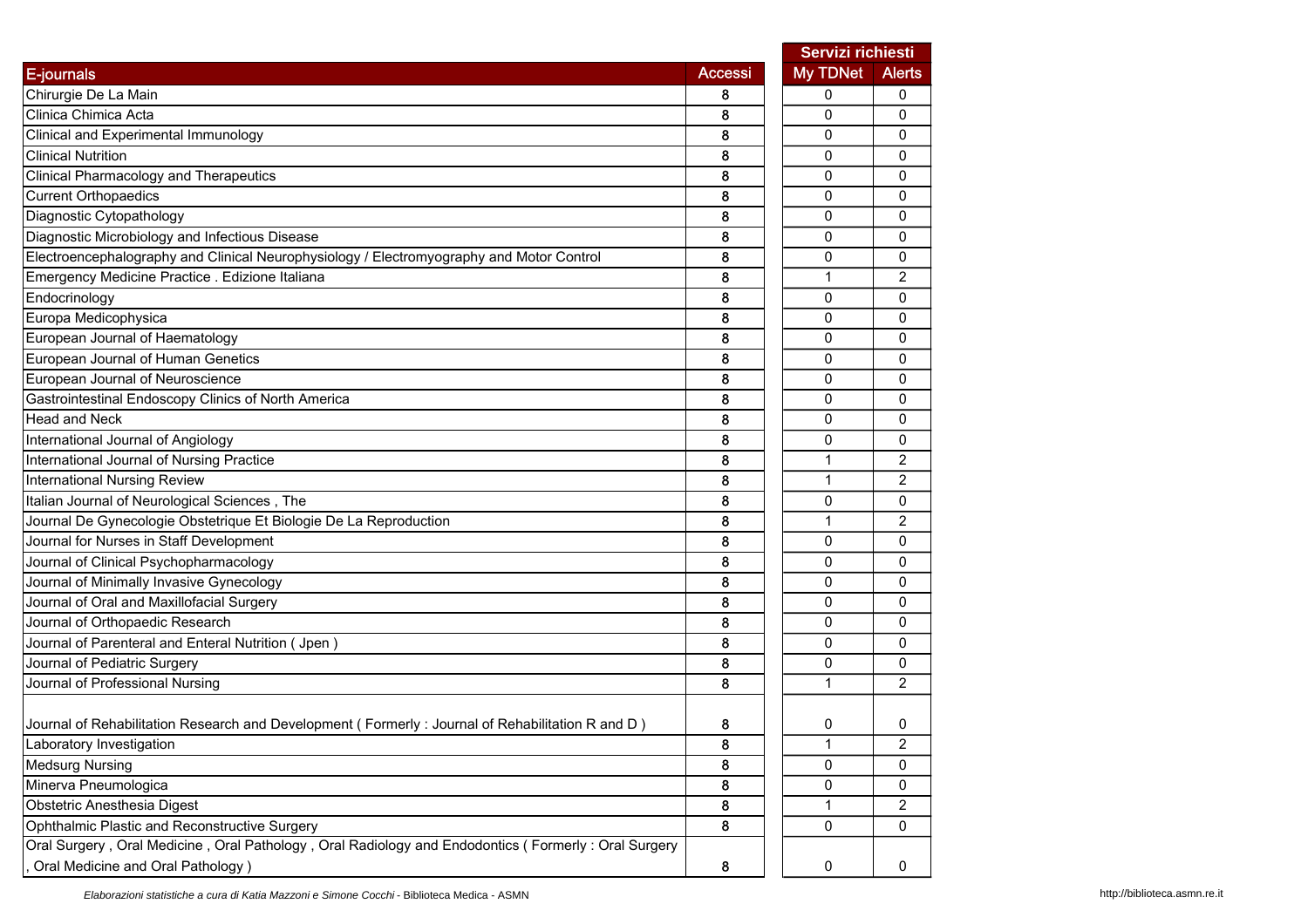|                                                                                                      |                | Servizi richiesti |                |
|------------------------------------------------------------------------------------------------------|----------------|-------------------|----------------|
| E-journals                                                                                           | Accessi        | My TDNet          | <b>Alerts</b>  |
| Proceedings of the American Thoracic Society                                                         | 8              | $\Omega$          | 0              |
| Psychiatry and Clinical Neurosciences                                                                | 8              | $\Omega$          | 0              |
| Quality in Health Care ( Now : Quality and Safety in Health Care)                                    | 8              | 0                 | 0              |
| Resuscitation                                                                                        | 8              | 0                 | 0              |
| Rhinology                                                                                            | 8              | $\Omega$          | $\mathbf{0}$   |
| Schizophrenia Bulletin                                                                               | 8              | $\Omega$          | $\mathbf{0}$   |
| Seminars in Neonatology (Now : Seminars in Fetal and Neonatal Medicine)                              | 8              | $\mathbf{0}$      | 0              |
| Techniques in Coloproctology                                                                         | 8              | $\Omega$          | 0              |
| Transfusion and Apheresis Science (Formerly: Transfusion Science)                                    | 8              | 0                 | 0              |
| Urologic Oncology: Seminars and Original Investigations                                              | 8              | $\overline{2}$    | $\overline{c}$ |
| World Journal of Urology                                                                             | 8              | 2                 | $\overline{c}$ |
| Aggiornamento Medico                                                                                 | $\overline{7}$ | 0                 | 0              |
| Allergy - Supplement                                                                                 | 7              | $\mathbf{0}$      | 0              |
| <b>Ambulatory Surgery</b>                                                                            | $\overline{7}$ | 0                 | 0              |
| American Journal of Industrial Medicine                                                              | $\overline{7}$ | 0                 | $\mathbf 0$    |
| Andrologia                                                                                           | $\overline{7}$ | 1                 | $\mathbf{1}$   |
| Annales De Chirurgie                                                                                 | $\overline{7}$ | 0                 | 0              |
| Annales De Readaptation Et De Medecine Physique                                                      | $\overline{7}$ | 0                 | 0              |
| Annales D'otolaryngologie Et De Chirurgie Cervico - Faciale                                          | 7              | $\mathbf{0}$      | $\mathbf{0}$   |
| Arco Di Giano                                                                                        | 7              | $\mathbf{0}$      | 0              |
| Basic and Clinical Pharmacology and Toxicology (Formerly: Pharmacology and Toxicology)               | $\overline{7}$ | $\overline{2}$    | 0              |
| Breast (Edinburgh)                                                                                   | $\overline{7}$ | 0                 | 0              |
| Canadian Nurse, The                                                                                  | $\overline{7}$ | 0                 | $\mathbf 0$    |
| Cancer Chemotherapy and Pharmacology                                                                 | $\overline{7}$ | 0                 | 0              |
| <b>Clinics in Dermatology</b>                                                                        | $\overline{7}$ | $\Omega$          | $\mathbf{0}$   |
| CNS : the Journal for Advanced Nursing Practice ( Clinical Nurse Specialist )                        | $\overline{7}$ | 0                 | $\mathbf{0}$   |
| Continuing Education in Anaesthesia, Critical Care and Pain                                          | $\overline{7}$ | 0                 | $\mathbf{0}$   |
| Current Obstetrics and Gynaecology (Now : Obstetrics, Gynaecology and Reproductive Medicine)         | 7              | 0                 | 0              |
| Current Opinion in Clinical Nutrition and Metabolic Care                                             | $\overline{7}$ | $\mathbf 0$       | 0              |
| Cytogenetic and Genome Research (Formerly: Cytogenetics and Cell Genetics)                           |                | 0                 | 0              |
| Development and Learning in Organizations (Formerly: Training Strategies for Tomorrow)               | $\overline{7}$ | $\mathbf{0}$      | $\mathbf{0}$   |
| Drug Development Research                                                                            | $\overline{7}$ | 1                 | 2              |
| <b>Emergency Medicine</b>                                                                            | $\overline{7}$ | 1                 | 2              |
| Emergency Medicine Australasia (Formerly: Emergency Medicine)                                        | $\overline{7}$ | $\Omega$          | $\mathbf{0}$   |
| European Archives of Psychiatry and Clinical Neuroscience (Formerly: European Archives of Psychiatry |                |                   |                |
| and Neurological Sciences)                                                                           | 7              | 0                 | 0              |
| European Eating Disorders Review                                                                     |                | 1                 | $\overline{2}$ |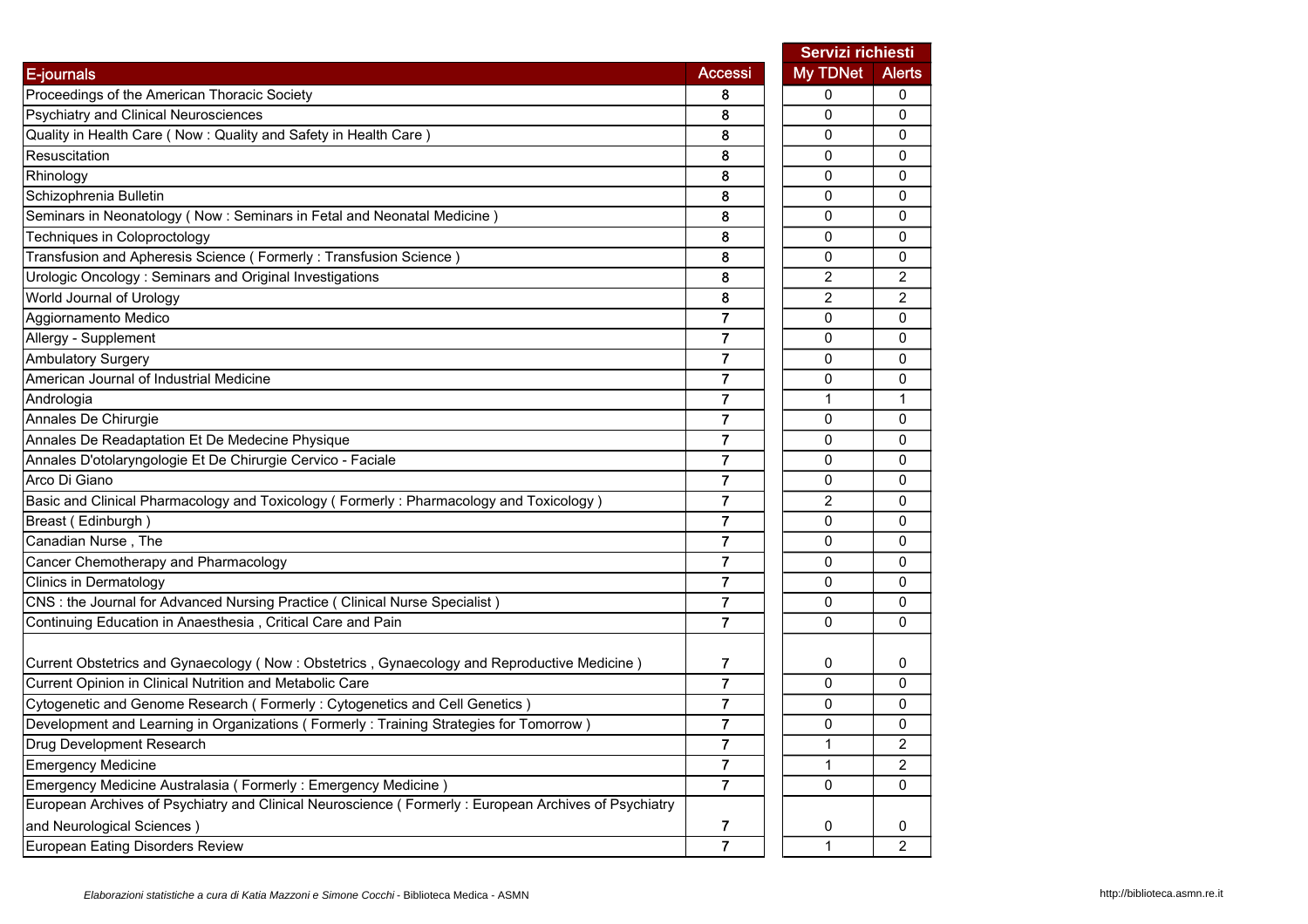|                                                                                                         |                         | <b>Servizi richiesti</b> |                |
|---------------------------------------------------------------------------------------------------------|-------------------------|--------------------------|----------------|
| E-journals                                                                                              | <b>Accessi</b>          | <b>My TDNet</b>          | <b>Alerts</b>  |
| European Journal of Applied Physiology (Formerly: European Journal of Applied Physiology and            |                         |                          |                |
| Occupational Physiology)                                                                                | 7                       | 0                        | 0              |
| European Journal of Clinical Pharmacology                                                               | $\overline{7}$          | 0                        | 0              |
| European Journal of Radiology Extra                                                                     | 7                       | 1                        | 2              |
| Evidence - Based Child Health : A Cochrane Review Journal                                               | 7                       | $\overline{2}$           | 4              |
| Geriatric Nursing                                                                                       | $\overline{7}$          | 0                        | 0              |
| <b>Harvard Business Review</b>                                                                          | $\overline{\mathbf{r}}$ | 0                        | 0              |
| <b>Health Education</b>                                                                                 | $\overline{7}$          | 0                        | 0              |
| IEEE Transactions on Medical Imaging                                                                    | $\overline{7}$          | $\Omega$                 | $\mathbf{0}$   |
| International Journal of Geriatric Psychiatry                                                           | $\overline{7}$          | 0                        | $\mathbf{0}$   |
| International Journal of Obesity 2005 (Formerly: International Journal of Obesity and Related Metabolic |                         |                          |                |
| Disorders)                                                                                              | 7                       | 0                        | 0              |
| International Journal of Obstetric Anesthesia                                                           | $\overline{7}$          | 1                        | $\overline{2}$ |
| International Journal of Pediatric Otorhinolaryngology                                                  | $\overline{7}$          | 0                        | 0              |
| Investigative Radiology                                                                                 | 7                       | $\mathbf{1}$             | $\overline{2}$ |
| Journal of Affective Disorders                                                                          | 7                       | 0                        | 0              |
| Journal of Bone and Mineral Metabolism                                                                  | 7                       | 0                        | 0              |
| Journal of Continuing Education in Nursing                                                              | $\overline{7}$          | 1                        | 2              |
| Journal of Maternal - Fetal and Neonatal Medicine                                                       | $\overline{7}$          | 0                        | 0              |
| Journal of Nervous and Mental Disease, The                                                              | $\overline{7}$          | $\Omega$                 | 0              |
| Journal of Neurologic Physical Therapy, the (Formerly: Neurology Report)                                | $\overline{7}$          | 0                        | 0              |
| Journal of Orofacial Orthopedics / Fortschritte Der Kieferorthopadie                                    | $\overline{7}$          | 0                        | 0              |
| Journal of Orthopaedic Science                                                                          | 7                       | 0                        | 0              |
| Journal of Surgical Research                                                                            | 7                       | 0                        | 0              |
| Journal of the American Dietetic Association                                                            | $\overline{7}$          | 1                        | 2              |
| Magma Magnetic Resonance Materials in Physics, Biology and Medicine                                     | 7                       | 0                        | 0              |
| <b>Management Decision</b>                                                                              | $\overline{7}$          | $\mathbf{1}$             | 1              |
| <b>Medical Dosimetry</b>                                                                                | $\overline{7}$          | 1                        | $\overline{2}$ |
| Neuroscience                                                                                            | 7                       | 0                        | 0              |
| Neuroscience Letters                                                                                    | $\overline{7}$          | $\Omega$                 | $\mathbf{0}$   |
| Nuclear Medicine and Biology (Formerly: International Journal of Radiation Applications and             |                         |                          |                |
| Instrumentation . Part B. Nuclear Medicine and Biology)                                                 | 7                       | 0                        | 0              |
| <b>Nursing Ethics</b>                                                                                   | $\overline{7}$          | 0                        | 0              |
| <b>Oncology Nursing Forum</b>                                                                           | $\overline{7}$          | 0                        | $\mathbf 0$    |
| Otolaryngologic Clinics of North America                                                                | $\mathbf{7}$            | 0                        | 0              |
| Otorinolaringologia                                                                                     | $\overline{7}$          | 0                        | 0              |
| Pathology and Oncology Research                                                                         | $\overline{7}$          | 0                        | $\mathbf{0}$   |
| Physiotherapy                                                                                           | $\overline{7}$          | 0                        | $\mathbf 0$    |
| Prostate Cancer and Prostatic Diseases                                                                  | $\overline{7}$          | 0                        | 0              |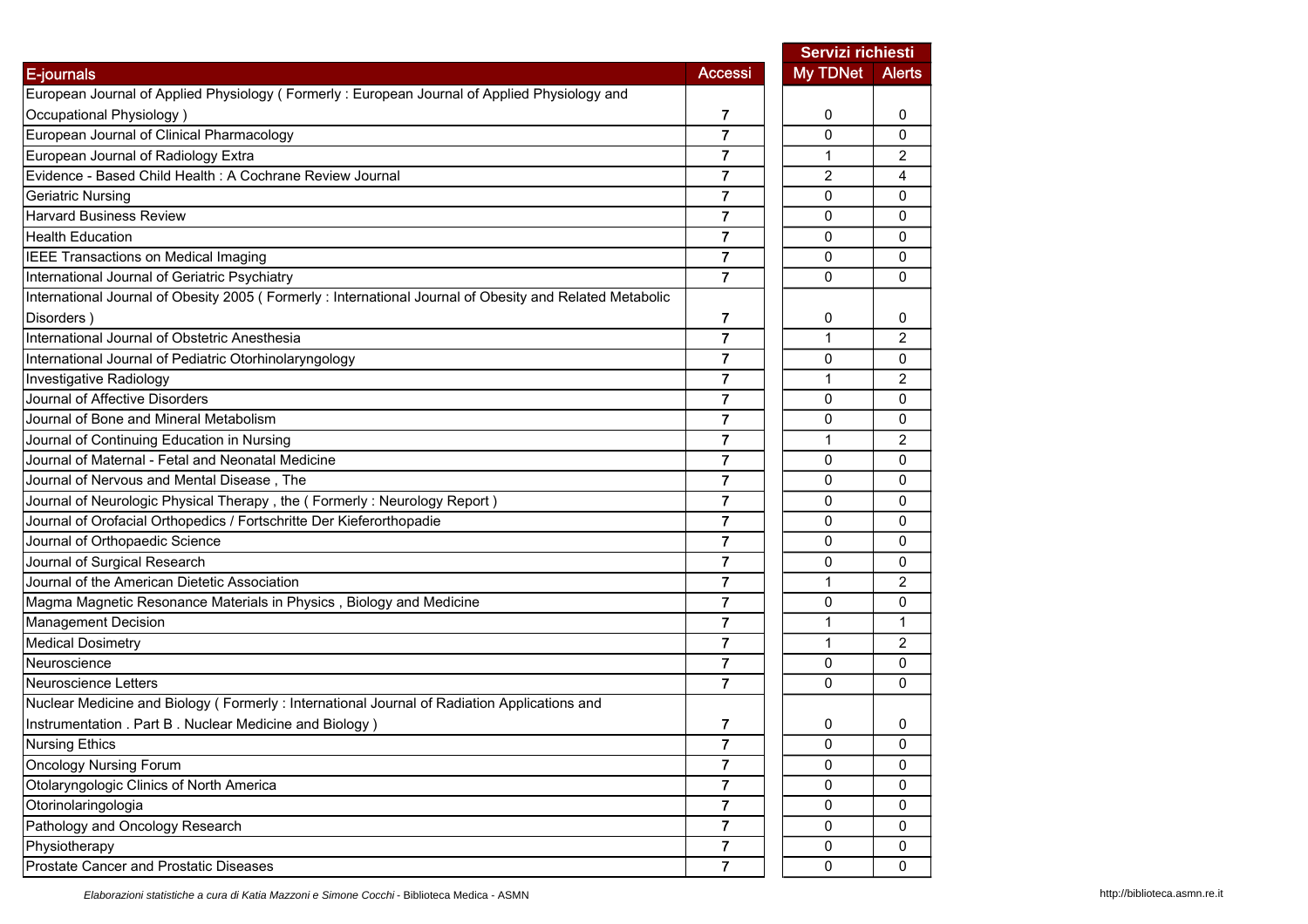|                                                                                                      |                | Servizi richiesti |                |
|------------------------------------------------------------------------------------------------------|----------------|-------------------|----------------|
| E-journals                                                                                           | <b>Accessi</b> | <b>My TDNet</b>   | <b>Alerts</b>  |
| R and P : Ricerca E Pratica                                                                          | 7              | 1                 | 2              |
| Rheumatology International                                                                           | 7              | 0                 | 0              |
| Rivista Italiana Di Cure Palliative                                                                  | 7              | 1                 | 1              |
| Scandinavian Journal of Caring Sciences                                                              | 7              | 0                 | 0              |
| <b>Sexually Transmitted Diseases</b>                                                                 | 7              | $\mathbf 0$       | 0              |
| Social Psychiatry and Psychiatric Epidemiology                                                       | 7              | 2                 | 3              |
| <b>Surgery Today</b>                                                                                 | $\overline{7}$ | 0                 | 0              |
| Therapeutic Apheresis and Dialysis (Formerly: Therapeutic Apheresis)                                 | $\overline{7}$ | 0                 | $\mathbf{0}$   |
| Topics in Magnetic Resonance Imaging                                                                 | 7              | $\mathbf 0$       | 0              |
| Western Journal of Nursing Research                                                                  | 7              | 0                 | 0              |
| Accent on Living                                                                                     | 6              | 1                 | 2              |
| <b>Ageing Research Reviews</b>                                                                       | 6              | 0                 | 0              |
| AIDS Care                                                                                            | 6              | 0                 | 0              |
| Alimenti E Bevande                                                                                   | 6              | 1                 | 1              |
| American Journal of Forensic Medicine and Pathology, The                                             | 6              | 0                 | $\mathbf{0}$   |
| American Journal of Medical Genetics Part C : Seminars in Medical Genetics                           | 6              | 0                 | 0              |
| American Journal of the Medical Sciences (Formerly: Philadelphia Journal of the Medical and Physical |                |                   |                |
| Sciences )                                                                                           | 6              | 1                 | 2              |
| Annals of Epidemiology                                                                               | 6              | 0                 | 0              |
| Australian and New Zealand Journal of Obstetrics and Gynaecology, The                                | 6              | $\mathbf 0$       | 0              |
| Australian Nursing Journal                                                                           | 6              | 0                 | 0              |
| <b>British Food Journal</b>                                                                          | 6              | 1                 | 1              |
| <b>British Journal of Clinical Pharmacology</b>                                                      | 6              | $\mathbf{1}$      | 0              |
| <b>Cancer Genetics and Cytogenetics</b>                                                              | 6              | 1                 | 2              |
| <b>Clinical Governance</b>                                                                           | 6              | 0                 | 0              |
| Clinical Immunology (Formerly: Clinical Immunology and Immunopathology)                              | 6              | 0                 | 0              |
| Clinical Laboratory Science ( Formerly : Journal of Medical Technology )                             | 6              | 2                 | 2              |
| <b>Clinical Pediatric Emergency Medicine</b>                                                         | 6              | 1                 | 1              |
| <b>Clinical Transplantation</b>                                                                      | 6              | 0                 | 0              |
| Critical Pathways in Cardiology : A Journal of Evidence - Based Medicine                             | 6              | 0                 | 0              |
| <b>Current Problems in Diagnostic Radiology</b>                                                      | 6              | 1                 | 2              |
| Current Problems in Pediatrics and Adolescent Healthcare                                             | 6              | 0                 | 0              |
| Dedalo                                                                                               | 6              | 0                 | 0              |
| Dysphagia                                                                                            | 6              | 0                 | 0              |
| Early Development and Parenting (Now : Infant and Child Development)                                 | 6              | 2                 | 4              |
| Ecography                                                                                            | 6              | 1                 | 2              |
| European Child and Adolescent Psychiatry                                                             | 6              | $\mathbf{1}$      | $\overline{2}$ |
| European Journal of Applied Physiology and Occupational Physiology (Now: European Journal of         |                |                   |                |
| Applied Physiology)                                                                                  | 6              | $\pmb{0}$         | 0              |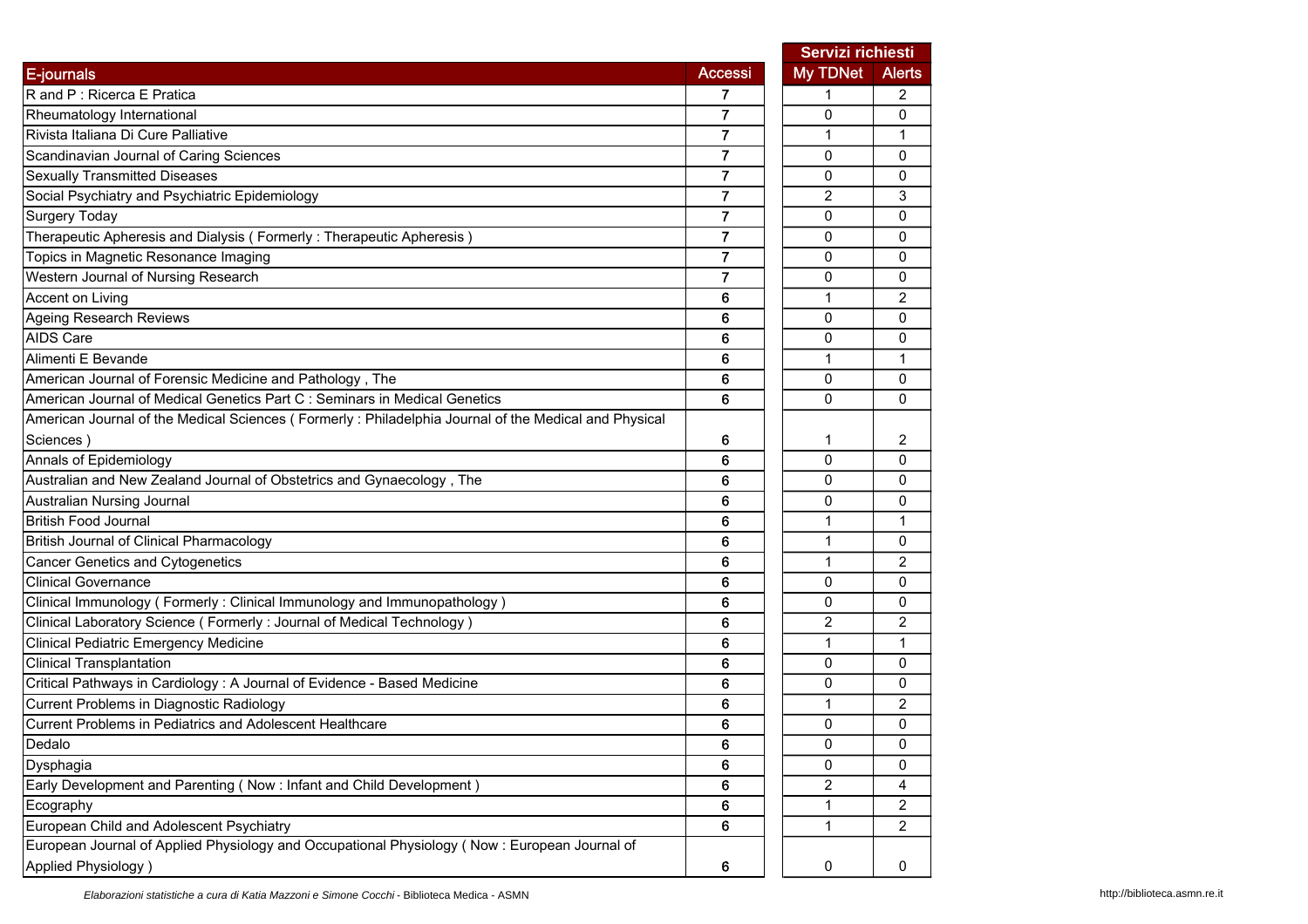|                                                                               |                | Servizi richiesti |                |
|-------------------------------------------------------------------------------|----------------|-------------------|----------------|
| E-journals                                                                    | <b>Accessi</b> | My TDNet          | <b>Alerts</b>  |
| European Journal of Cancer Care                                               | 6              | 0                 | 0              |
| European Journal of Medical Genetics (Formerly: Annales De Genetique)         | 6              | 0                 | $\mathbf{0}$   |
| European Journal of Oncology Nursing                                          | 6              | 1                 | 1              |
| European Journal of Pain                                                      | 6              | 0                 | 0              |
| European Journal of Public Health, The                                        | 6              | 0                 | 0              |
| European Respiratory Review                                                   | 6              | 0                 | 0              |
| <b>Family Practice</b>                                                        | 6              | 0                 | 0              |
| Gastric Cancer                                                                | 6              | 0                 | 0              |
| Giornale Degli Igienisti Idustriali                                           | 6              | 0                 | 0              |
| Giornale Italiano Di Dermatologia E Venereologia                              | 6              | $\Omega$          | 0              |
| <b>Healthcare Informatics</b>                                                 | 6              | 0                 | 0              |
| Hernia - the Journal of Hernias and Abdominal Wall Surgery                    | 6              | 0                 | 0              |
| International Journal of Andrology                                            | 6              | 1                 | 1              |
| International Journal of Epidemiology                                         | 6              | 0                 | 0              |
| International Journal of Gynecological Cancer                                 | 6              | 0                 | 0              |
| Italian Journal of Pediatrics                                                 | 6              | 1                 | 2              |
| Journal of Bronchology                                                        | 6              | 0                 | 0              |
| Journal of Cardiac Failure                                                    | 6              | 0                 | 0              |
| Journal of Cardiovascular Pharmacology                                        | 6              | 0                 | 0              |
| Journal of Cataract and Refractive Surgery                                    | 6              | 0                 | 0              |
| Journal of Clinical Laboratory Analysis                                       | 6              | 3                 | 6              |
| Journal of Developmental and Behavioral Pediatrics                            | 6              | 0                 | 0              |
| Journal of Headache and Pain, The                                             | 6              | 0                 | 0              |
| Journal of Hospice and Palliative Nursing (Jhpn)                              | 6              | 5                 | 5              |
| Journal of Infection and Chemotherapy                                         | 6              | 0                 | 0              |
| Journal of Sexual Medicine, The                                               | 6              | $\Omega$          | 0              |
| Journal of the European Academy of Dermatology and Venereology                | 6              | 0                 | 0              |
| Langenbeck's Archives of Surgery (Formerly: Langenbecks Archiv Für Chirurgie) | 6              | 0                 | 0              |
| Lung                                                                          | 6              | 0                 | 0              |
| Minerva Ortopedica E Traumatologica                                           | 6              | 0                 | 0              |
| Modern Rheumatology                                                           | 6              | 0                 | 0              |
| Naunyn - Schmiedeberg's Archives of Pharmacology                              | 6              | 0                 | 0              |
| Newborn and Infant Nursing Reviews                                            | 6              | 0                 | 0              |
| Nursing and Health Sciences                                                   | 6              | 1                 | $\overline{2}$ |
| Nursing Inquiry                                                               | 6              | 0                 | 0              |
| Nursing Management (Formerly: Supervisor Nurse)                               | 6              | 0                 | 0              |
| Nursing Management (Uk)                                                       | 6              | 0                 | 0              |
| Oncology (Huntington, Ny)                                                     | 6              | 0                 | 0              |
| Postgraduate Medicine                                                         | $6\phantom{a}$ | 0                 | 0              |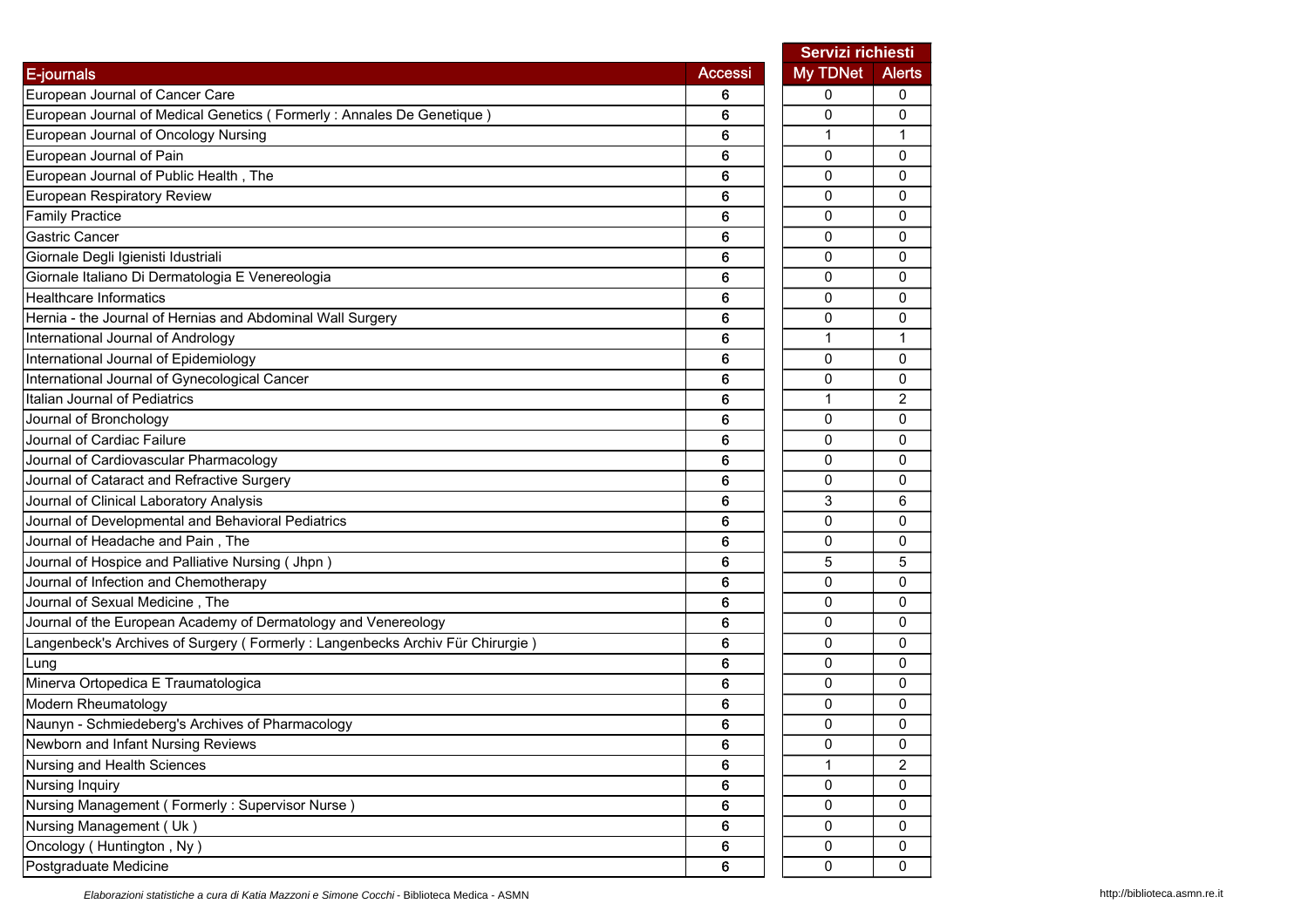|                                                                                    |                | Servizi richiesti |                |
|------------------------------------------------------------------------------------|----------------|-------------------|----------------|
| E-journals                                                                         | <b>Accessi</b> | My TDNet          | <b>Alerts</b>  |
| Prezzi Informativi Delle Opere Edili in Milano                                     | 6              | 0                 | 0              |
| Psychological Research                                                             | 6              | 0                 | 0              |
| Sarcoidosis, Vasculitis and Diffuse Lung Diseases                                  | 6              | 0                 | 0              |
| Techniques in Vascular and Interventional Radiology                                | 6              | $\mathbf{1}$      | 2              |
| Ultrasonics                                                                        | 6              | $\mathbf 0$       | 0              |
| Acta Anaesthesiologica Italica and Anaesthesia and Intensive Care in Italy         | 5              | 2                 | 4              |
| <b>AIDS</b> and Behavior                                                           | 5              | 0                 | 0              |
| American Journal of Contact Dermatitis                                             | 5              | 0                 | 0              |
| Annales D'urologie                                                                 | 5              | $\overline{2}$    | $\overline{2}$ |
| Appalti and Contratti                                                              | 5              | 0                 | 0              |
| Arthritis Research and Therapy (Formerly: Arthritis Research)                      | 5              | 0                 | 0              |
| Atherosclerosis                                                                    | 5              | $\mathbf{0}$      | 0              |
| Attualita in Senologia                                                             | 5              | 0                 | 0              |
| Audiology and Neurotology (Formerly: Audiology and Neuro - Otology)                | 5              | 2                 | 4              |
| <b>Behavioural Pharmacology</b>                                                    | 5              | 0                 | 0              |
| <b>Bioetica</b>                                                                    | 5              | 0                 | 0              |
| Bioimaging                                                                         | 5              | 1                 | 2              |
| Biomedical Instrumentation and Technology                                          | 5              | 0                 | 0              |
| <b>Bmc Geriatrics</b>                                                              | 5              | 0                 | 0              |
| <b>Bmc Infectious Diseases</b>                                                     | 5              | $\mathbf 0$       | 0              |
| <b>Bmc Ophthalmology</b>                                                           | 5              | 0                 | 0              |
| <b>Bmc Urology</b>                                                                 | 5              | 2                 | 2              |
| Brain and Language                                                                 | 5              | 0                 | 0              |
| Breast Journal, The                                                                | 5              | 0                 | 0              |
| Bulletin of the World Health Organization                                          | 5              | 0                 | 0              |
| <b>Calcified Tissue International</b>                                              | 5              | 0                 | 0              |
| Cardiovascular Radiation Medicine (Now: Cardiovascular Revascularization Medicine) | 5              | $\mathbf 0$       | 0              |
| Cardiovascular Research                                                            | 5              | 0                 | 0              |
| Cardiovascular Ultrasound                                                          | 5              | 0                 | 0              |
| <b>Clinical and Experimental Medicine</b>                                          | 5              | $\mathbf{0}$      | 0              |
| Clinical Otolaryngology (Formerly: Clinical Otolaryngology and Allied Sciences)    | 5              | 0                 | 0              |
| <b>Clinical Pulmonary Medicine</b>                                                 | 5              | 0                 | 0              |
| <b>Congenital Anomalies</b>                                                        | 5              | 0                 | 0              |
| Cornea                                                                             | 5              | 0                 | 0              |
| Cytopathology                                                                      | 5              | 0                 | 0              |
| Dermatology Nursing                                                                | 5              | 0                 | 0              |
| Diabetes / Metabolism Reviews                                                      | 5              | 0                 | 0              |
| Digestive Endoscopy                                                                | 5              | $\pmb{0}$         | 0              |
| Epilepsy Research                                                                  | 5              | $\mathbf 0$       | 0              |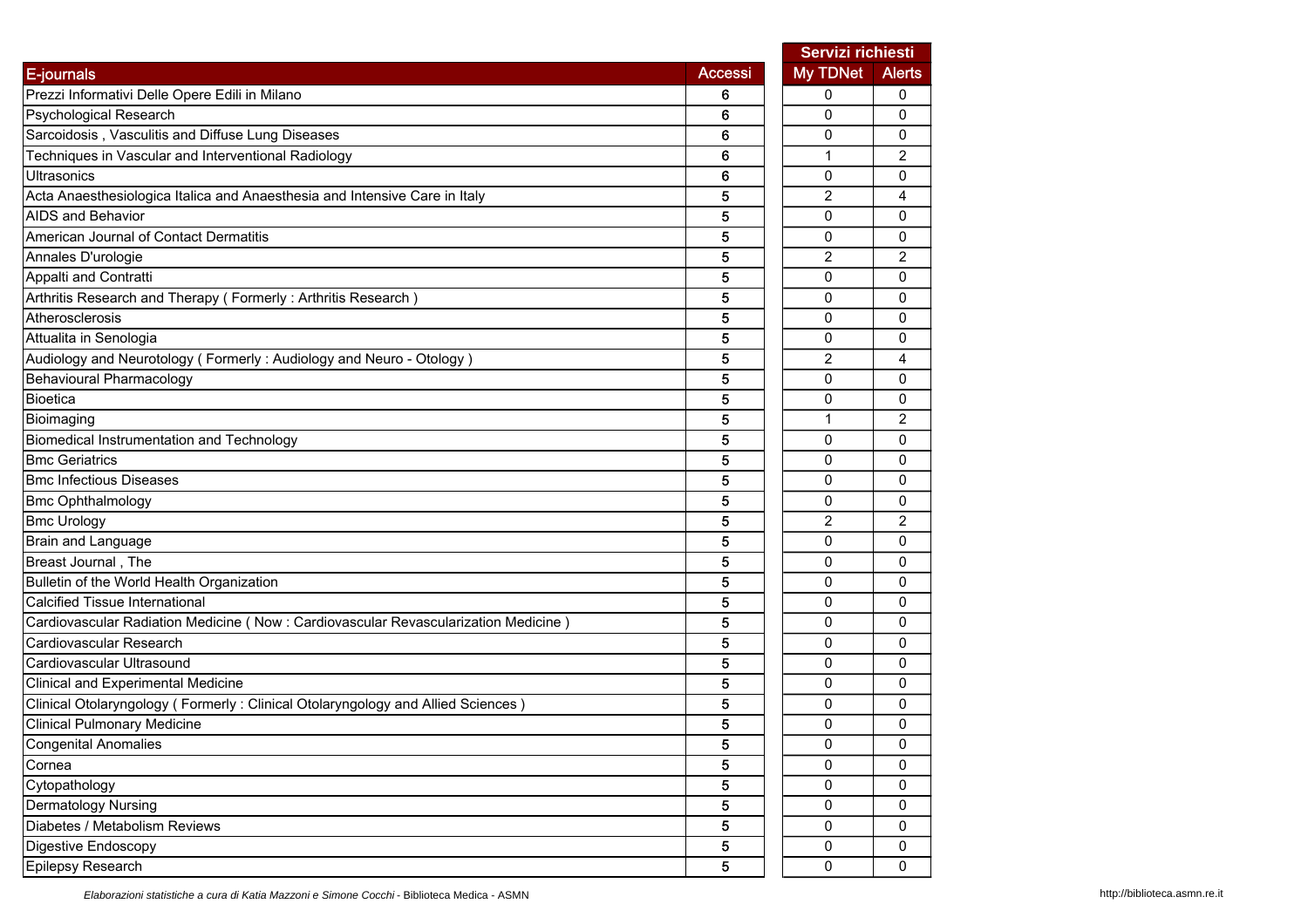|                                                                                                        |                | Servizi richiesti |                |
|--------------------------------------------------------------------------------------------------------|----------------|-------------------|----------------|
| E-journals                                                                                             | <b>Accessi</b> | My TDNet          | <b>Alerts</b>  |
| European Journal of Clinical Investigation                                                             | 5              | 0                 | 0              |
| European Journal of Plastic Surgery                                                                    | 5              | 0                 | 0              |
| European Urology Supplements                                                                           | 5              | 2                 | 2              |
| Evidence - Based Complementary and Alternative Medicine                                                | 5              | $\mathbf{1}$      | $\overline{2}$ |
| Evidence - Based Mental Health                                                                         | 5              | 0                 | 0              |
| Genetic Counseling (Formerly : Journal De Génétique Humaine)                                           | 5              | $\mathbf{1}$      | 2              |
| <b>Health Education Research</b>                                                                       | 5              | 0                 | 0              |
| Human Molecular Genetics                                                                               | 5              | $\mathbf{1}$      | 1              |
| Infant and Child Development (Formerly: Early Development and Parenting)                               | 5              | $\mathbf{1}$      | 2              |
| International Journal for Quality in Health Care                                                       | 5              | 0                 | 0              |
| Janus                                                                                                  | 5              | 0                 | 0              |
| JCP. Clinical Molecular Pathology (Now: MP. Molecular Pathology)                                       | 5              | 0                 | 0              |
| Journal De Pediatrie Et De Puericulture                                                                | 5              | 0                 | 0              |
| Journal for Specialists in Pediatric Nursing                                                           | 5              | 0                 | 0              |
| Journal of Cardiovascular Risk (Now : European Journal of Cardiovascular Prevention and Rehabilitation |                |                   |                |
|                                                                                                        | 5              | 0                 | 0              |
| Journal of Clinical Neuromuscular Disease                                                              | 5              | 0                 | 0              |
| Journal of Continuing Education in the Health Professions (Jcehp)                                      | 5              | 0                 | 0              |
| Journal of Epidemiology and Community Health . 1979 (Formerly: Epidemiology and Community Health       |                |                   |                |
|                                                                                                        | 5              | 0                 | 0              |
| Journal of Interventional Cardiology                                                                   | 5              | 0                 | 0              |
| Journal of Laboratory and Clinical Medicine (Now: Translational Research)                              | 5              | 3                 | 6              |
| Journal of Neural Transmission                                                                         | 5              | 0                 | 0              |
| Journal of Neuroscience Research                                                                       | 5              | 0                 | 0              |
| Journal of Orthopaedic Nursing                                                                         | 5              | $\mathbf{1}$      | 2              |
| Journal of Pathology, The                                                                              | 5              | $\mathbf{0}$      | $\Omega$       |
| Journal of Pediatric Hematology / Oncology ( Formerly : American Journal of Pediatric                  |                |                   |                |
| Hematologyoncology)                                                                                    | 5              | 1                 | 2              |
| Journal of Physiology, The                                                                             | 5              | 0                 | 0              |
| Journal of Sleep Research                                                                              | 5              | 0                 | 0              |
| Journal of Viral Hepatitis                                                                             | 5              | 0                 | 0              |
| <b>Medical Education</b>                                                                               | 5              | 0                 | 0              |
| Mmwr. Morbidity and Mortality Weekly Report (Formerly: Morbidity and Mortality)                        | 5              | 0                 | 0              |
| Monaldi Archives for Chest Diseases . Cardiac Series                                                   | 5              | 0                 | 0              |
| Notiziario Dell'istituto Superiore Di Sanità                                                           | 5              | 2                 | 3              |
| Nurse Educator                                                                                         | 5              | 0                 | 0              |
| Nurse Practitioner: the American Journal of Primary Health Care                                        | 5              | 0                 | 0              |
| Nursing Clinics of North America                                                                       | 5              | 0                 | 0              |
| <b>Nursing Older People</b>                                                                            | 5              | $\mathsf 0$       | 0              |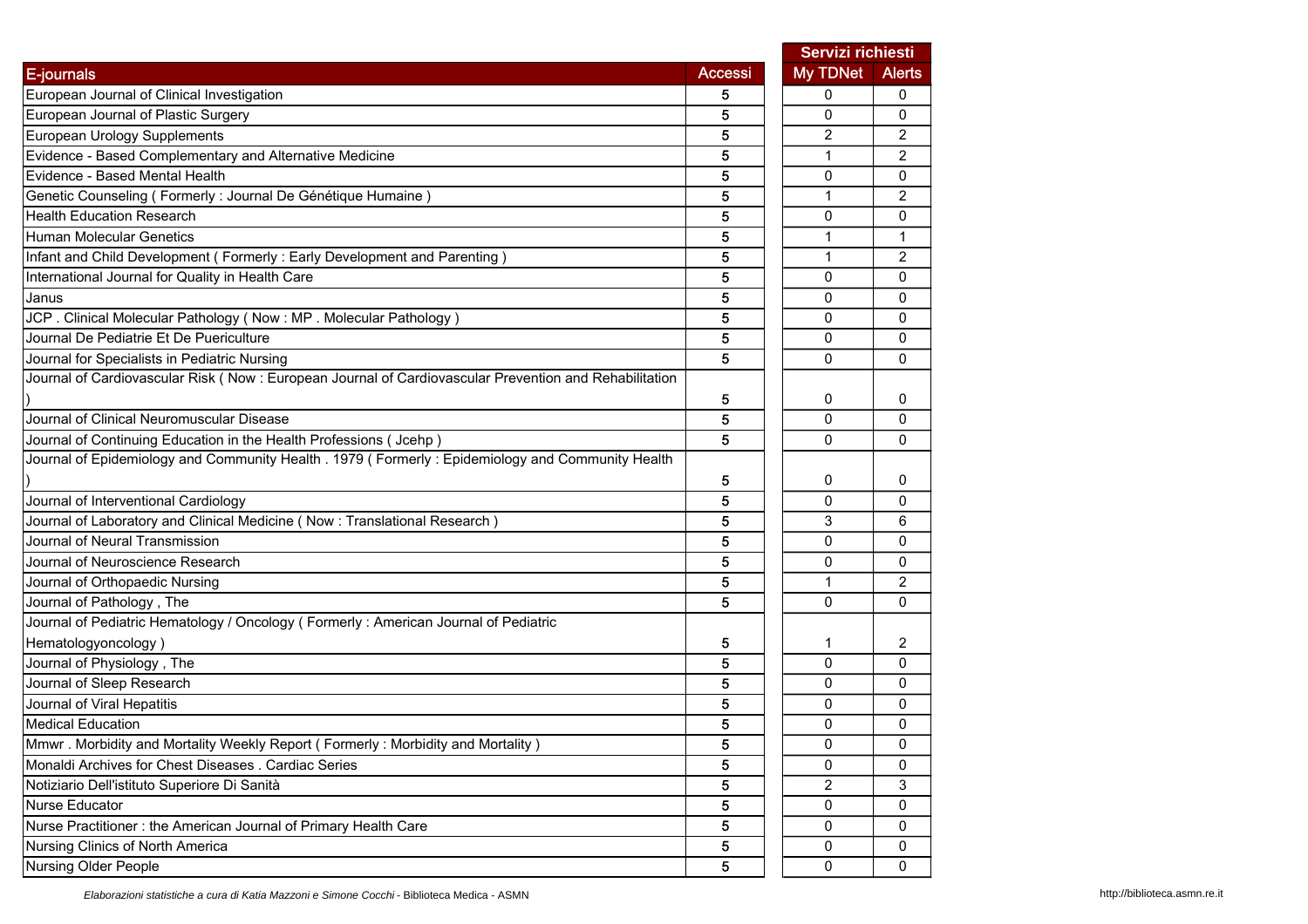|                                                                                                   |                | Servizi richiesti |                |
|---------------------------------------------------------------------------------------------------|----------------|-------------------|----------------|
| E-journals                                                                                        | <b>Accessi</b> | <b>My TDNet</b>   | <b>Alerts</b>  |
| Nutrition (Formerly: Nutrition International)                                                     | 5              | 1                 | 2              |
| Nutrition Journal                                                                                 | 5              | 0                 | $\mathbf{0}$   |
| Oncogene                                                                                          | 5              | 0                 | 0              |
| Orthopedics                                                                                       | 5              | 1                 | 2              |
| Outcomes Management for Nursing Practice (Now: Outcomes Management)                               | 5              | $\mathbf 1$       | 1              |
| <b>Paediatric Nursing</b>                                                                         | 5              | 1                 | 2              |
| Paediatric Respiratory Reviews                                                                    | 5              | $\mathbf{1}$      | $\overline{2}$ |
| Pediatrics International (Formerly : Acta Paediatrica Japonica)                                   | 5              | 0                 | 0              |
| Pharmacogenetics (Now : Pharmacogenetics and Genomics)                                            | 5              | 0                 | $\mathbf 0$    |
| Physiology and Behavior                                                                           | 5              | 0                 | $\Omega$       |
| <b>Public Health Nursing</b>                                                                      | 5              | 0                 | 0              |
| Reggio Sanita                                                                                     | 5              | 2                 | 4              |
| Research in Nursing and Health                                                                    | 5              | 2                 | 3              |
| Scandinavian Journal of Medicine and Science in Sports                                            | 5              | $\Omega$          | $\mathbf{0}$   |
| Seminars in Dialysis                                                                              | 5              | 0                 | 0              |
| Sports Medicine and Arthroscopy Review                                                            | 5              | 0                 | 0              |
| Wound Repair and Regeneration                                                                     | 5              | 0                 | 0              |
| A.I.C.O.: Organo Ufficiale Dell Associazione Italiana Infermieri Di Camera Operatoria             | 4              | 0                 | 0              |
| Aac: Augmentative and Alternative Communication                                                   | 4              | 3                 | 6              |
| Aacn Nursing Scan in Critical Care                                                                | 4              | 5                 | 10             |
| Academic Emergency Medicine                                                                       | 4              | $\overline{2}$    | 4              |
| Acta Cytologica                                                                                   | 4              | 2                 | 4              |
| Acta Neuropsychiatrica                                                                            | 4              | 0                 | 0              |
| Addiction (Abingdon)                                                                              | 4              | 2                 | 4              |
| Alimenta Lex                                                                                      | 4              | 1                 | 1              |
| Ambiente Risorse Salute                                                                           | 4              | 0                 | 0              |
| American Journal of Therapeutics                                                                  | 4              | 0                 | $\Omega$       |
| American Rehabilitation                                                                           | 4              | 0                 | 0              |
| Amino Acids                                                                                       | 4              | 0                 | 0              |
| Anesthesiology Clinics of North America (Now: Anesthesiology Clinics)                             | 4              | 0                 | 0              |
| Annali Dell' Istituto Superiore Di Sanita                                                         | 4              | $\overline{2}$    | 3              |
| Annals of Nutrition and Metabolism (Formerly: Nutrition and Metabolism, Basel) (Formerly: Annales |                |                   |                |
| De La Nutrition Et De L'alimentation)                                                             | 4              | 0                 | $\mathbf 0$    |
| Anti - Cancer Drugs                                                                               | 4              | 1                 | $\overline{c}$ |
| Archives of Environmental Contamination and Toxicology                                            | 4              | 0                 | 0              |
| <b>Ausl Notizie</b>                                                                               | 4              | 0                 | 0              |
| Biomedicine and Pharmacotherapy                                                                   | 4              | 0                 | 0              |
| Cancer Immunology and Immunotherapy                                                               | 4              | 0                 | 0              |
| Cancer Journal                                                                                    | 4              | 0                 | 0              |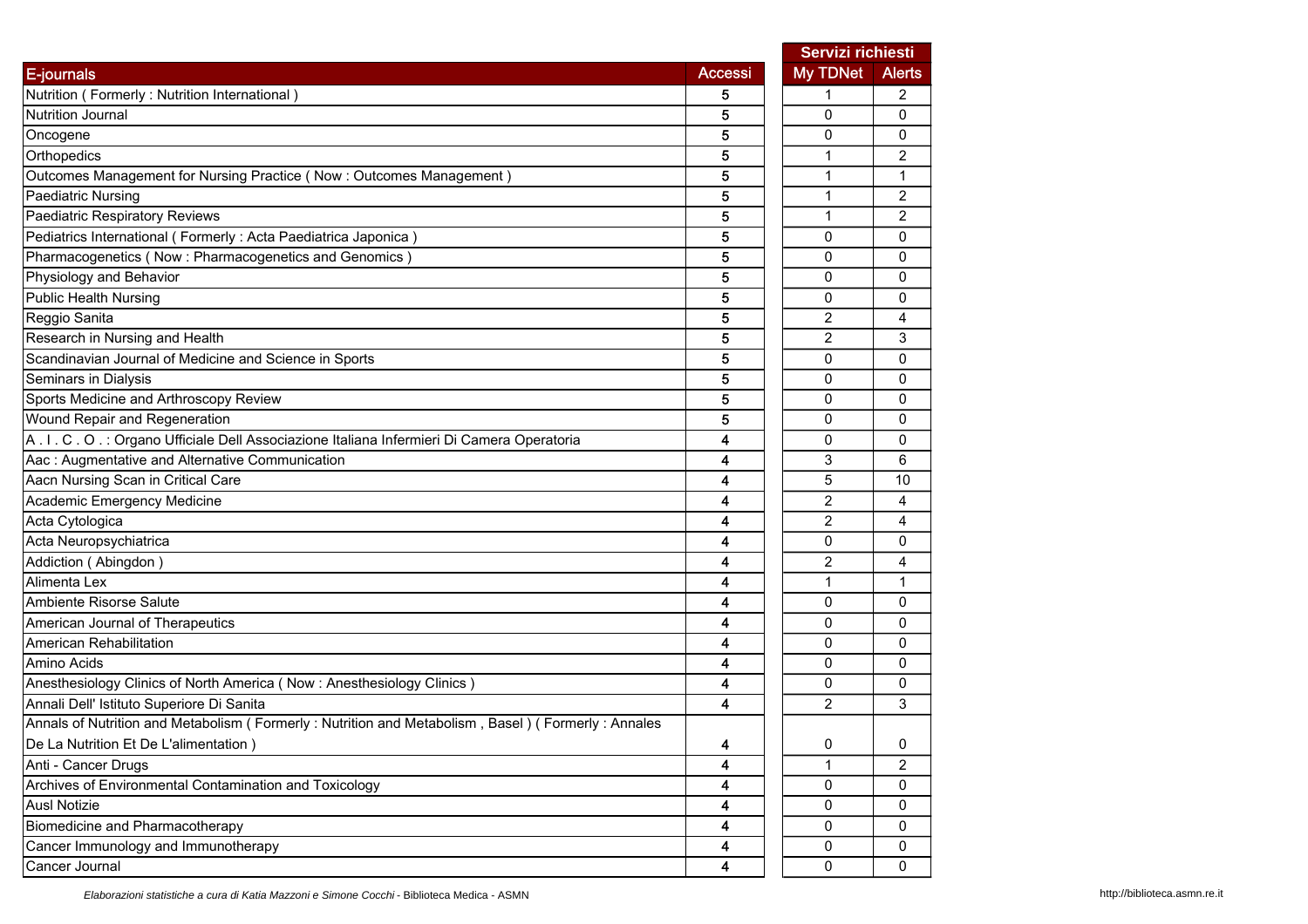|                                                                                            |                | Servizi richiesti |               |  |
|--------------------------------------------------------------------------------------------|----------------|-------------------|---------------|--|
| E-journals                                                                                 | <b>Accessi</b> | My TDNet          | <b>Alerts</b> |  |
| <b>Cancer Nursing Practice</b>                                                             | 4              | 0                 | 0             |  |
| <b>Clinical Dysmorphology</b>                                                              | 4              | 0                 | 0             |  |
| Clinical Governance (Formerly: British Journal of Clinical Governance)                     | 4              | 0                 | 0             |  |
| <b>Clinical Nutrition Supplements</b>                                                      | 4              | 0                 | 0             |  |
| <b>Clinical Psychology Review</b>                                                          | 4              | $\mathbf 0$       | 0             |  |
| Clinics in Laboratory Medicine                                                             | 4              | $\overline{2}$    | 2             |  |
| Complementary Therapies in Nursing and Midwifery (Now: Complementary Therapies in Clinical |                |                   |               |  |
| Practice)                                                                                  | 4              | 1                 | 2             |  |
| <b>Coronary Artery Disease</b>                                                             | 4              | $\mathbf{0}$      | 0             |  |
| Current Opinion in Nephrology and Hypertension                                             | 4              | 0                 | 0             |  |
| <b>Current Problems in Surgery</b>                                                         | 4              | $\mathbf 0$       | 0             |  |
| Danno E Responsabilità                                                                     | 4              | 1                 | 2             |  |
| Dentomaxillofacial Radiology                                                               | 4              | 1                 | 2             |  |
| Dermatologic Therapy                                                                       | 4              | 0                 | 0             |  |
| Diabetes, Nutrition and Metabolism                                                         | 4              | 1                 | 1             |  |
| Diabetes, Obesity and Metabolism                                                           | 4              | $\mathbf 0$       | 0             |  |
| Diagnostic Molecular Pathology                                                             | 4              | 0                 | 0             |  |
| Disease Management and Health Outcomes                                                     | 4              | 0                 | 0             |  |
| Elettrificazione (Milano)                                                                  | 4              | 0                 | 0             |  |
| Environmental Management and Health (Now: Management of Environmental Quality)             | 4              | 1                 | 2             |  |
| European Journal of Cardiovascular Nursing                                                 | 4              | 0                 | 0             |  |
| European Journal of Orthodontics, The                                                      | 4              | 0                 | 0             |  |
| European Psychiatry                                                                        | 4              | 0                 | 0             |  |
| For                                                                                        | 4              | 0                 | 0             |  |
| <b>General Hospital Psychiatry</b>                                                         | 4              | 0                 | 0             |  |
| Gerodontology                                                                              | 4              | 0                 | 0             |  |
| <b>Gynecological Surgery</b>                                                               | 4              | $\mathbf 0$       | 0             |  |
| <b>Health Management Technology</b>                                                        | 4              | 0                 | 0             |  |
| Hno                                                                                        | 4              | 0                 | 0             |  |
| International Journal of Clinical Oncology                                                 | 4              | 1                 | 1             |  |
| International Journal of Eating Disorders                                                  | 4              | $\overline{2}$    | 4             |  |
| International Ophthalmology Clinics                                                        | 4              | 0                 | 0             |  |
| Japanese Journal of Ophthalmology                                                          | 4              | $\pmb{0}$         | 0             |  |
| Journal of Adolescent Health                                                               | 4              | $\mathbf 0$       | 0             |  |
| Journal of American College Health                                                         | 4              | 0                 | 0             |  |
| Journal of Clinical Densitometry                                                           | 4              | 0                 | 0             |  |
| Journal of Cutaneous Medicine and Surgery                                                  | 4              | 0                 | 0             |  |
| Journal of Cystic Fibrosis                                                                 | 4              | 0                 | 0             |  |
| Journal of Endovascular Therapy                                                            | 4              | 0                 | 0             |  |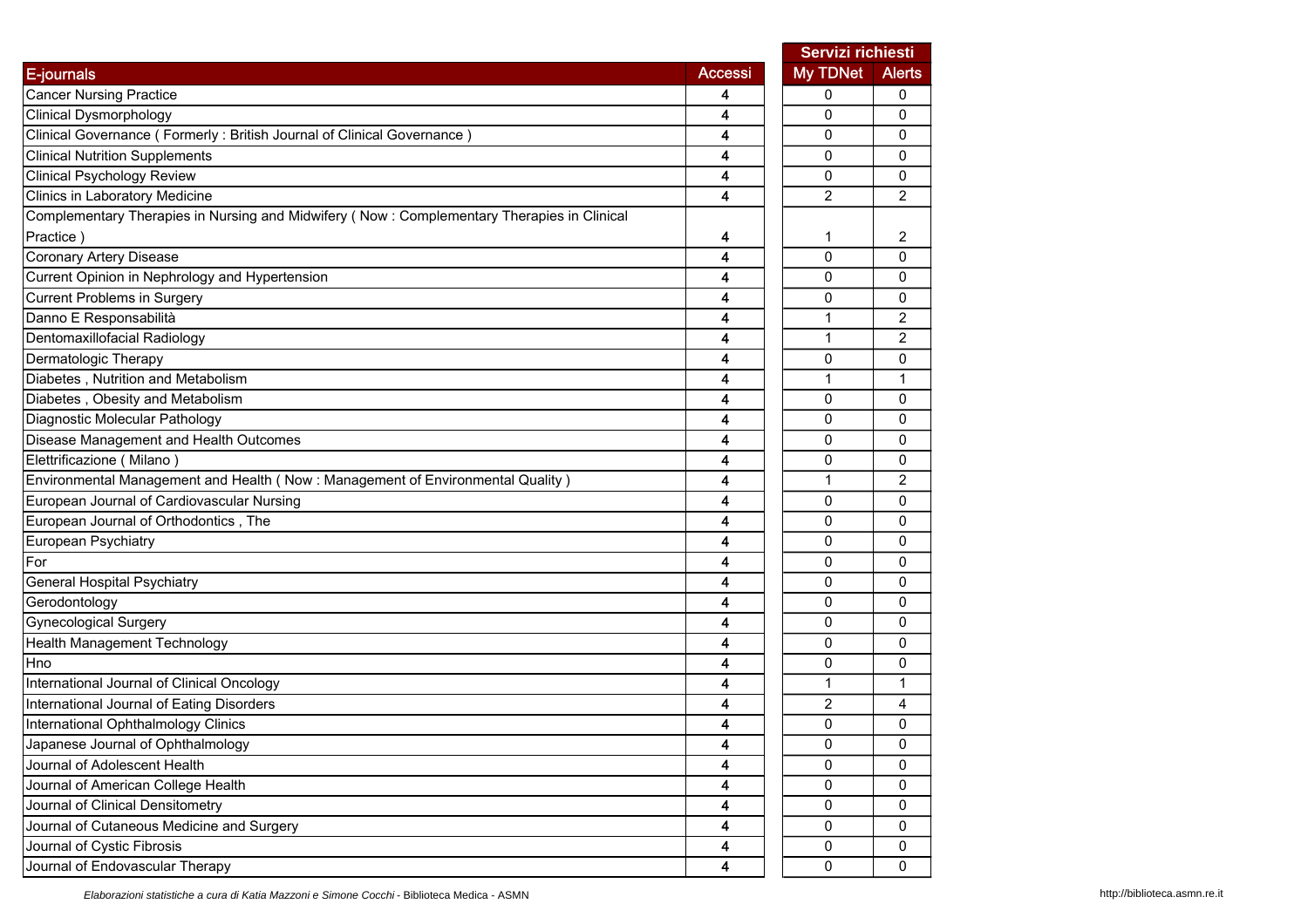|                                                                                                     |                | Servizi richiesti |               |
|-----------------------------------------------------------------------------------------------------|----------------|-------------------|---------------|
| E-journals                                                                                          | <b>Accessi</b> | <b>My TDNet</b>   | <b>Alerts</b> |
| Journal of Gerontological Nursing                                                                   | 4              | 0                 | 0             |
| Journal of Human Hypertension                                                                       | 4              | $\mathbf{0}$      | $\mathbf{0}$  |
| Journal of Knowledge Management                                                                     | 4              | $\mathbf{0}$      | 0             |
| Journal of Law, Medicine and Ethics                                                                 | 4              | 0                 | 0             |
| Journal of Maternal Fetal Investigation                                                             | 4              | $\mathbf{1}$      | 2             |
| Journal of Membrane Biology                                                                         | 4              | $\mathbf 0$       | 0             |
| Journal of Nurse - Midwifery (Formerly: Bulletin of the American College of Nurse - Midwives) (Now: |                |                   |               |
| Journal of Midwifery and Womens Health)                                                             | 4              | 0                 | 0             |
| Journal of Pediatric Oncology Nursing, The                                                          | 4              | $\mathbf{0}$      | 0             |
| Journal of Pediatric Psychology                                                                     | 4              | $\Omega$          | $\mathbf{0}$  |
| Journal of Public Health (Formerly: Journal of Public Health Medicine)                              | 4              | 0                 | 0             |
| Journal of Sports Medicine and Physical Fitness                                                     | 4              | 0                 | 0             |
| Journal of the National Cancer Institute (Monographs)                                               | 4              | $\mathbf{0}$      | 0             |
| Journal of the Peripheral Nervous System                                                            | 4              | 0                 | 0             |
| Journal of the Society for Gynecologic Investigation (Now: Reproductive Sciences)                   | 4              | 0                 | 0             |
| Knee, The                                                                                           | 4              | 0                 | 0             |
| Legal Medicine                                                                                      | 4              | 0                 | 0             |
| Lex Legislazione Italiana                                                                           | 4              | 0                 | 0             |
| Molecular Human Reproduction                                                                        | 4              | $\mathbf{1}$      | 2             |
| Molecular Imaging and Biology (Formerly: Clinical Positron Imaging)                                 | 4              | $\mathbf{0}$      | 0             |
| Neuropathology                                                                                      | 4              | 0                 | $\mathbf{0}$  |
| <b>Obesity Reviews</b>                                                                              | 4              | 1                 | 1             |
| Ospedali Della Vita, Gli                                                                            | 4              | $\mathbf{0}$      | 0             |
| Outcomes Management (Formerly: Outcomes Management for Nursing Practice) (Now: Quality              |                |                   |               |
| Management in Health Care)                                                                          | 4              | 0                 | 0             |
| Pediatria Oggi, Medica E Chirurgica                                                                 | 4              | $\mathbf{0}$      | $\Omega$      |
| Pediatric Dermatology                                                                               | 4              | 0                 | 0             |
| Pharmacoepidemiology and Drug Safety                                                                | 4              | $\overline{c}$    | 4             |
| Plastic Surgical Nursing (Formerly: Journal of Plastic and Reconstructive Surgical Nursing)         | 4              | 0                 | 0             |
| Professione                                                                                         | 4              | 1                 | 2             |
| Prospettive Sociali E Sanitarie                                                                     | 4              | 0                 | $\Omega$      |
| Prostate, The                                                                                       | 4              | 0                 | 0             |
| Psychopharmacology                                                                                  | 4              | 0                 | 0             |
| <b>Public Health</b>                                                                                | 4              | 0                 | 0             |
| Quality Assurance Journal, The                                                                      | 4              | $\mathbf{1}$      | 2             |
| Rivista Italiana Di Nutrizione Parenterale Ed Enterale                                              | 4              | 0                 | 0             |
| Salute E Societa                                                                                    | 4              | 0                 | 0             |
| Seminars in Immunology                                                                              | 4              | 0                 | 0             |
| Sicurezza                                                                                           | 4              | $\mathbf 0$       | 0             |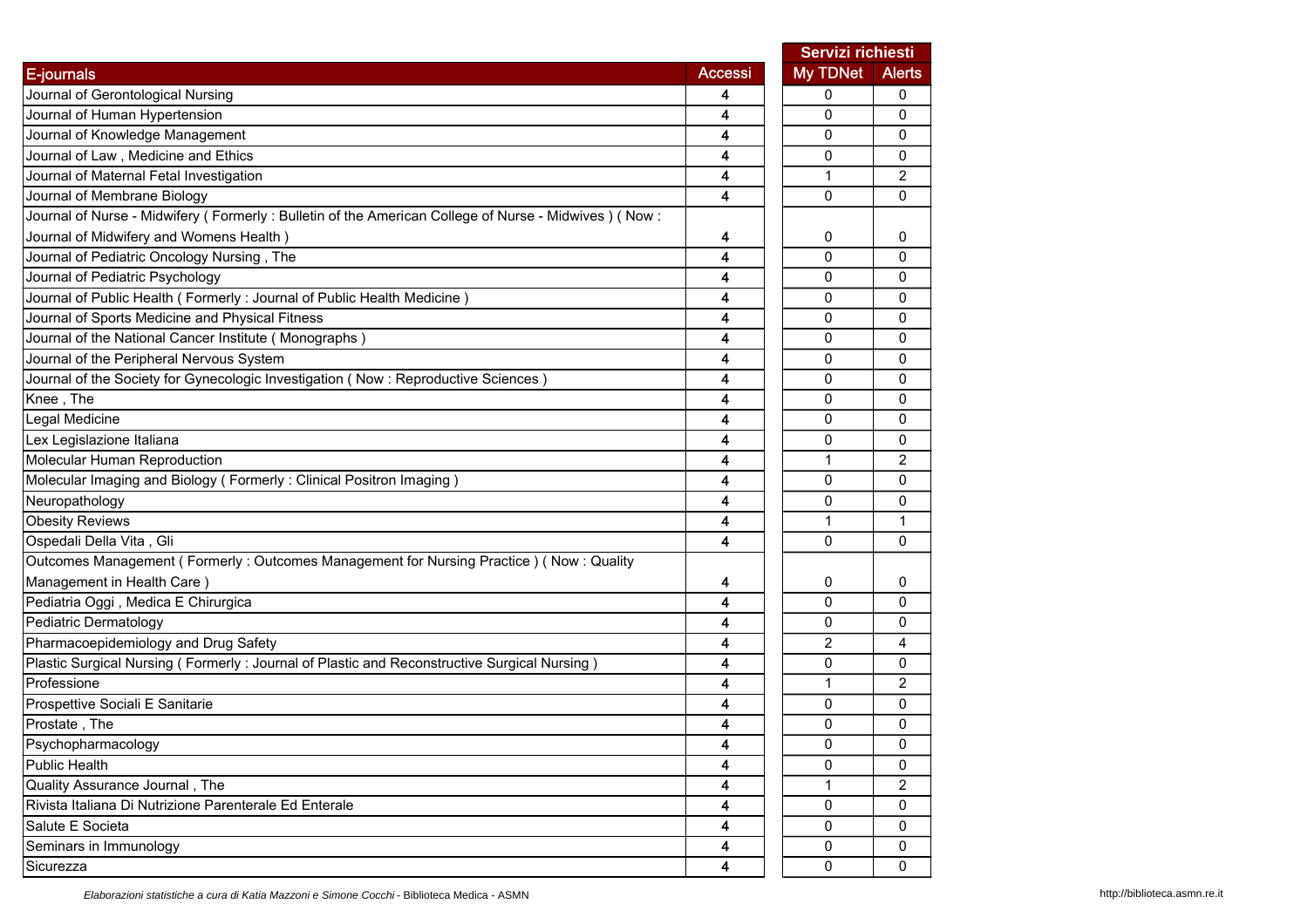|                                                                                              |                | Servizi richiesti |                         |
|----------------------------------------------------------------------------------------------|----------------|-------------------|-------------------------|
| E-journals                                                                                   | <b>Accessi</b> | <b>My TDNet</b>   | <b>Alerts</b>           |
| <b>Sleep Medicine Reviews</b>                                                                | 4              | 0                 | 0                       |
| Spinal Cord                                                                                  | 4              | $\Omega$          | 0                       |
| Techniques in Hand and Upper Extremity Surgery                                               | 4              | 0                 | 0                       |
| Thrombosis Journal                                                                           | 4              | 0                 | 0                       |
| Uni - Notizie                                                                                | 4              | 0                 | 0                       |
| Urbanistica E Appalti                                                                        | 4              | 0                 | 0                       |
| Aana Journal                                                                                 | 3              | 3                 | 6                       |
| Adolescence (Libra Publishers Incorporated)                                                  | 3              | 0                 | 0                       |
| <b>AIDS Education and Prevention</b>                                                         | 3              | $\Omega$          | 0                       |
| Alternative Therapies in Health and Medicine                                                 | 3              | $\Omega$          | 0                       |
| Alzheimer Disease and Associated Disorders                                                   | 3              | 0                 | 0                       |
| American Journal of Psychiatry, the (Formerly: American Journal of Insanity)                 | 3              | $\mathbf{1}$      | 2                       |
| Anatomia, Histologia, Embryologia: Journal of Veterinary Medicine C                          | 3              | 0                 | 0                       |
| Annales De Cardiologie Et D'angeiologie                                                      | 3              | $\Omega$          | 0                       |
| Annals of Clinical Microbiology and Antimicrobials                                           | 3              | 0                 | 0                       |
| Annals of Human Genetics (Formerly: Annals of Eugenics)                                      | 3              | 0                 | 0                       |
| Anxiety                                                                                      | 3              | 0                 | 0                       |
| APMIS. Acta Pathologica, Microbiologica Et Immunologica Scandinavica                         | 3              | 0                 | 0                       |
| Archives of Psychiatric Nursing                                                              | 3              | 0                 | 0                       |
| <b>Artificial Organs</b>                                                                     | 3              | 0                 | 0                       |
| Australasian Journal on Ageing                                                               | 3              | $\Omega$          | $\mathbf{0}$            |
| Australian Journal of Advanced Nursing, The                                                  | 3              | 0                 | 0                       |
| Australian Journal of Physiotherapy                                                          | 3              | $\Omega$          | 0                       |
| <b>Behavior Therapy</b>                                                                      | 3              | 0                 | 0                       |
| <b>Behaviour Research and Therapy</b>                                                        | 3              | $\Omega$          | 0                       |
| <b>Biblioteche Oggi</b>                                                                      | 3              | 0                 | 0                       |
| Blood Cells, Molecules and Diseases                                                          | 3              | 0                 | 0                       |
| <b>Bmc Anesthesiology</b>                                                                    | 3              | 0                 | 0                       |
| <b>Bmc Gastroenterology</b>                                                                  | 3              | $\mathbf{1}$      | 1                       |
| <b>Bmc Immunology</b>                                                                        | 3              | 0                 | 0                       |
| <b>Bmc Medical Ethics</b>                                                                    | 3              | 0                 | 0                       |
| <b>Bmc Medicine</b>                                                                          | 3              | $\mathbf 0$       | 0                       |
| <b>Bmc Musculoskeletal Disorders</b>                                                         | 3              | O                 | 0                       |
| <b>Bmc Nursing</b>                                                                           | 3              | 1                 | $\overline{\mathbf{c}}$ |
| <b>Bmc Surgery</b>                                                                           | 3              | 0                 | 0                       |
| <b>Brain Pathology</b>                                                                       | 3              | 0                 | 0                       |
| <b>British Dental Journal</b>                                                                | 3              | 0                 | 0                       |
| British Journal of Pharmacology (Formerly: British Journal of Pharmacology and Chemotherapy) | 3              | 0                 | 0                       |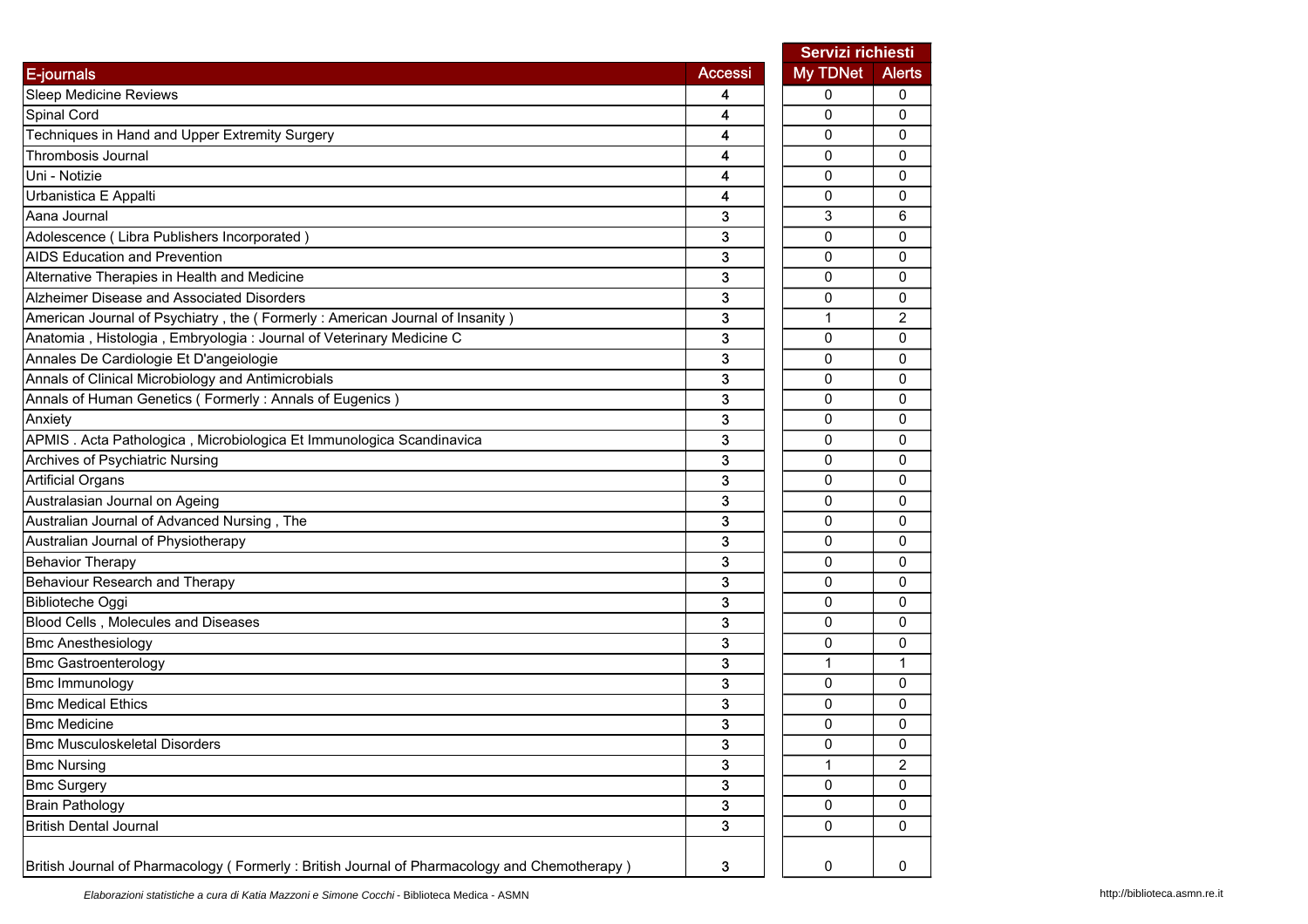|                                                                                                                       |                | Servizi richiesti |                |
|-----------------------------------------------------------------------------------------------------------------------|----------------|-------------------|----------------|
| E-journals                                                                                                            | <b>Accessi</b> | <b>My TDNet</b>   | <b>Alerts</b>  |
| Canadian Association of Radiologists Journal                                                                          | 3              | 1                 | 2              |
| Cancer Science (Formerly: Japanese Journal of Cancer Research)                                                        | 3              | 0                 | $\mathbf{0}$   |
| Carcinogenesis                                                                                                        | 3              | 0                 | 0              |
| Chest Surgery Clinics of North America (Now: Thoracic Surgery Clinics)                                                | 3              | 0                 | 0              |
| <b>Child Development</b>                                                                                              | 3              | 1                 | $\overline{2}$ |
| <b>Clinical Anatomy</b>                                                                                               | 3              | 0                 | 0              |
| Clinical and Experimental Dermatology                                                                                 | 3              | 0                 | $\Omega$       |
| Clinical and Experimental Ophthalmology (Formerly: Australian and New Zealand Journal of                              |                |                   |                |
| Ophthalmology)                                                                                                        | 3              | 0                 | 0              |
| Clinical and Experimental Pharmacology and Physiology                                                                 | 3              | $\mathbf{0}$      | 0              |
| <b>Clinical Autonomic Research</b>                                                                                    | 3              | 0                 | 0              |
| <b>Clinical Biochemistry</b>                                                                                          | 3              | 0                 | $\mathbf{0}$   |
| <b>Clinical Nuclear Medicine</b>                                                                                      | 3              | $\Omega$          | $\mathbf{0}$   |
|                                                                                                                       | 3              | 0                 | 0              |
| Clinical Performance and Quality Health Care (Continued by: British Journal of Clinical Governance)<br>Coloproctology | 3              | 0                 | 0              |
| Consulente Immobiliare                                                                                                | 3              | 0                 | 0              |
| Contabilità Finanza E Controllo                                                                                       | 3              | 0                 | 0              |
| Contemporary Nurse: A Journal for the Australian Nursing Profession                                                   | 3              | $\Omega$          | 0              |
| <b>Critical Care Nurse</b>                                                                                            | 3              | $\Omega$          | $\Omega$       |
| Critical Reviews in Clinical Laboratory Sciences (Formerly: Crc Critical Reviews in Clinical Laboratory               |                |                   |                |
| Sciences)                                                                                                             | 3              | 1                 | 2              |
| Current Opinion in Lipidology                                                                                         | 3              | 0                 | $\mathbf{0}$   |
| Current Opinion in Pharmacology                                                                                       | 3              | $\Omega$          | 0              |
| <b>Dental Materials</b>                                                                                               | 3              | 0                 | 0              |
| <b>Diabetes Forecast</b>                                                                                              | 3              | 0                 | $\Omega$       |
| Diabetes Research and Clinical Practice                                                                               | 3              | 0                 | 0              |
| Dialogo Sui Farmaci                                                                                                   | 3              | 0                 | 0              |
| Dimensions of Critical Care Nursing : DCCN                                                                            | 3              | 0                 | 0              |
| Dossier Ambiente                                                                                                      | 3              | 0                 | 0              |
| Drug Information Journal (Formerly: Drug Information Bulletin)                                                        | 3              | $\overline{2}$    | 4              |
| Drugs and Alcohol Today                                                                                               | 3              | 1                 | 2              |
| Economia E Management                                                                                                 | 3              | 0                 | 0              |
| Epidemiologic Reviews                                                                                                 | 3              | $\mathbf{1}$      | $\overline{c}$ |
| Evidence - Based Gastroenterology                                                                                     | 3              | 0                 | 0              |
| Evidence - Based Healthcare and Public Health (Formerly: Evidence - Based Healthcare)                                 | 3              | 0                 | 0              |
| <b>Exercise and Sport Sciences Reviews</b>                                                                            | 3              | 0                 | 0              |
| Geriaction                                                                                                            | 3              | 0                 | 0              |
| Giornale Italiano Di Ortopedia E Traumatologia                                                                        | 3              | 0                 | 0              |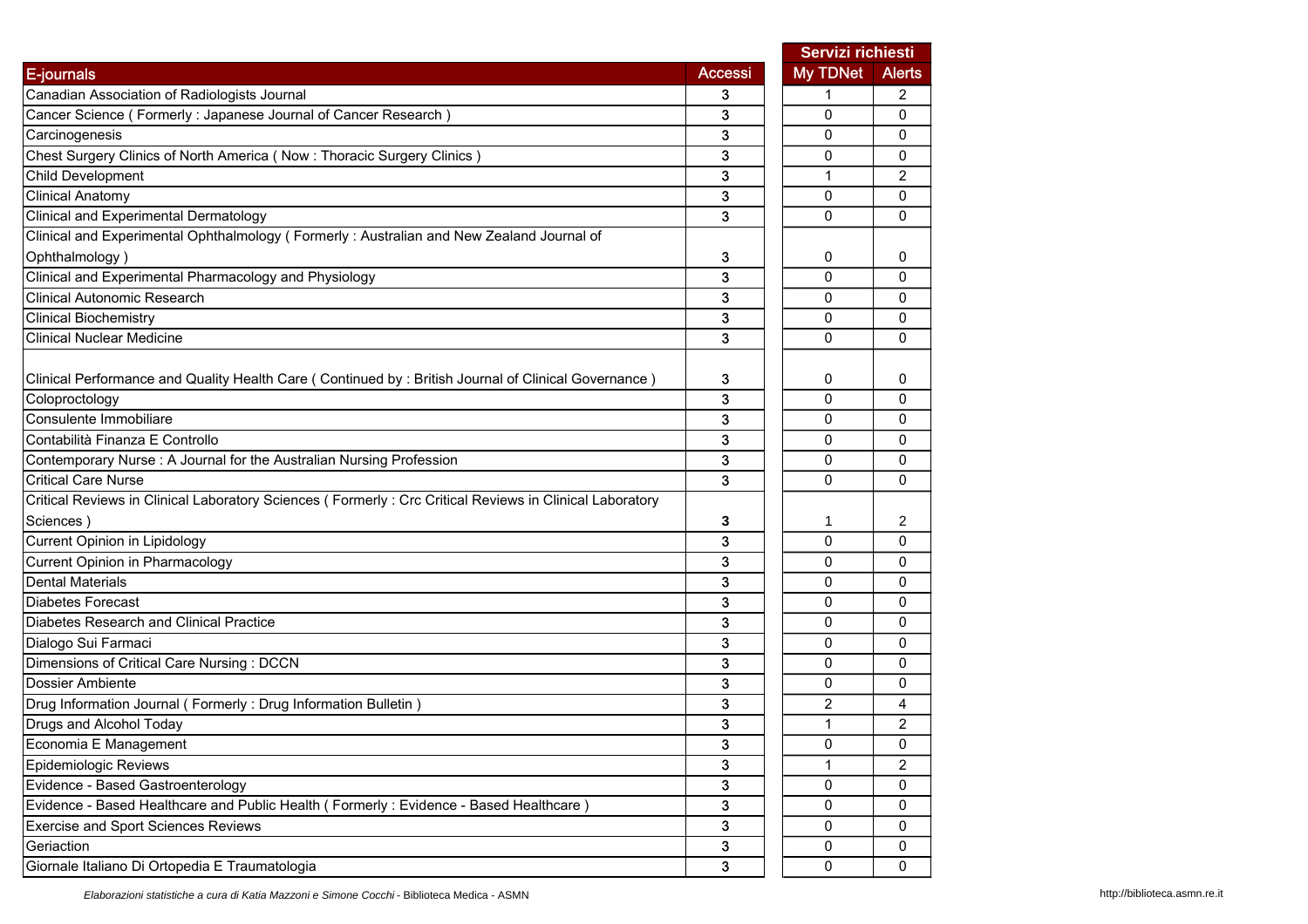|                                                                        |                | Servizi richiesti |                |
|------------------------------------------------------------------------|----------------|-------------------|----------------|
| E-journals                                                             | <b>Accessi</b> | My TDNet          | <b>Alerts</b>  |
| Health and Quality of Life Outcomes                                    | 3              | 0                 | 0              |
| Health and Social Care in the Community                                | 3              | 0                 | 0              |
| Health Policy (Formerly: Health Policy and Education)                  | 3              | 0                 | 0              |
| <b>Heart and Vessels</b>                                               | 3              | $\mathbf 0$       | 0              |
| Hematology and Cell Therapy                                            | 3              | $\mathbf{1}$      | $\overline{c}$ |
| <b>Hiv Medicine</b>                                                    | 3              | 0                 | 0              |
| Home Healthcare Nurse                                                  | 3              | 0                 | 0              |
| I - Ged : Informazioni Sulla Gestione Elettronica Dei Documenti        | 3              | 0                 | 0              |
| Infermiere Informazione                                                | 3              | $\mathbf{1}$      | $\overline{2}$ |
| Infirmière Canadienne                                                  | 3              | $\mathbf{1}$      | $\mathbf{1}$   |
| Inflammation Research                                                  | 3              | 0                 | 0              |
| Iniziativa Ospedaliera                                                 | 3              | 0                 | 0              |
| Interactive Cardiovascular and Thoracic Surgery                        | 3              | 0                 | 0              |
| International Journal of Health Care Quality Assurance                 | 3              | 0                 | 0              |
| International Journal of Surgery (Formerly: Journal of Surgery)        | 3              | 0                 | 0              |
| Jamia - Journal of the American Medical Informatics Association        | 3              | 0                 | 0              |
| Journal Des Maladies Vasculaires                                       | 3              | 0                 | 0              |
| Journal of Alcohol and Drug Education                                  | 3              | $\mathbf{1}$      | 2              |
| Journal of Anesthesia (Japan)                                          | 3              | 0                 | 0              |
| Journal of Artificial Organs                                           | 3              | 0                 | 0              |
| Journal of Autism and Developmental Disorders                          | 3              | 0                 | 0              |
| Journal of Autoimmunity                                                | 3              | 0                 | 0              |
| Journal of Cardiac Surgery                                             | 3              | 0                 | $\mathbf{0}$   |
| Journal of Cerebral Blood Flow and Metabolism                          | 3              | 0                 | 0              |
| Journal of Classification                                              | 3              | 0                 | 0              |
| Journal of Cranio - Maxillofacial Surgery                              | 3              | $\mathbf{0}$      | 0              |
| Journal of Craniofacial Surgery, The                                   | 3              | $\mathbf 0$       | 0              |
| Journal of Hospital Medicine                                           | 3              | 0                 | 0              |
| Journal of Human Virology                                              | 3              | 0                 | 0              |
| Journal of Hypertension Supplement                                     | 3              | $\Omega$          | 0              |
| Journal of Immigrant and Minority Health                               | 3              | 0                 | 0              |
| Journal of Infusion Nursing (Formerly: Journal of Intravenous Nursing) | 3              | 0                 | 0              |
| Journal of Manipulative and Physiological Therapeutics                 | 3              | 0                 | 0              |
| Journal of Molecular Medicine                                          | 3              | 0                 | 0              |
| Journal of Neuroendocrinology                                          | 3              | 0                 | 0              |
| Journal of Neuroscience Nursing                                        | 3              | 1                 | $\overline{c}$ |
| Journal of Oral Rehabilitation                                         | 3              | $\mathbf 0$       | 0              |
| Journal of Orthopaedic Surgery                                         | 3              | 0                 | 0              |
| Journal of Speech, Language and Hearing Research ( Jslhr )             | 3              | 0                 | 0              |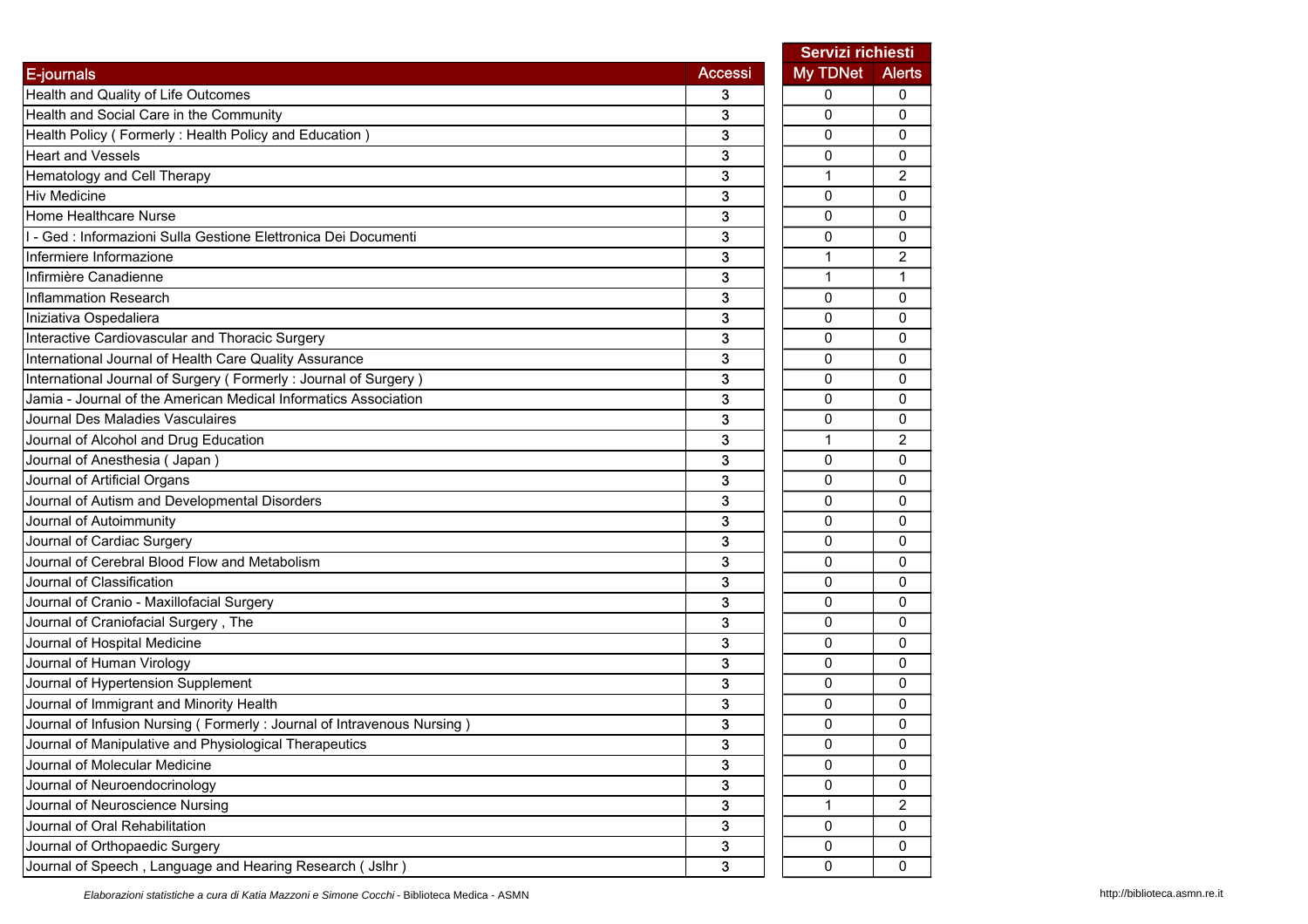|                                                                                   |                | Servizi richiesti |                |
|-----------------------------------------------------------------------------------|----------------|-------------------|----------------|
| E-journals                                                                        | <b>Accessi</b> | My TDNet          | <b>Alerts</b>  |
| Jpo: Journal of Prosthetics and Orthotics                                         | 3              | 0                 | 0              |
| Leukemia Research                                                                 | 3              | 0                 | 0              |
| Maternal and Child Health Journal                                                 | 3              | 1                 | 2              |
| Mcn - the American Journal of Maternal / Child Nursing                            | 3              | $\mathbf 0$       | $\mathbf{0}$   |
| <b>Medical Clinics of North America</b>                                           | 3              | 0                 | 0              |
| Medical Journal of Australia, The                                                 | 3              | 0                 | 0              |
| Medico E Paziente                                                                 | 3              | 0                 | 0              |
| <b>Military Medicine</b>                                                          | 3              | 0                 | 0              |
| Neurobiology of Disease                                                           | 3              | 0                 | 0              |
| Neuroepidemiology                                                                 | 3              | $\mathbf 0$       | 0              |
| Neurogastroenterology and Motility                                                | 3              | 0                 | 0              |
| Neuropathology and Applied Neurobiology                                           | 3              | 0                 | 0              |
| Neuropsychopharmacology                                                           | 3              | 0                 | 0              |
| Neurosurgical Focus                                                               | 3              | 0                 | 0              |
| Nurse Leader                                                                      | 3              | 3                 | $\overline{2}$ |
| <b>Nursing Economics</b>                                                          | 3              | 0                 | 0              |
| Nursing Philosophy                                                                | 3              | $\mathbf 1$       | 0              |
| Nutrition and Dietetics (Formerly: Australian Journal of Nutrition and Dietetics) | 3              | $\mathbf{1}$      | $\mathbf 1$    |
| Nutrition and Food Science                                                        | 3              | 3                 | 4              |
| Nutrition in Clinical Practice (Ncp)                                              | 3              | 0                 | 0              |
| <b>Obesity Surgery</b>                                                            | 3              | 0                 | 0              |
| Operative Techniques in Sports Medicine                                           | 3              | 0                 | 0              |
| <b>Orthopedics Today</b>                                                          | 3              | 1                 | 2              |
| Ospedali Ditalia . Chirurgia                                                      | 3              | 0                 | 0              |
| <b>Palliative Medicine</b>                                                        | 3              | 3                 | 3              |
| Panminerva Medica                                                                 | 3              | $\mathbf 0$       | 0              |
| Parasitology Research                                                             | 3              | 0                 | 0              |
| Perspectives in Psychiatric Care                                                  | 3              | 0                 | 0              |
| <b>Pharmaceutical Statistics</b>                                                  | 3              | 0                 | 0              |
| Physica Medica                                                                    | 3              | $\mathbf{1}$      | $\overline{c}$ |
| Physical Medicine and Rehabilitation : State of the Art Reviews                   | 3              | 0                 | 0              |
| Primary Care Respiratory Journal                                                  | 3              | $\mathbf{1}$      | $\overline{c}$ |
| Progettare Per La Sanita                                                          | 3              | 0                 | 0              |
| Psichiatria Di Comunita                                                           | 3              | 0                 | 0              |
| Psycho - Oncology                                                                 | 3              | 1                 | $\mathbf{1}$   |
| Radiation and Environmental Biophysics (Formerly: Biophysik)                      | 3              | 1                 | $\overline{c}$ |
| Radiation Oncology Investigations                                                 | 3              | 0                 | 0              |
| Real Living With Multiple Sclerosis                                               | 3              | 0                 | 0              |
| Reproductive Medicine and Biology                                                 | 3              | $\mathbf{1}$      | 1              |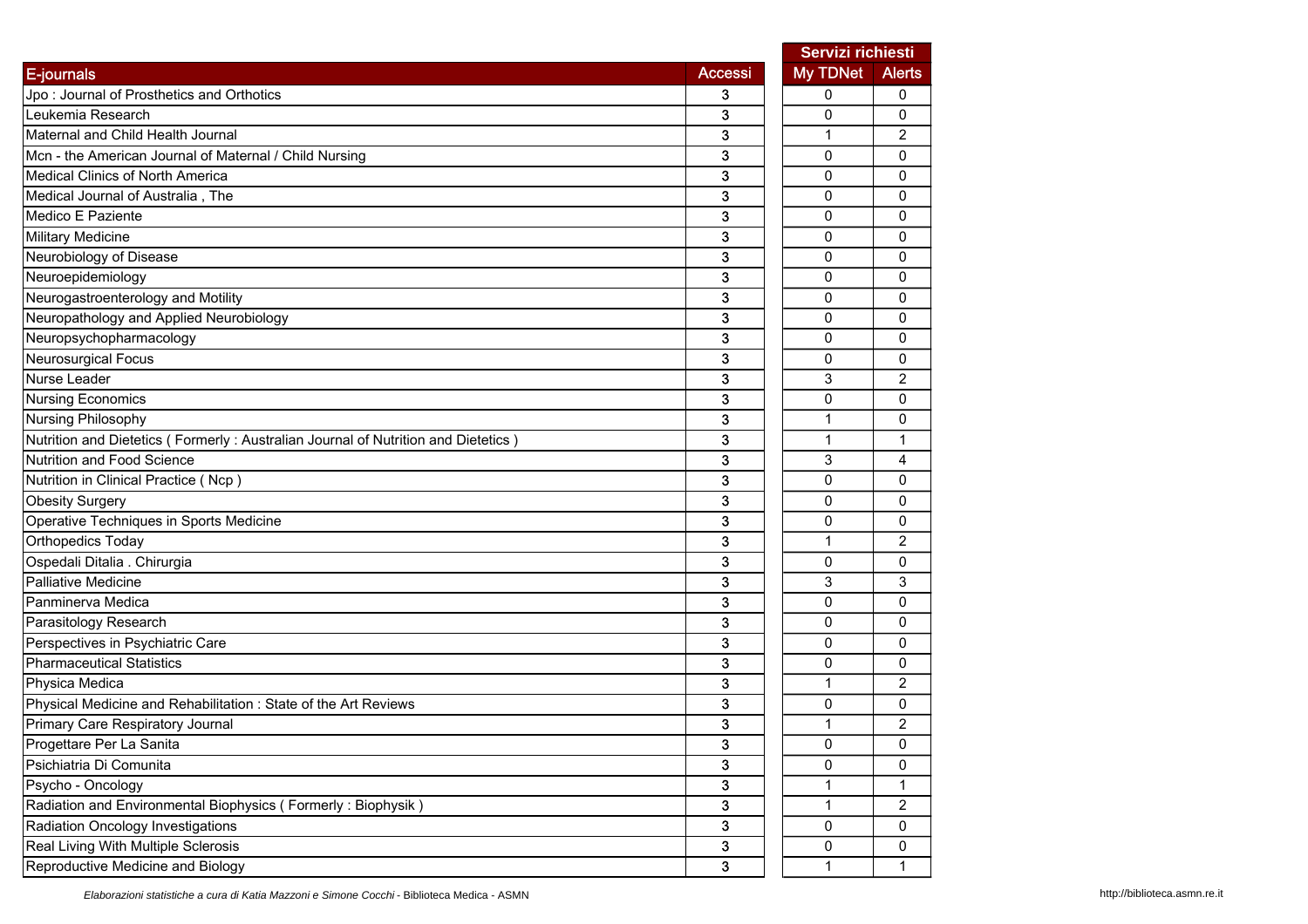|                                                                                   |                | Servizi richiesti |                |
|-----------------------------------------------------------------------------------|----------------|-------------------|----------------|
| E-journals                                                                        | <b>Accessi</b> | My TDNet          | <b>Alerts</b>  |
| Rivista Italiana Di Otorinolaringologia Audiologia E Foniatria                    | 3              | 0                 | 0              |
| Salute Umana                                                                      | 3              | 0                 | $\mathbf{0}$   |
| Seminars in Vascular Surgery                                                      | 3              | 0                 | 0              |
| Surgical and Radiologic Anatomy                                                   | 3              | 1                 | 2              |
| Techniques in Orthopaedics                                                        | 3              | 0                 | 0              |
| Tendenze Nuove (Il Mulino)                                                        | 3              | 0                 | 0              |
| Termotecnica                                                                      | 3              | 0                 | 0              |
| <b>Toxicological Sciences</b>                                                     | 3              | 0                 | 0              |
| Transfusion Clinique Et Biologique                                                | 3              | 0                 | 0              |
| <b>Ultrasonic Imaging</b>                                                         | 3              | $\mathbf{1}$      | $\mathbf 1$    |
| Weekly Epidemiological Record                                                     | 3              | 0                 | 0              |
| Acupuncture in Medicine                                                           | $\overline{2}$ | 0                 | 0              |
| American Journal of Geriatric Pharmacotherapy, The                                | $\mathbf{2}$   | 0                 | 0              |
| American Journal of Health Behavior                                               | $\overline{2}$ | $\mathbf{0}$      | $\mathbf{0}$   |
| American Journal of Speech - Language Pathology (Ajslp)                           | 2              | 0                 | 0              |
| Annales De Genetique (Now : European Journal of Medical Genetics)                 | 2              | 0                 | 0              |
| Annual Review of Nursing Research                                                 | $\mathbf{2}$   | 4                 | 8              |
| Annual Review of Psychology                                                       | $\overline{2}$ | 0                 | 0              |
| Annual Review of Public Health                                                    | 2              | 0                 | 0              |
| Applied Radiology                                                                 | $\overline{2}$ | $\mathbf{1}$      | $\overline{2}$ |
| Archives of Dermatological Research                                               | $\overline{2}$ | 0                 | $\mathbf{0}$   |
| <b>Archives of Medical Research</b>                                               | $\mathbf{2}$   | 0                 | 0              |
| Atherosclerosis Supplements                                                       | $\overline{2}$ | 0                 | 0              |
| Australasian Journal of Dermatology (Formerly: Australian Journal of Dermatology) | $\overline{2}$ | 0                 | 0              |
| Australian and New Zealand Journal of Public Health                               | $\mathbf{2}$   | $\mathbf{0}$      | 0              |
| Benchmarking : an International Journal                                           | $\overline{2}$ | 0                 | 0              |
| Biological Cybernetics (Formerly: Kybernetik)                                     | 2              | 0                 | 0              |
| Biopharmaceutics and Drug Disposition                                             | $\mathbf{2}$   | 0                 | 0              |
| Biostatistics                                                                     | 2              | 0                 | 0              |
| <b>Bmc Clinical Pathology</b>                                                     | 2              | 0                 | 0              |
| <b>Bmc Dermatology</b>                                                            | 2              | 0                 | 0              |
| <b>Bmc Emergency Medicine</b>                                                     | $\overline{2}$ | 0                 | 0              |
| <b>Bmc Health Services Research</b>                                               | $\mathbf{z}$   | 0                 | 0              |
| <b>Bmc Public Health</b>                                                          | $\mathbf{2}$   | 0                 | 0              |
| <b>Bmc Pulmonary Medicine</b>                                                     | $\mathbf{2}$   | 0                 | $\mathbf 0$    |
| <b>Body Image</b>                                                                 | $\mathbf{2}$   | 0                 | $\mathbf{0}$   |
| British Journal of Clinical Governance (Now: Clinical Governance)                 | $\mathbf{2}$   | 0                 | 0              |
| British Journal of Social Work, The                                               | $\mathbf{2}$   | 0                 | 0              |
| <b>Bulletin De L'institut Pasteur</b>                                             | $\mathbf{2}$   | 0                 | 0              |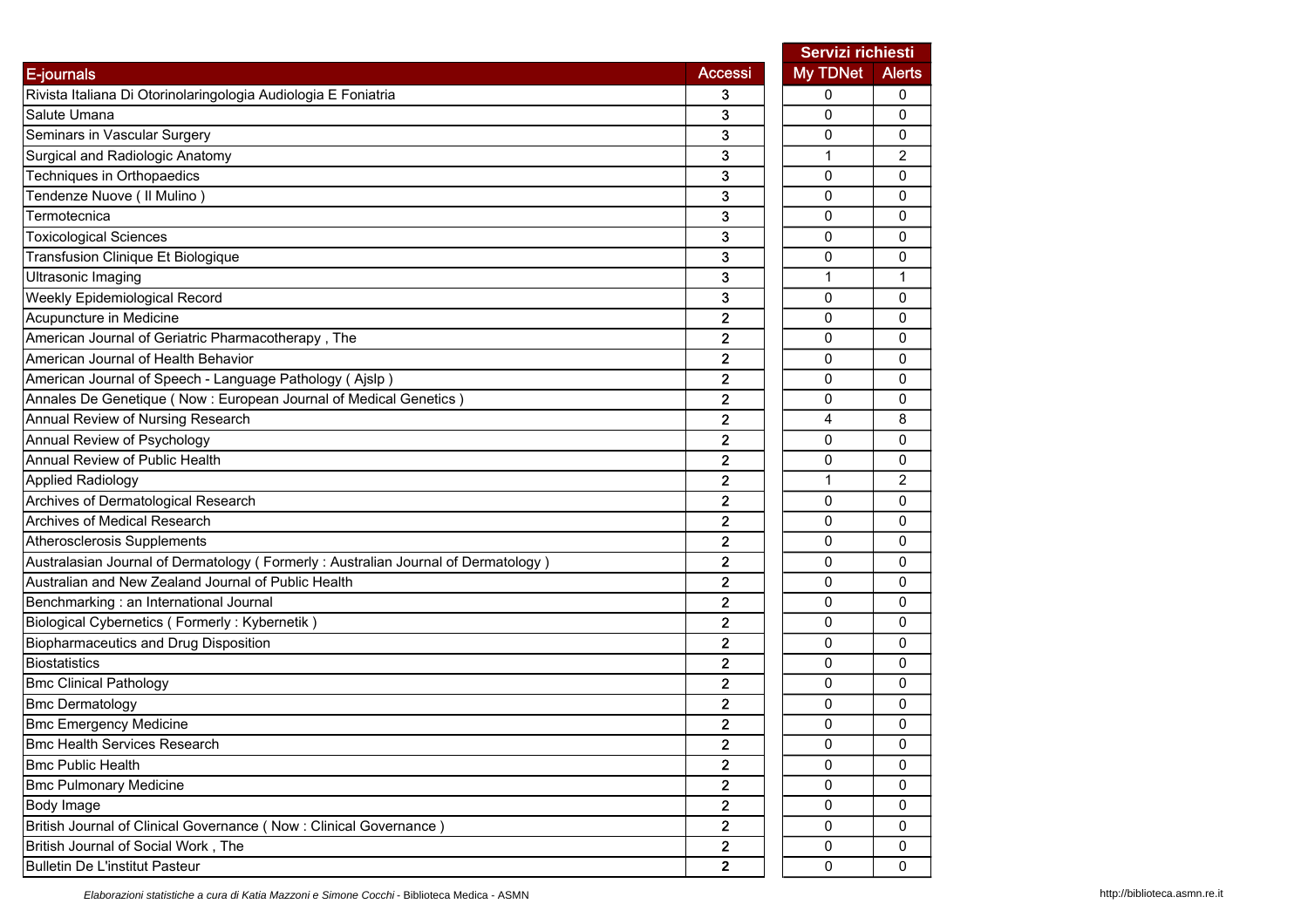|                                                                                                    |                         | Servizi richiesti |               |
|----------------------------------------------------------------------------------------------------|-------------------------|-------------------|---------------|
| E-journals                                                                                         | <b>Accessi</b>          | <b>My TDNet</b>   | <b>Alerts</b> |
| <b>Burns</b>                                                                                       | 2                       | 0                 | 0             |
| Canadian Operating Room Nursing Journal                                                            | 2                       | 0                 | 0             |
| <b>Cancer Detection and Prevention</b>                                                             | $\overline{2}$          | $\Omega$          | 0             |
| <b>Cancer Letters</b>                                                                              | 2                       | 0                 | 0             |
| Case Manager                                                                                       | $\overline{2}$          | 0                 | 0             |
| Cell and Tissue Research                                                                           | $\overline{2}$          | 0                 | 0             |
| Cell Research                                                                                      | $\overline{\mathbf{2}}$ | 0                 | 0             |
| <b>Chemical Senses</b>                                                                             | 2                       | 0                 | 0             |
| Cleft Palate - Craniofacial Journal, The                                                           | $\overline{2}$          | 0                 | 0             |
| Clinical and Experimental Obstetrics and Gynecology                                                | $\overline{2}$          | 0                 | 0             |
| Clinical EEG and Neuroscience ( Formerly : Clinical EEG Electroencephalography )                   | 2                       | 0                 | 0             |
| Clinical Immunology and Immunopathology (Now: Clinical Immunology)                                 | 2                       | 0                 | 0             |
| Clinical Oral Implants Research                                                                    | $\overline{2}$          | 0                 | 0             |
| <b>Clinical Pediatrics</b>                                                                         | $\overline{2}$          | 0                 | 0             |
| <b>Clinical Radiology Extra</b>                                                                    | 2                       | $\mathbf{1}$      | 2             |
| Computer Aided Surgery (Formerly: Journal of Image Guided Surgery)                                 | $\overline{\mathbf{2}}$ | 0                 | 0             |
| Contraception                                                                                      | 2                       | 0                 | 0             |
| Controlled Clinical Trials (Now: Contemporary Clinical Trials)                                     | 2                       | 0                 | 0             |
| <b>Current Interventional Cardiology Reports</b>                                                   | $\overline{2}$          | 0                 | 0             |
| Current Opinion in Chemical Biology                                                                | $\overline{2}$          | $\Omega$          | 0             |
| Current Opinion in Endocrinology and Diabetes (Now: Current Opinion in Endocrinology, Diabetes and |                         |                   |               |
| Obesity)                                                                                           | 2                       | 0                 | 0             |
| Dental Traumatology (Formerly: Endodontics and Dental Traumatology)                                | $\overline{2}$          | 0                 | 0             |
| Depression and Anxiety                                                                             | 2                       | 0                 | 0             |
| Diseases of the Esophagus                                                                          | $\overline{2}$          | 0                 | 0             |
| <b>Educational Philosophy and Theory</b>                                                           | 2                       | 0                 | 0             |
| <b>Emergency Nurse</b>                                                                             | 2                       | $\mathbf 0$       | 0             |
| Endocrinologist, The                                                                               | $\overline{\mathbf{c}}$ | 0                 | 0             |
| European Journal of Immunology                                                                     | 2                       | 0                 | 0             |
| European Journal of Nutrition (Formerly: Zeitschrift Für Ernahrungswissenschaft)                   | $\overline{2}$          | 0                 | 0             |
| European Journal of Trauma and Emergency Surgery                                                   | $\overline{2}$          | 1                 | 2             |
| Evidence - Based Obstetrics and Gynecology                                                         | $\overline{2}$          | $\overline{2}$    | 4             |
| Evidence - Based Oncology                                                                          | 2                       | 0                 | 0             |
| <b>Experimental Neurology</b>                                                                      | $\overline{2}$          | 0                 | 0             |
| Fetal and Maternal Medicine Review                                                                 | 2                       | 0                 | 0             |
| Fundamental and Clinical Pharmacology                                                              | $\overline{2}$          | 0                 | 0             |
| Gastroenterology Nursing (Formerly: SGA Journal)                                                   | 2                       | 0                 | 0             |
| Gerontology                                                                                        | $\mathbf 2$             | $\pmb{0}$         | 0             |
| Giornale Italiano Di Oncologia                                                                     | 2 <sup>1</sup>          | $\mathbf{1}$      | 1             |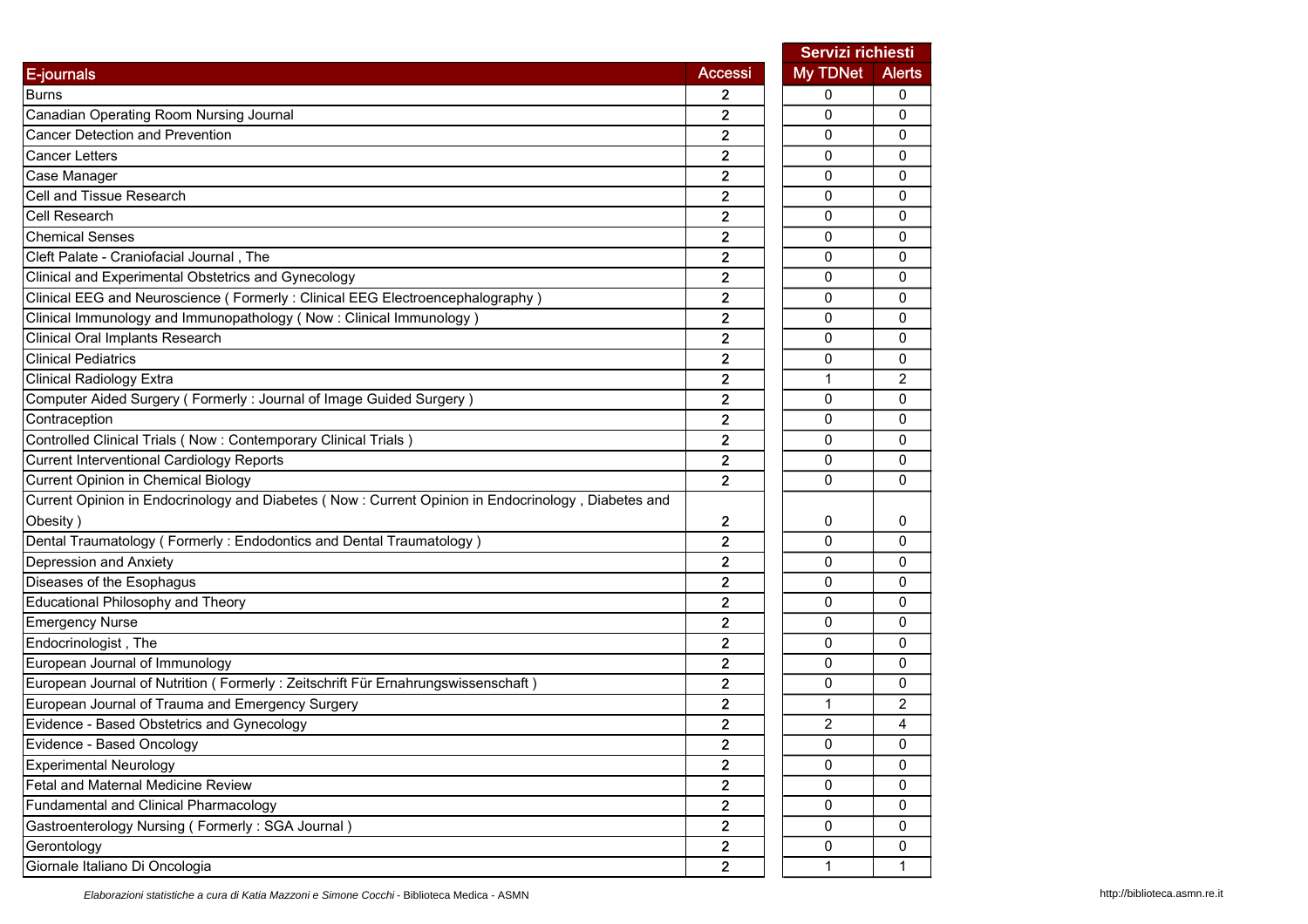|                                                                                                           |                         | Servizi richiesti |                |
|-----------------------------------------------------------------------------------------------------------|-------------------------|-------------------|----------------|
| E-journals                                                                                                | <b>Accessi</b>          | My TDNet          | <b>Alerts</b>  |
| He @ Ith Information on the Internet                                                                      | 2                       | 0                 | 0              |
| <b>Health Policy and Planning</b>                                                                         | 2                       | 0                 | 0              |
| <b>Health Promotion International</b>                                                                     | 2                       | 0                 | 0              |
| <b>Health Services Research</b>                                                                           | 2                       | 0                 | 0              |
| Hearing Research                                                                                          | 2                       | 0                 | 0              |
| <b>Hematological Oncology</b>                                                                             | $\mathbf{2}$            | 0                 | 0              |
| Hemodialysis International                                                                                | 2                       | 0                 | 0              |
| Histochemistry and Cell Biology                                                                           | 2                       | 0                 | 0              |
| <b>Holistic Nursing Practice</b>                                                                          | 2                       | 1                 | 2              |
| Human Brain Mapping                                                                                       | $\overline{2}$          | $\mathbf 0$       | $\Omega$       |
| Human Resource Management                                                                                 | 2                       | 0                 | 0              |
| Immunology Today (Now: Trends in Immunology)                                                              | $\overline{2}$          | 0                 | 0              |
| Infectious Diseases in Obstetrics and Gynecology                                                          | 2                       | 1                 | 2              |
| <b>Information World Review</b>                                                                           | $\overline{2}$          | $\Omega$          | 0              |
| International Clinical Psychopharmacology                                                                 | $\overline{2}$          | 0                 | 0              |
| International Immunology                                                                                  | $\overline{2}$          | $\mathbf 0$       | 0              |
| International Journal of Clinical and Laboratory Research                                                 | $\mathbf{2}$            | 1                 | 2              |
| International Journal of Developmental Neuroscience                                                       | $\overline{2}$          | 0                 | 0              |
| International Journal of Hematology (Formerly: Nihon Ketsueki Gakkai Zasshi)                              | $\overline{2}$          | 1                 | 2              |
|                                                                                                           |                         |                   |                |
| International Journal of Oral and Maxillofacial Surgery (Formerly: International Journal of Oral Surgery) | $\mathbf{2}$            | 0                 | 0              |
| International Journal of Trauma Nursing (Now : Disaster Management and Response)                          | $\mathbf{2}$            | 0                 | 0              |
| JARO - Journal of the Association for Research in Otolaryngology                                          | $\overline{2}$          | 0                 | 0              |
| Journal of Applied Microbiology                                                                           | 2                       | 0                 | 0              |
| Journal of Athletic Training                                                                              | $\overline{2}$          | $\Omega$          | 0              |
| Journal of Clinical Pharmacy and Therapeutics                                                             | 2                       | $\mathbf{1}$      | 2              |
| Journal of Comparative Neurology                                                                          | 2                       | $\mathbf 0$       | 0              |
| Journal of Cultural Diversity (Jcd)                                                                       | $\mathbf{2}$            | 0                 | 0              |
| Journal of Dermatology (Japan)                                                                            | 2                       | 0                 | 0              |
| Journal of Diabetes and Its Complications (Formerly: Journal of Diabetic Complications)                   | $\overline{2}$          | 0                 | 0              |
| Journal of Digestive Diseases (Formerly: Chinese Journal of Digestive Diseases)                           | 2                       | 0                 | 0              |
| Journal of Electrocardiology                                                                              | $\overline{2}$          | $\mathbf 0$       | 0              |
| Journal of Electron Microscopy                                                                            | $\mathbf{z}$            | 0                 | 0              |
| Journal of Environmental Health                                                                           | $\overline{2}$          | $\mathbf 0$       | 0              |
| Journal of Forensic Nursing                                                                               | $\mathbf{2}$            | 1                 | $\overline{c}$ |
| Journal of Glaucoma                                                                                       | $\overline{\mathbf{2}}$ | $\mathbf 0$       | 0              |
| Journal of Healthcare Management                                                                          | $\mathbf{2}$            | 0                 | 0              |
| Journal of Heart and Lung Transplantation                                                                 | $\mathbf{2}$            | $\pmb{0}$         | 0              |
| Journal of Human Nutrition and Dietetics                                                                  | $\overline{2}$          | $\mathbf{1}$      | 2              |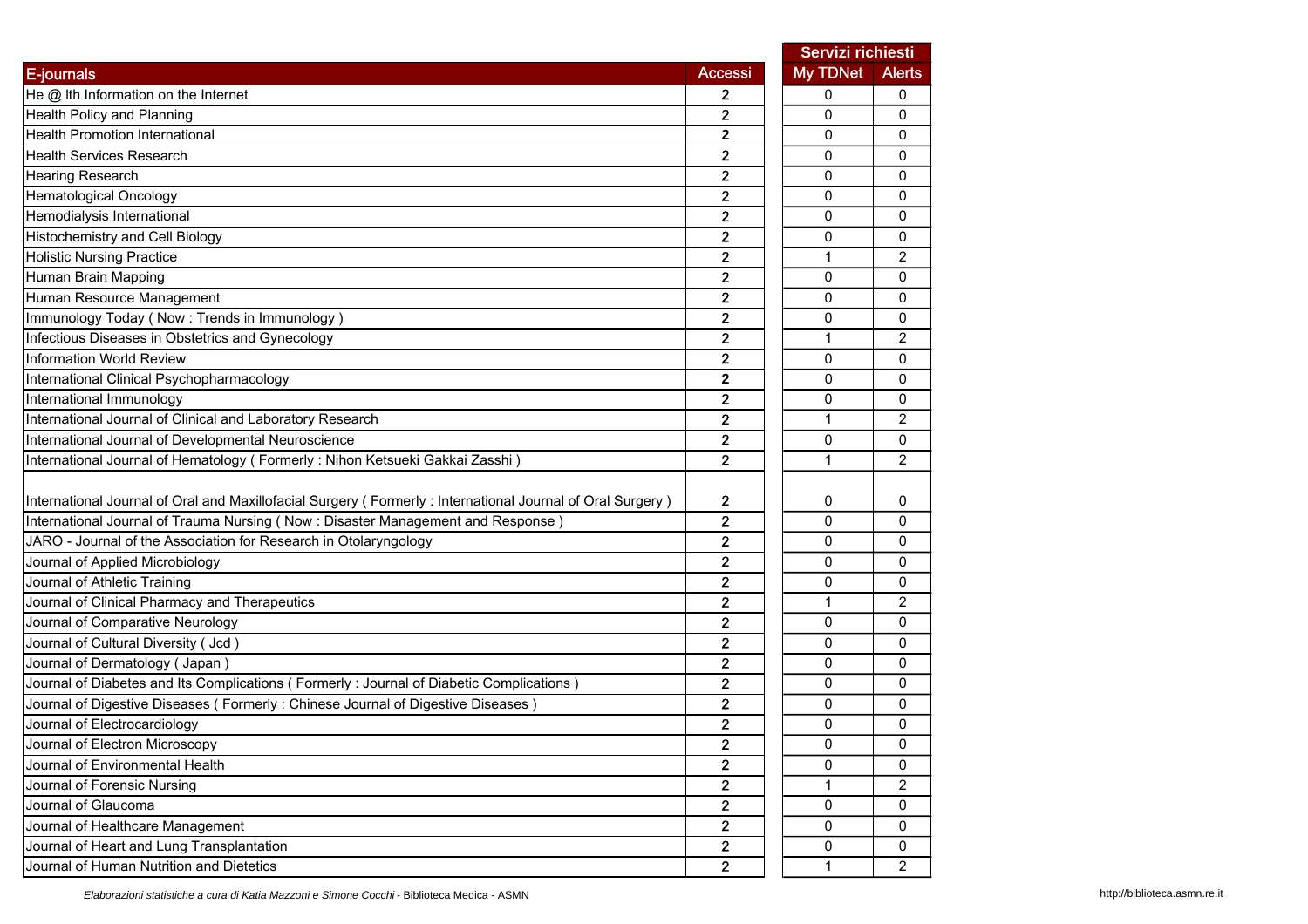|                                                                                                    |                         | Servizi richiesti |                |
|----------------------------------------------------------------------------------------------------|-------------------------|-------------------|----------------|
| <b>E-journals</b>                                                                                  | <b>Accessi</b>          | <b>My TDNet</b>   | <b>Alerts</b>  |
|                                                                                                    |                         |                   |                |
| Journal of Laryngology and Otology (Formerly: Journal of Laryngology, Rhinology and Otology)       | 2                       | 0                 | 0              |
| Journal of Learning Disabilities (Austin, Tex)                                                     | $\overline{2}$          | $\Omega$          | 0              |
| Journal of Medical Ethics                                                                          | 2                       | 0                 | 0              |
| Journal of Medical Microbiology, The                                                               | 2                       | 0                 | 0              |
| Journal of Molecular Modeling                                                                      | $\overline{\mathbf{2}}$ | 0                 | 0              |
| Journal of Neuro - Ophthalmology                                                                   | $\overline{2}$          | 0                 | 0              |
| Journal of Nursing Scholarship (Formerly: Image: Journal of Nursing Scholarship)                   | 2                       | 2                 | 4              |
| Journal of Palliative Care                                                                         | 2                       | 0                 | 0              |
| Journal of Pediatric Orthopaedics B                                                                | $\overline{2}$          | $\Omega$          | 0              |
| Journal of Perioperative Practice (Formerly: British Journal of Perioperative Nursing)             | 2                       | 2                 | 4              |
| Journal of Psychiatric and Mental Health Nursing                                                   | $\overline{2}$          | 0                 | 0              |
| Journal of Psychiatric Research                                                                    | 2                       | 0                 | 0              |
| Journal of Rehabilitation                                                                          | $\overline{2}$          | 0                 | 0              |
| Journal of Reproductive and Infant Psychology                                                      | $\overline{2}$          | 0                 | 0              |
| Journal of Spinal Disorders and Techniques (Formerly: Journal of Spinal Disorders)                 | 2                       | $\mathbf 0$       | 0              |
| Journal of the American Psychiatric Nurses Association                                             | 2                       | 0                 | 0              |
| Journal of the History of Medicine and Allied Sciences                                             | $\overline{2}$          | 0                 | 0              |
|                                                                                                    |                         |                   |                |
| Journal of the Medical Library Association (Formerly: Bulletin of the Medical Library Association) | 2                       | 0                 | 0              |
| Journal of Tropical Pediatrics                                                                     | $\overline{\mathbf{2}}$ | $\Omega$          | $\mathbf{0}$   |
| Lasers in Medical Science                                                                          | 2                       | 0                 | 0              |
| Leadership in Health Services                                                                      | $\overline{2}$          | 0                 | 0              |
| Managed Care Quarterly                                                                             | $\overline{2}$          | 0                 | 0              |
| Managerial Auditing Journal                                                                        | $\overline{2}$          | $\mathbf{1}$      | 1              |
| Mathematical Medicine and Biology : A Journal of the Ima ( Formerly : Ima Journal of Mathematics   |                         |                   |                |
| Applied in Medicine and Biology)                                                                   | 2                       | 0                 | 0              |
| Medical and Pediatric Oncology (Now : Pediatric Blood and Cancer)                                  | 2                       | 0                 | 0              |
| Medical Electron Microscopy (Now: Medical Molecular Morphology)                                    | $\mathbf 2$             | 0                 | 0              |
| <b>Medical Image Analysis</b>                                                                      | $\overline{\mathbf{2}}$ | 0                 | 0              |
| <b>Medical Law Review</b>                                                                          | $\overline{2}$          | 0                 | 0              |
| Medico Ospedaliero, Il                                                                             | $\overline{2}$          | 0                 | 0              |
| Metabolism - Clinical and Experimental                                                             | 2                       | 0                 | 0              |
| Microsurgery                                                                                       | $\overline{2}$          | 0                 | 0              |
| N and A: En and Ei                                                                                 | $\overline{\mathbf{2}}$ | 0                 | 0              |
| Nephrology Nursing Journal (Formerly: Anna Journal)                                                | $\mathbf 2$             | 0                 | 0              |
| Neuroreport                                                                                        | 2                       | 0                 | 0              |
| Notizie Dell Arcispedale S. Maria Nuova                                                            | $\mathbf 2$             | 0                 | 0              |
| Nursing Education Perspectives (Formerly: Nursing and Health Care Perspectives)                    | $\overline{2}$          | $\mathbf{1}$      | $\overline{2}$ |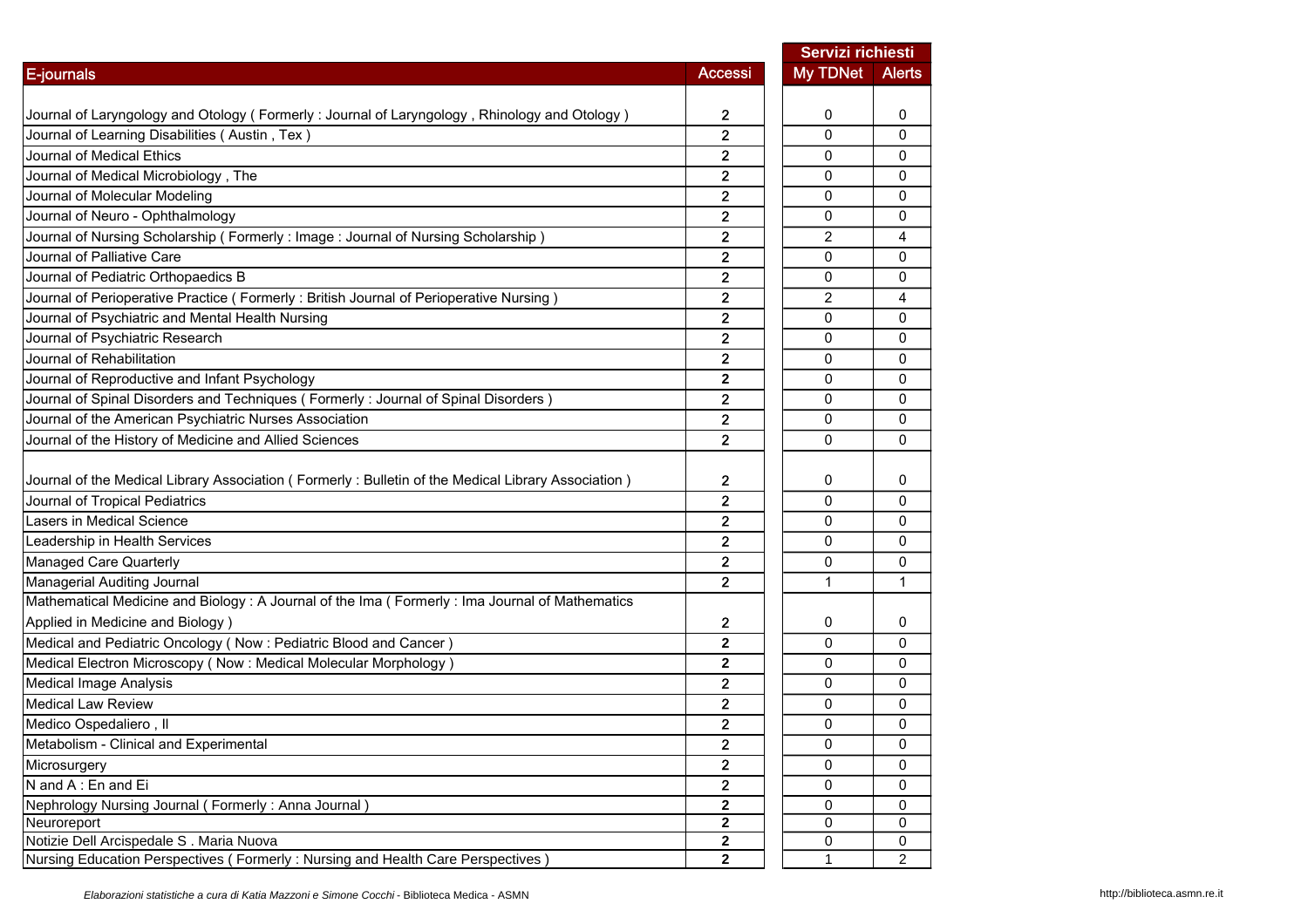|                                                                                           |                         | Servizi richiesti |                |
|-------------------------------------------------------------------------------------------|-------------------------|-------------------|----------------|
| E-journals                                                                                | <b>Accessi</b>          | My TDNet          | <b>Alerts</b>  |
| <b>Nutrition Action Health Letter</b>                                                     | 2                       | 0                 | 0              |
| <b>Nutrition Todav</b>                                                                    | $\mathbf{2}$            | $\Omega$          | 0              |
| Obesity, Fitness and Wellness Week                                                        | $\mathbf{2}$            | 0                 | 0              |
| Odontology                                                                                | $\mathbf{2}$            | $\mathbf 0$       | 0              |
| <b>Oral Diseases</b>                                                                      | $\mathbf{2}$            | 0                 | 0              |
| <b>Orthopaedic Nursing</b>                                                                | $\mathbf{2}$            | $\mathbf{1}$      | $\overline{c}$ |
| Pain Medicine                                                                             | $\overline{\mathbf{2}}$ | $\mathbf 0$       | 0              |
| Pain Practice                                                                             | $\overline{2}$          | $\overline{1}$    | $\mathbf{1}$   |
| Pediatric Blood and Cancer (Formerly: Medical and Pediatric Oncology)                     | $\mathbf 2$             | 0                 | 0              |
| <b>Pediatric Nursing</b>                                                                  | $\overline{\mathbf{2}}$ | $\mathbf 0$       | 0              |
| Perspectives on Sexual and Reproductive Health (Formerly: Family Planning Perspectives)   | $\mathbf 2$             | 0                 | 0              |
| Pharmacogenomics Journal, The                                                             | $\mathbf{2}$            | 0                 | 0              |
| Physical Therapy in Sport                                                                 | 2                       | 0                 | 0              |
| <b>Practical Diabetes International</b>                                                   | $\mathbf{2}$            | 0                 | 0              |
| Preventive Medicine                                                                       | $\mathbf{2}$            | 0                 | 0              |
| <b>Primary Care Case Reviews</b>                                                          | $\mathbf{2}$            | 0                 | 0              |
| Proceedings of the Nutrition Society                                                      | 2                       | 0                 | 0              |
| Progress in Cardiovascular Diseases                                                       | 2                       | 0                 | 0              |
| Progress in Transplantation                                                               | $\mathbf{2}$            | $\mathbf 0$       | 0              |
| Protein Engineering, Design and Selection (Formerly: Protein Engineering)                 | $\mathbf{2}$            | $\mathbf 0$       | 0              |
| Pulmonary Pharmacology and Therapeutics (Formerly: Pulmonary Pharmacology)                | 2                       | $\mathbf 0$       | 0              |
| Quality and Safety in Health Care (Formerly: Quality in Health Care)                      | $\overline{2}$          | $\mathbf 0$       | 0              |
| R and D Directions                                                                        | $\overline{2}$          | $\mathbf 0$       | 0              |
| Research in Experimental Medicine                                                         | $\overline{2}$          | $\mathbf{1}$      | $\mathbf{1}$   |
| Ristorazione Collettiva                                                                   | $\overline{\mathbf{2}}$ | 3                 | 3              |
| Rivista Italiana Di Chirurgia Plastica                                                    | 2                       | 0                 | 0              |
| Rivista Italiana Di Pediatria                                                             | $\overline{\mathbf{2}}$ | $\mathbf{1}$      | $\overline{c}$ |
| Scandinavian Journal of Rehabilitation Medicine (Now: Journal of Rehabilitation Medicine) | $\mathbf{2}$            | $\Omega$          | 0              |
| Seminars in Oncology Nursing                                                              | $\mathbf{2}$            | 0                 | 0              |
| Seminars in Surgical Oncology (Now: Journal of Surgical Oncology)                         | 2                       | 0                 | 0              |
| Social Work Research                                                                      | $\overline{2}$          | 0                 | 0              |
| Springer Seminars in Immunopathology                                                      | $\mathbf{2}$            | 0                 | 0              |
| <b>Survey of Anesthesiology</b>                                                           | $\overline{2}$          | 0                 | 0              |
| Techniques in Foot and Ankle Surgery                                                      | 2                       | 0                 | 0              |
| Techniques in Knee Surgery                                                                | 2                       | 0                 | 0              |
| Techniques in Regional Anesthesia and Pain Management                                     | $\mathbf{2}$            | $\mathbf 0$       | 0              |
| Teme - Tecnica E Metodologia Economale                                                    | 2                       | 0                 | 0              |
| Therapeutic Drug Monitoring                                                               | 2                       | $\overline{c}$    | 4              |
| Trauma                                                                                    | 2                       | $\mathsf{O}$      | 0              |
| Trends in Endocrinology and Metabolism                                                    | 2                       | $\mathsf{O}$      | 0              |
| Tropical Medicine and International Health                                                | $\overline{\mathbf{2}}$ | 0                 | 0              |
| Tuberculosis (Formerly: Tubercle and Lung Disease)                                        | 2                       | 0                 | 0              |
| Tuttonormel                                                                               | $\overline{\mathbf{2}}$ | $\mathbf 0$       | 0              |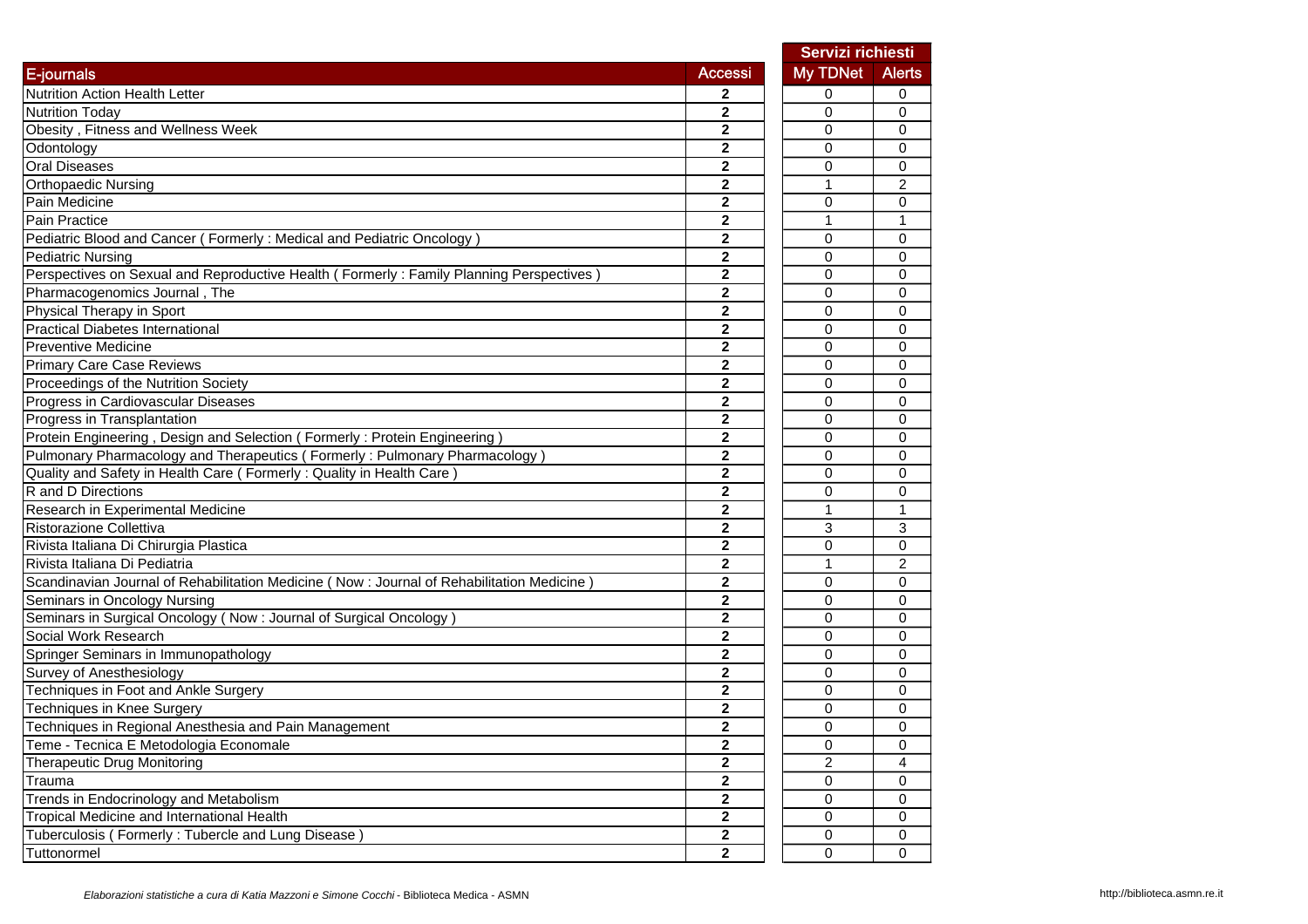|                                                                                                     |                |                | Servizi richiesti |
|-----------------------------------------------------------------------------------------------------|----------------|----------------|-------------------|
| E-journals                                                                                          | <b>Accessi</b> | My TDNet       | <b>Alerts</b>     |
| Ultrasound Review of Obstetrics and Gynecology, The                                                 | 2              | 0              | 0                 |
| <b>Urologic Nursing</b>                                                                             | 2              | $\overline{c}$ | 3                 |
| Urological Research                                                                                 | $\overline{2}$ | $\overline{2}$ | 2                 |
| Western Journal of Medicine (Wjm)                                                                   | $\overline{2}$ | 0              | 0                 |
| <b>Aboriginal Nurse</b>                                                                             | 1              | $\overline{2}$ | 4                 |
| Adolescent Medicine Clinics (Formerly: Adolescent Medicine; Philadelphia) (Now: Adolescent Medicine | 1              | 0              | 0                 |
| Aging Today : the Bimonthly Newspaper of the American Society on Aging                              | 1              | $\Omega$       | 0                 |
| Alabama Nurse                                                                                       | 1              | $\Omega$       | 0                 |
| Alr - Rivista Di Anestesia Loco - Regionale E Terapia Antalgica                                     | 1              | 0              | 0                 |
| American Annals of the Deaf                                                                         | 1              | 0              | 0                 |
| American Journal of Art Therapy                                                                     | 1              | 0              | 0                 |
| American Journal of Community Psychology                                                            | 1              | 0              | 0                 |
| Annales Medico - Psychologiques - Revue Psychiatrique                                               | 1              | 0              | 0                 |
| Annali Degli Ospedali San Camillo E Forlanini                                                       | 1              | 0              | 0                 |
| Annali Della Sanita Pubblica                                                                        | 1              | 0              | 0                 |
| Annals of General Hospital Psychiatry (Now : Annals of General Psychiatry)                          | 1              | 0              | 0                 |
| Annals of Noninvasive Electrocardiology                                                             | 1              | $\Omega$       | 0                 |
| Annals of Physics                                                                                   | 1              | 0              | 0                 |
| Annual Review of Cell and Developmental Biology (Formerly: Annual Review of Cell Biology)           | 1              | 0              | 0                 |
| Annual Review of Nursing Education                                                                  | 1              | 4              | 8                 |
| Annual Review of Nutrition                                                                          | 1              | 0              | $\mathbf 0$       |
| <b>Archives of Facial Plastic Surgery</b>                                                           | 1              | 0              | 0                 |
| Archives of Virology                                                                                | 1              | 0              | 0                 |
| Asaio Journal . 1992 ( Formerly : Asaio Transactions )                                              | 1              | $\Omega$       | 0                 |
| Australasian Journal of Neuroscience                                                                | 1              | $\Omega$       | 0                 |
| <b>Australian Critical Care</b>                                                                     | 1              | 0              | 0                 |
| Australian Family Physician                                                                         | 1              | 0              | 0                 |
| Australian Journal of Music Therapy                                                                 | 1              | $\Omega$       | 0                 |
| <b>Bailliere's Clinical Anaesthesiology</b>                                                         | 1              | 0              | 0                 |
| Basic Research in Cardiology                                                                        | 1              | 0              | 0                 |
| Behavioral Medicine                                                                                 | 1              | 0              | 0                 |
| <b>Biomedical Engineering</b>                                                                       | 1              | $\Omega$       | 0                 |
| <b>Blood Pressure Monitoring</b>                                                                    | 1              | $\Omega$       | 0                 |
| <b>Bmc Endocrine Disorders</b>                                                                      | 1              | $\Omega$       | $\Omega$          |
| <b>Bmc Family Practice</b>                                                                          | 1              | 0              | 0                 |
| <b>Bmc Genetics</b>                                                                                 | 1              | 0              | 0                 |
| <b>Bmc Medical Imaging</b>                                                                          | 1              |                | $\overline{a}$    |
| <b>Bmc Medical Research Methodology</b>                                                             | 1              | 0              | $\mathbf 0$       |
| <b>Bmc Microbiology</b>                                                                             | 1              | 0              | 0                 |
| <b>Bmc Molecular Biology</b>                                                                        | 1              | 0              | 0                 |
| <b>Bollettino Aib</b>                                                                               | 1              | 0              | 0                 |
| Brain Structure and Function (Formerly: Anatomy and Embryology)                                     | 1              | 0              | 0                 |
| <b>Breastfeeding Review</b>                                                                         | 1              | $\mathbf 0$    | $\overline{0}$    |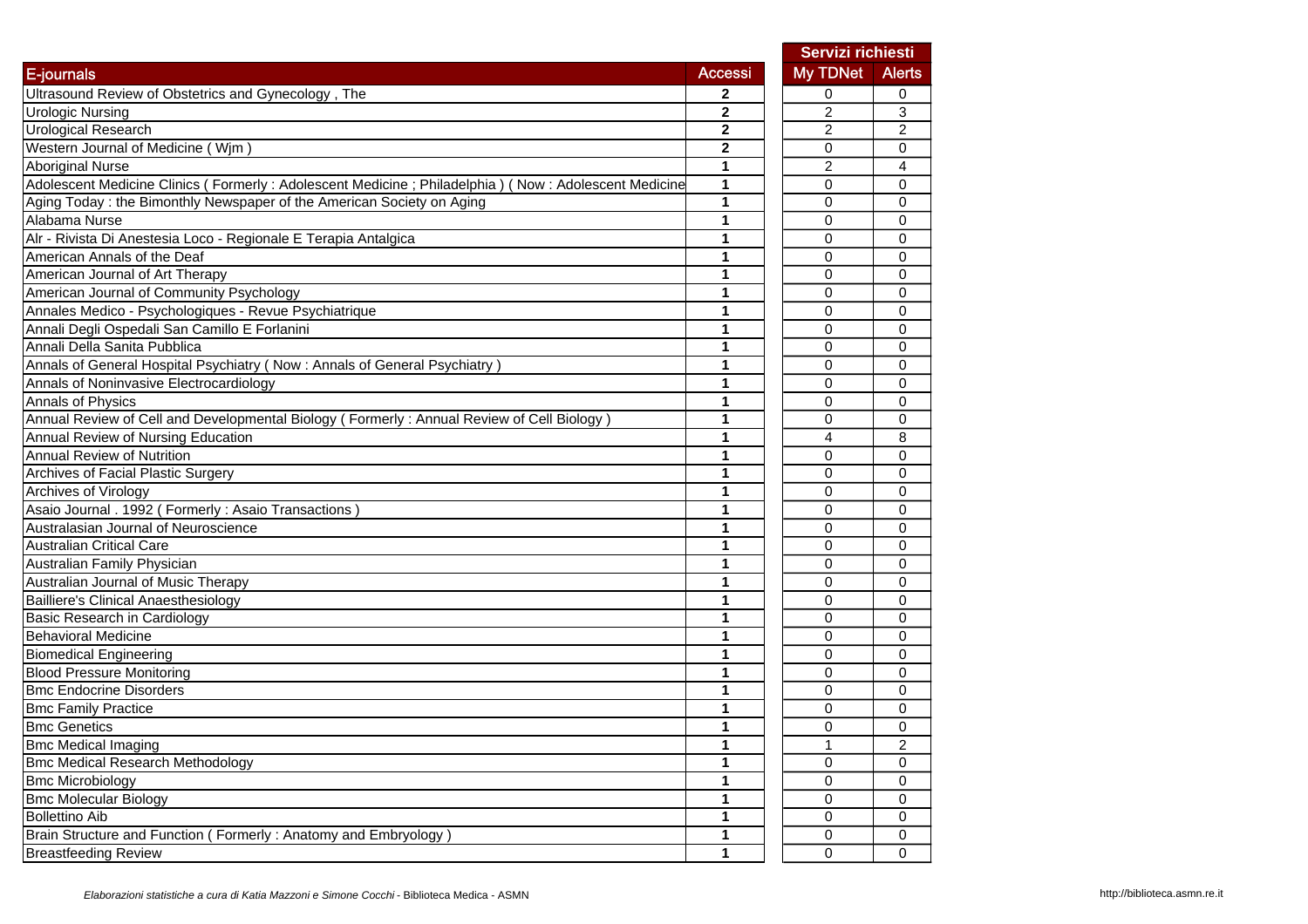|                                                                                  |                |                | Servizi richiesti       |
|----------------------------------------------------------------------------------|----------------|----------------|-------------------------|
| E-journals                                                                       | <b>Accessi</b> | My TDNet       | <b>Alerts</b>           |
| <b>Brief Treatment and Crisis Intervention</b>                                   | 1              | 0              | 0                       |
| British Journal of Audiology (Continue As: International Journal of Audiology)   | 1              | 1              | $\overline{c}$          |
| <b>British Journal of Clinical Psychology</b>                                    | 1              | 0              | 0                       |
| British Journal of Dermatology, Supplement                                       | 1              | 0              | 0                       |
| British Journal of Learning Disabilities (Formerly: Mental Handicap)             | 1              | 0              | 0                       |
| <b>British Journal of Nutrition</b>                                              | 1              | 0              | 0                       |
| Canadian Journal of Medical Laboratory Science                                   | 1              | $\overline{2}$ | $\overline{2}$          |
| Canadian Journal of Microbiology                                                 | 1              | 0              | 0                       |
| Canadian Journal of Occupational Therapy                                         | 1              | 0              | 0                       |
| Cancer Gene Therapy                                                              | 1              | $\Omega$       | 0                       |
| Cardiovascular Diabetology                                                       | 1              | 0              | 0                       |
| Career Development International                                                 | 1              | 0              | 0                       |
| Caries Research                                                                  | 1              | 0              | 0                       |
| Child Abuse Review                                                               | 1              | 1              | 2                       |
| Child Welfare                                                                    | 1              | 0              | 0                       |
| Chirurgia Del Piede                                                              | 1              | $\Omega$       | 0                       |
| Chirurgie (Formerly : Mémoires De L'académie De Chirurgie . Paris)               | 1              | 0              | 0                       |
| CJEM : Canadian Journal of Emergency Medical Care                                | 1              | 0              | 0                       |
| Clinical and Investigative Medicine                                              | 1              | $\mathbf 0$    | 0                       |
| <b>Clinical Diabetes</b>                                                         | 1              | $\mathbf 0$    | 0                       |
| Clinical EEG Electroencephalography (Now: Clinical EEG and Neuroscience)         | 1              | $\mathbf 0$    | 0                       |
| <b>Clinical Neuroscience Research</b>                                            | 1              | 0              | 0                       |
| <b>Clinical Oral Investigations</b>                                              | 1              | $\Omega$       | 0                       |
| Clinical Physiology and Functional Imaging (Formerly: Clinical Physiology)       | 1              | 0              | 0                       |
| <b>Clinical Trials</b>                                                           | 1              | 0              | 0                       |
| Cognition                                                                        | 1              | 0              | 0                       |
| Cognitive Brain Research                                                         | 1              | $\Omega$       | 0                       |
| Cognitive Psychology                                                             | 1              | $\Omega$       | 0                       |
| Comparative Clinical Pathology (Formerly: Comparative Haematology International) | 1              | 0              | 0                       |
| Comparative Hepatology                                                           | 1              | 0              | 0                       |
| <b>Connection Science</b>                                                        | 1              | 0              | 0                       |
| Cost Effectiveness and Resource Allocation                                       | 1              | 0              | 0                       |
| <b>Creative Nursing</b>                                                          | 1              | 2              | 4                       |
| <b>Current Controlled Trials in Cardiovascular Medicine</b>                      | 1              | 0              | 0                       |
| Current Opinion in Genetics and Development                                      | 1              | 0              | 0                       |
| Current Opinion in Organ Transplantation                                         | 1              | $\Omega$       | $\Omega$                |
| Current Opinion in Psychiatry                                                    | 1              | 0              | 0                       |
| Current Paediatrics (Now: Paediatrics and Child Health)                          | 1              | 1              | $\overline{\mathbf{c}}$ |
| <b>Current Problems in Cancer</b>                                                | 1              | 0              | 0                       |
| Database of Systematic Reviews - Joanna Briggs Institute                         | 1              | 0              | 0                       |
| <b>Death Studies</b>                                                             | 1              | 0              | 0                       |
| Dementia and Geriatric Cognitive Disorders                                       | 1              | 0              | 0                       |
| Dental Assistant . 1994 (Formerly: Dental Assistant Journal)                     | 1              | 0              | 0                       |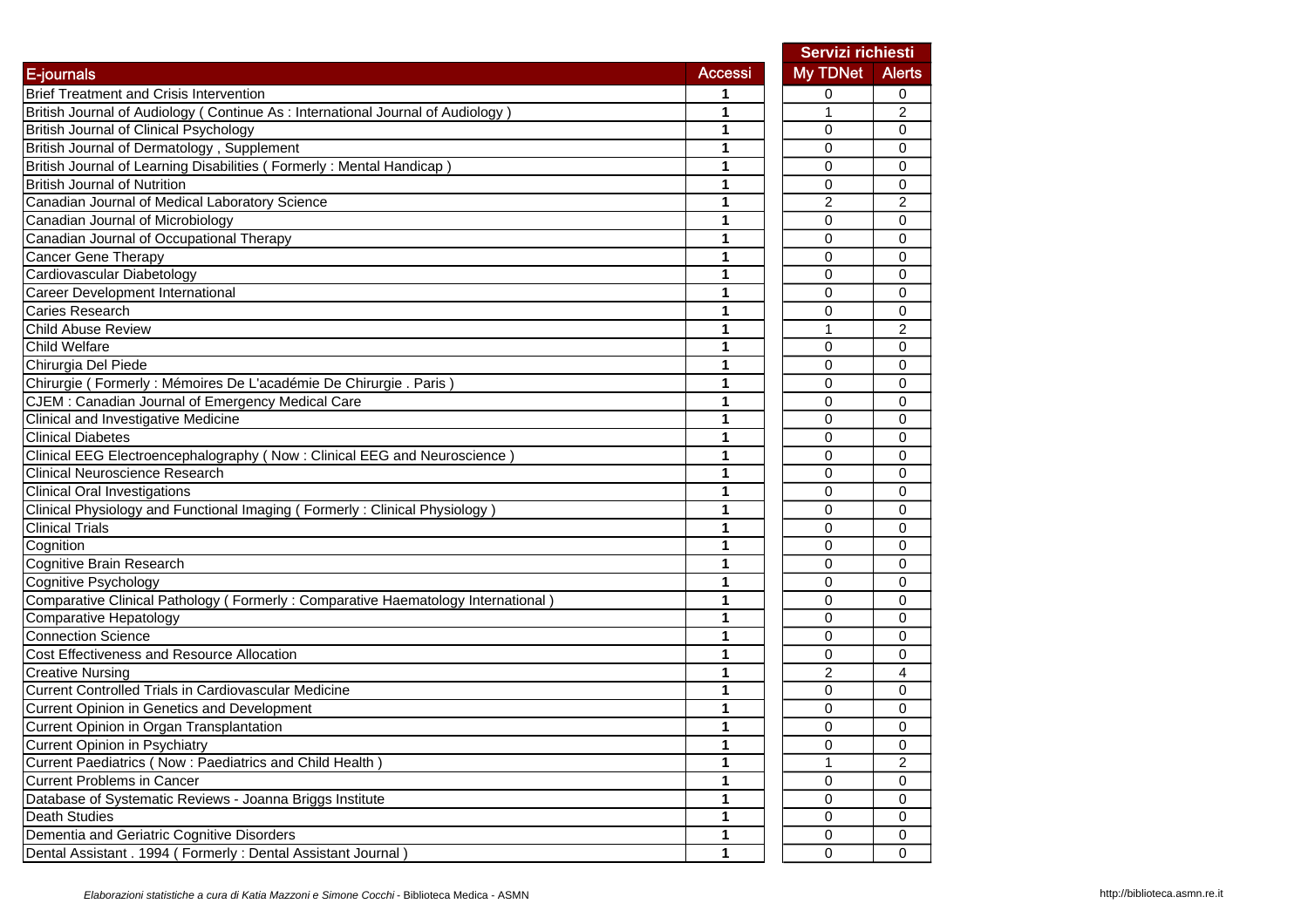|                                                                                                      |                | Servizi richiesti |                |
|------------------------------------------------------------------------------------------------------|----------------|-------------------|----------------|
| E-journals                                                                                           | <b>Accessi</b> | My TDNet          | <b>Alerts</b>  |
| Development, Growth and Differentiation (Formerly: Embryologia)                                      |                | 0                 | 0              |
| Diabetes Spectrum                                                                                    | 1              | 1                 | 1              |
| Diagnostic Imaging                                                                                   | 1              | 1                 | 2              |
| Ear, Nose and Throat Journal                                                                         | 1              | $\overline{c}$    | 4              |
| Effective Health Care Edizione Italiana                                                              | 1              | 0                 | 0              |
| Electroencephalography and Clinical Neurophysiology (Now: Clinical Neurophysiology)                  | 1              | 0                 | $\mathbf 0$    |
| Electroencephalography and Clinical Neurophysiology / Evoked Potentials Section                      | 1              | 0                 | 0              |
| Electronic Library, The                                                                              | 1              | 0                 | 0              |
| <b>EMS Magazine (Emergency Medical Services)</b>                                                     | 1              | 0                 | 0              |
| Esophagus                                                                                            | 1              | 0                 | 0              |
| Ethics, Law and Aging Review                                                                         | 1              | 0                 | 0              |
| European Biophysics Journal with Biophysics Letters (Formerly: Biophysics of Structure and Mechanism | 1              | 0                 | 0              |
| European Journal of Cancer Prevention                                                                | 1              | 0                 | 0              |
| European Journal of Health Economics                                                                 | 1              | 0                 | 0              |
| European Neuropsychopharmacology                                                                     | 1              | 0                 | $\Omega$       |
| Evidence - Based Cardiovascular Medicine                                                             | 1              | 0                 | $\mathbf 0$    |
| Evidence - Based Dentistry                                                                           | 1              | 0                 | $\Omega$       |
| Evidence - Based Eye Care (Now: Evidence - Based Ophthalmology)                                      | 1              | $\Omega$          | $\Omega$       |
| Evidence Summaries - Joanna Briggs Institute                                                         | 1              | $\Omega$          | $\Omega$       |
| <b>Family Practice Management</b>                                                                    | 1              | 0                 | 0              |
| <b>Family Process</b>                                                                                | 1              | 0                 | $\mathbf 0$    |
| General and Comparative Endocrinology                                                                | 1              | 0                 | $\mathbf 0$    |
| Genes, Brain and Behavior                                                                            | 1              | $\Omega$          | $\mathbf 0$    |
| Genes and Immunity                                                                                   | 1              | 0                 | 0              |
| Genetic Epidemiology                                                                                 | 1              | 1                 | $\overline{c}$ |
| Gerontological Nursing Associaton Associate Membership                                               | 1              | 0                 | 0              |
| Gerontologist, The                                                                                   | 1              | 0                 | 0              |
| Giornale Dell Installatore Elettrico                                                                 | 1              | 0                 | 0              |
| Glycobiology                                                                                         | 1              | 0                 | 0              |
| H and Hn (Formerly: Hospitals and Health Networks)                                                   | 1              | $\Omega$          | $\Omega$       |
| <b>Health Affairs</b>                                                                                | 1              | 0                 | $\Omega$       |
| <b>Health Economics</b>                                                                              | 1              | 0                 | $\mathbf 0$    |
| Health Services Management Research                                                                  | 1              | 0                 | 0              |
| Hematology Week                                                                                      | 1              | $\mathbf{1}$      | 2              |
| Heredity                                                                                             | 1              | 0                 | 0              |
| <b>Hospital Topics</b>                                                                               | 1              | 0                 | 0              |
| Human Psychopharmacology : Clinical and Experimental                                                 | 1              | 0                 | 0              |
| <b>Imaging Decisions Mri</b>                                                                         | 1              | 0                 | 0              |
| Immunological Reviews                                                                                | 1              | 0                 | 0              |
| Information Outlook (Formerly: Special Libraries)                                                    | 1              | 0                 | $\mathbf 0$    |
| Injury Extra                                                                                         | 1              | 0                 | $\mathbf 0$    |
| <b>Injury Prevention</b>                                                                             | 1              | 0                 | 0              |
| International Hepatology Communications (Now: Hepatology Research)                                   | 1              | 0                 | 0              |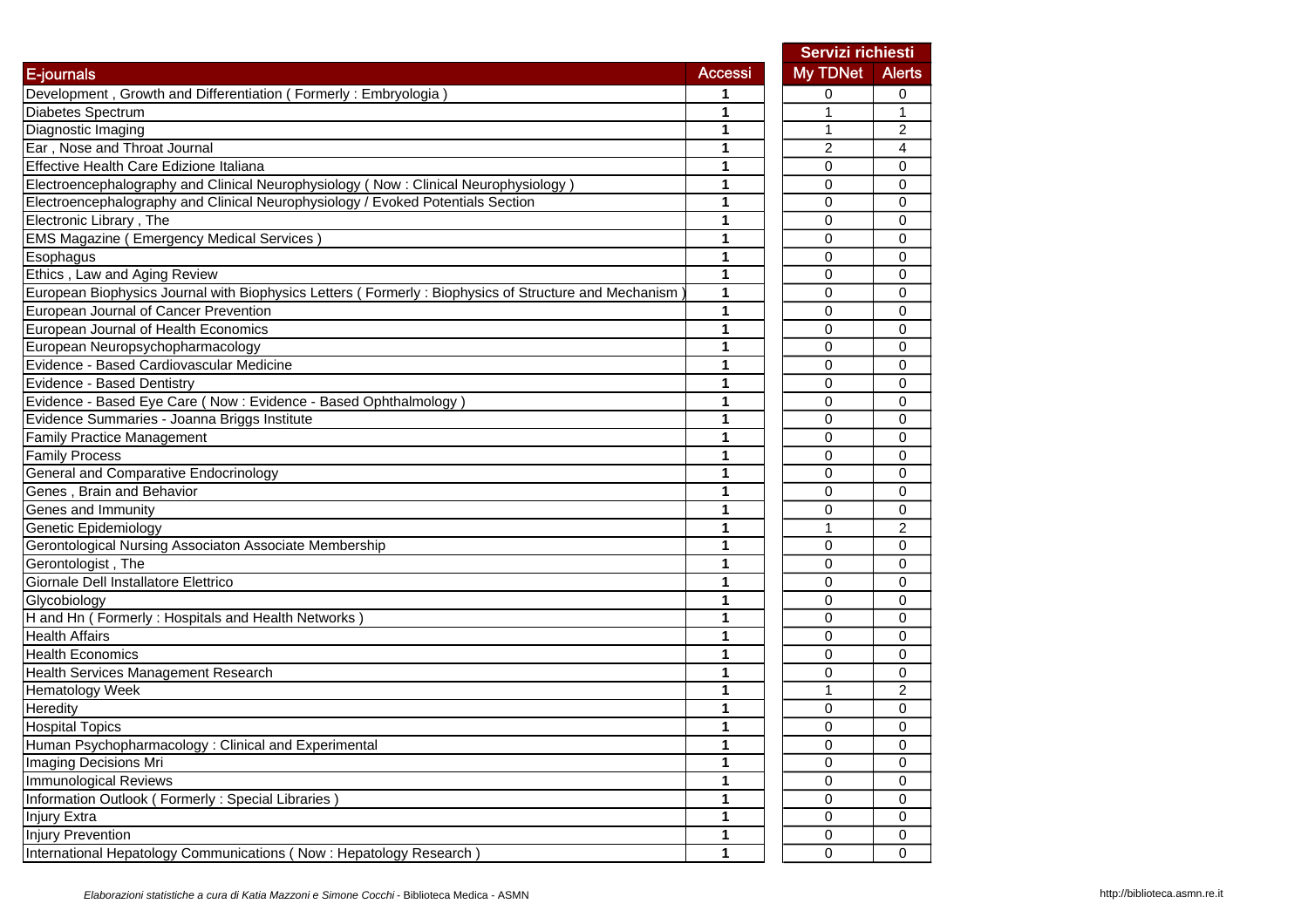|                                                                                                          |                | Servizi richiesti |                |
|----------------------------------------------------------------------------------------------------------|----------------|-------------------|----------------|
| <b>E-journals</b>                                                                                        | <b>Accessi</b> | My TDNet          | <b>Alerts</b>  |
| International History of Nursing Journal                                                                 | 1              | 0                 | 0              |
| International Journal of Biochemistry and Cell Biology, The                                              | 1              | 0                 | 0              |
| International Journal of Biometeorology                                                                  | 1              | 0                 | 0              |
| International Journal of Legal Medicine                                                                  | $\mathbf{1}$   | 0                 | 0              |
| International Journal of Mental Health Nursing (Formerly: Australian and New Zealand Journal of Mental I | 1              | 0                 | 0              |
| International Journal of Nursing Terminologies and Classifications, The                                  | 1              | 0                 | 0              |
| International Journal of Paediatric Dentistry                                                            | 1              | 0                 | 0              |
| International Journal of Pharmaceutical Medicine                                                         | 1              | 0                 | 0              |
| International Journal of Psychiatry in Medicine, The                                                     | 1              | 0                 | 0              |
| Internista, L                                                                                            | 1              | 0                 | 0              |
| JONAs Healthcare Law Ethics and Regulation                                                               | 1              | 0                 | 0              |
| Journal of Adult Protection, The                                                                         | 1              | 0                 | 0              |
| Journal of Back and Musculoskeletal Rehabilitation                                                       | 1              | 0                 | 0              |
| Journal of Child and Adolescent Psychiatric Nursing                                                      | 1              | 0                 | 0              |
| Journal of Child and Adolescent Psychopharmacology                                                       | 1              | 0                 | 0              |
| Journal of Child Psychology and Psychiatry (Also known as : Journal of Child Psychology and Psychiatry a | 1              | 1                 | $\overline{c}$ |
| Journal of Comparative Pathology (Formerly: Journal of Comparative Pathology and Therapeutics            | 1              | 0                 | 0              |
| Journal of Deaf Studies and Deaf Education, The                                                          | 1              | 0                 | 0              |
| Journal of Dermatological Science                                                                        | 1              | 0                 | 0              |
| Journal of Evaluation in Clinical Practice                                                               | 1              | 0                 | 0              |
| Journal of Exposure Analysis and Environmental Epidemiology (Now: Journal of Exposure Science and E      | $\mathbf{1}$   | 0                 | 0              |
| Journal of Geriatric Physical Therapy                                                                    | 1              | 0                 | 0              |
| Journal of Gerontology (Now : the Journals of Gerontology Series A and B)                                | 1              | 0                 | 0              |
| Journal of Health Organisation and Management (Formerly: Journal of Management in Medicine)              | 1              | 0                 | 0              |
| Journal of Health Services Research and Policy                                                           | 1              | 0                 | 0              |
| Journal of Immune Based Therapies and Vaccines                                                           | 1              | 0                 | 0              |
| Journal of Integrated Care Pathways (Formerly: Journal of Integrated Care                                | 1              | 0                 | 0              |
| Journal of Investigative Dermatology                                                                     | 1              | 0                 | 0              |
| Journal of Investigative Dermatology . Symposium Proceedings                                             | 1              | 0                 | 0              |
| Journal of Magnetic Resonance                                                                            | 1              | 0                 | 0              |
| Journal of Medical Ultrasonics                                                                           | 1              | 0                 | 0              |
| Journal of Medicine and Philosophy, The                                                                  | 1              | 0                 | 0              |
| Journal of Mental Health Policy and Economics, The                                                       | 1              | 0                 | 0              |
| Journal of Negative Results in Biomedicine                                                               | 1              | 0                 | 0              |
| Journal of Nuclear Medicine Technology, The                                                              | 1              | 0                 | 0              |
| Journal of Nursing Law                                                                                   | 1              | 0                 | 0              |
| Journal of Nutritional and Environmental Medicine (Formerly: Journal of Nutritional Medicine)            | 1              | 0                 | $\mathsf 0$    |
| Journal of Oral Pathology and Medicine                                                                   | $\mathbf{1}$   | 0                 | $\mathbf 0$    |
| Journal of Organizational Change Management                                                              | 1              | 2                 | 2              |
| Journal of Pediatric Urology                                                                             | $\mathbf{1}$   | $\overline{c}$    | 2              |
| Journal of Perianesthesia Nursing (Formerly: Journal of Post Anesthesia Nursing)                         | 1              | $\mathbf{1}$      | $\overline{2}$ |
| Journal of Psychiatric Practice                                                                          | $\mathbf{1}$   | 0                 | 0              |
| Journal of Psychiatry and Neuroscience                                                                   | 1              | 0                 | $\mathbf 0$    |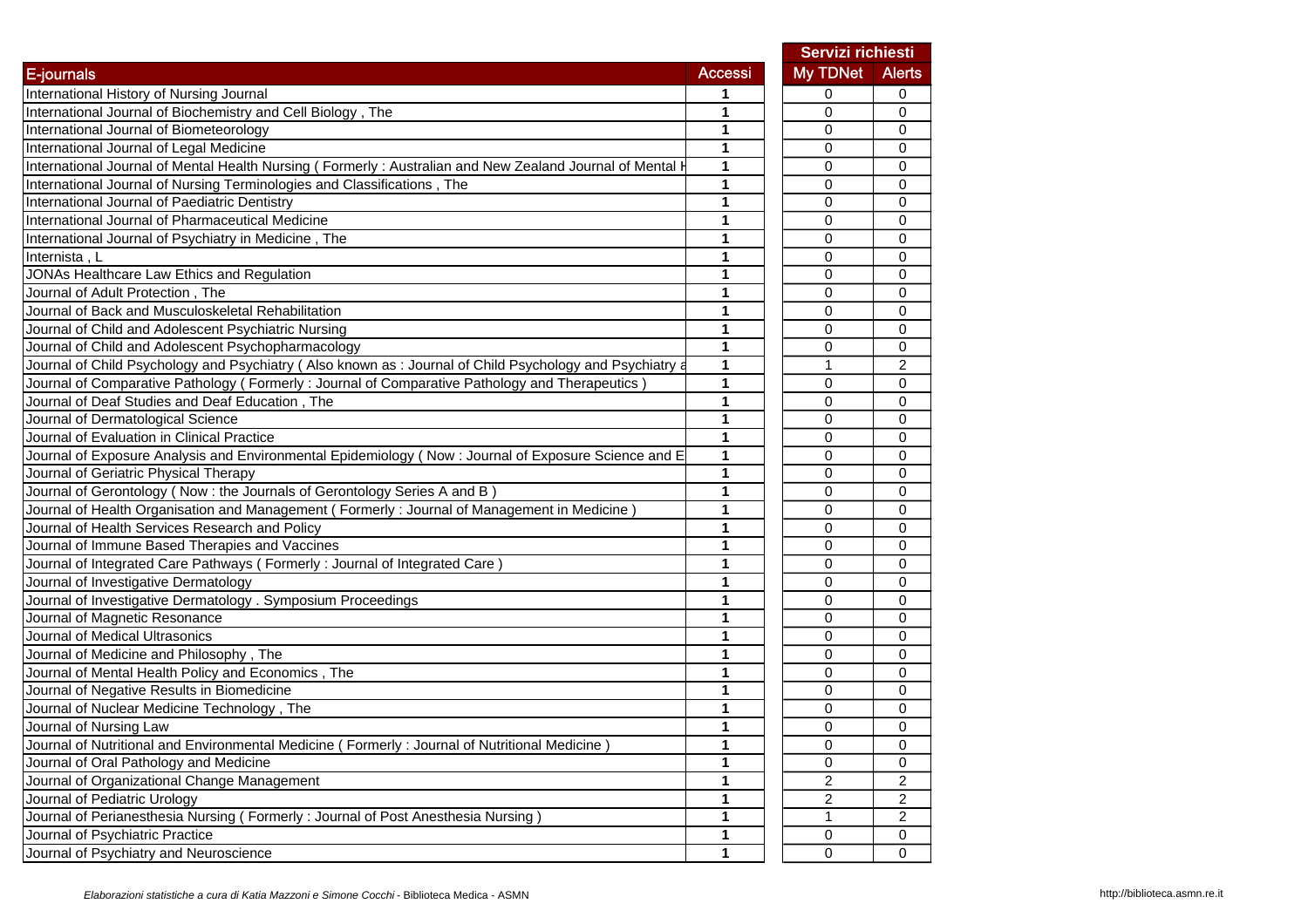|                                                                                                          |                | Servizi richiesti |                |
|----------------------------------------------------------------------------------------------------------|----------------|-------------------|----------------|
| E-journals                                                                                               | <b>Accessi</b> | My TDNet          | <b>Alerts</b>  |
| Journal of Radiotherapy in Practice                                                                      |                | 0                 | 0              |
| Journal of Respiratory Diseases, The                                                                     | 1              | 0                 | $\mathbf 0$    |
| Journal of School Nursing                                                                                | 1              | 3                 | 6              |
| Journal of the American Academy of Nurse Practitioners (Jaanp)                                           | 1              | $\Omega$          | $\Omega$       |
| Journal of the American Society for Surgery of the Hand                                                  | 1              | $\mathbf 0$       | $\Omega$       |
| Journal of the Icru (International Commission on Radiation Units and Measurements)                       | 1              | $\mathbf 0$       | $\mathbf 0$    |
| Journal of Translational Medicine                                                                        | 1              | 0                 | 0              |
| Journal of Vascular Nursing                                                                              | 1              | 0                 | $\mathbf 0$    |
| Journal of X - Ray Science and Technology                                                                | 1              | 0                 | $\mathbf 0$    |
| Journals of Gerontology : Series A, Biological Sciences and Medical Sciences (Formerly : Journal of Gero | $\mathbf{1}$   | 0                 | $\mathbf 0$    |
| Journals of Gerontology : Series B, Psychological Sciences and Social Sciences (Formerly: Journal of Go  | 1              | 0                 | 0              |
| Laboratory Animals                                                                                       | 1              | 0                 | $\Omega$       |
| <b>Laboratory Product News</b>                                                                           | 1              | 2                 | 4              |
| Lactualite Pharmaceutique                                                                                | 1              | 0                 | 0              |
| Lamp                                                                                                     | 1              | 0                 | 0              |
| Lavoro Nelle Pubbliche Amministrazioni, Il                                                               | 1              | 0                 | 0              |
| Learning Disability Practice                                                                             | 1              | 0                 | 0              |
| Learning Disability Today                                                                                | 1              | $\mathbf 0$       | $\Omega$       |
| <b>Library Management</b>                                                                                | 1              | $\mathbf 0$       | 0              |
| Link - Up                                                                                                | 1              | 0                 | $\mathbf 0$    |
| Médecine Nucléaire                                                                                       | 1              | 0                 | $\Omega$       |
| Medical Imaging Week                                                                                     | 1              | $\mathbf 0$       | $\Omega$       |
| Medical Letter on the Cdc and Fda (Formerly: Health Letter on the Cdc)                                   | 1              | 0                 | $\mathbf 0$    |
| Microbes and Infection (Incl. Bulletin De Linstitut Pasteur, Research in Immunology, Research in Virolog | 1              | 0                 | $\mathbf 0$    |
| Mlo: Medical Laboratory Observer                                                                         | 1              | 3                 | 6              |
| Molecular Biology and Evolution                                                                          | 1              | $\Omega$          | $\mathbf 0$    |
| Molecular Diagnosis                                                                                      | 1              | 0                 | $\mathbf 0$    |
| Molecular Therapy                                                                                        | 1              | 0                 | 0              |
| Mutagenesis                                                                                              | 1              | 0                 | 0              |
| Network World Italia                                                                                     | 1              | 0                 | 0              |
| Neurobiology of Aging                                                                                    | 1              | 0                 | 0              |
| Neurogastroenterologia                                                                                   | 1              | 0                 | 0              |
| Neurorx (Now : Neurotherapeutics)                                                                        | 1              | 0                 | $\Omega$       |
| Nevada Rnformation                                                                                       | 1              | 0                 | $\Omega$       |
| <b>New Jersey Nurse</b>                                                                                  | 1              | 0                 | $\Omega$       |
| Nmr in Biomedicine                                                                                       | 1              | 0                 | 0              |
| Nucleic Acids Research                                                                                   | 1              | 0                 | 0              |
| Nurse Researcher                                                                                         | 1              | 0                 | 0              |
| Nursing Forum                                                                                            | $\mathbf{1}$   | 1                 | $\overline{c}$ |
| Nursing Leadership Forum                                                                                 | $\mathbf{1}$   | 0                 | 0              |
| Nutrition Health Review                                                                                  | $\mathbf{1}$   | 0                 | 0              |
| <b>Nutrition Reviews</b>                                                                                 | 1              | 0                 | $\mathbf 0$    |
| Nutritional Therapy and Metabolism                                                                       | $\mathbf{1}$   | $\mathbf 0$       | $\Omega$       |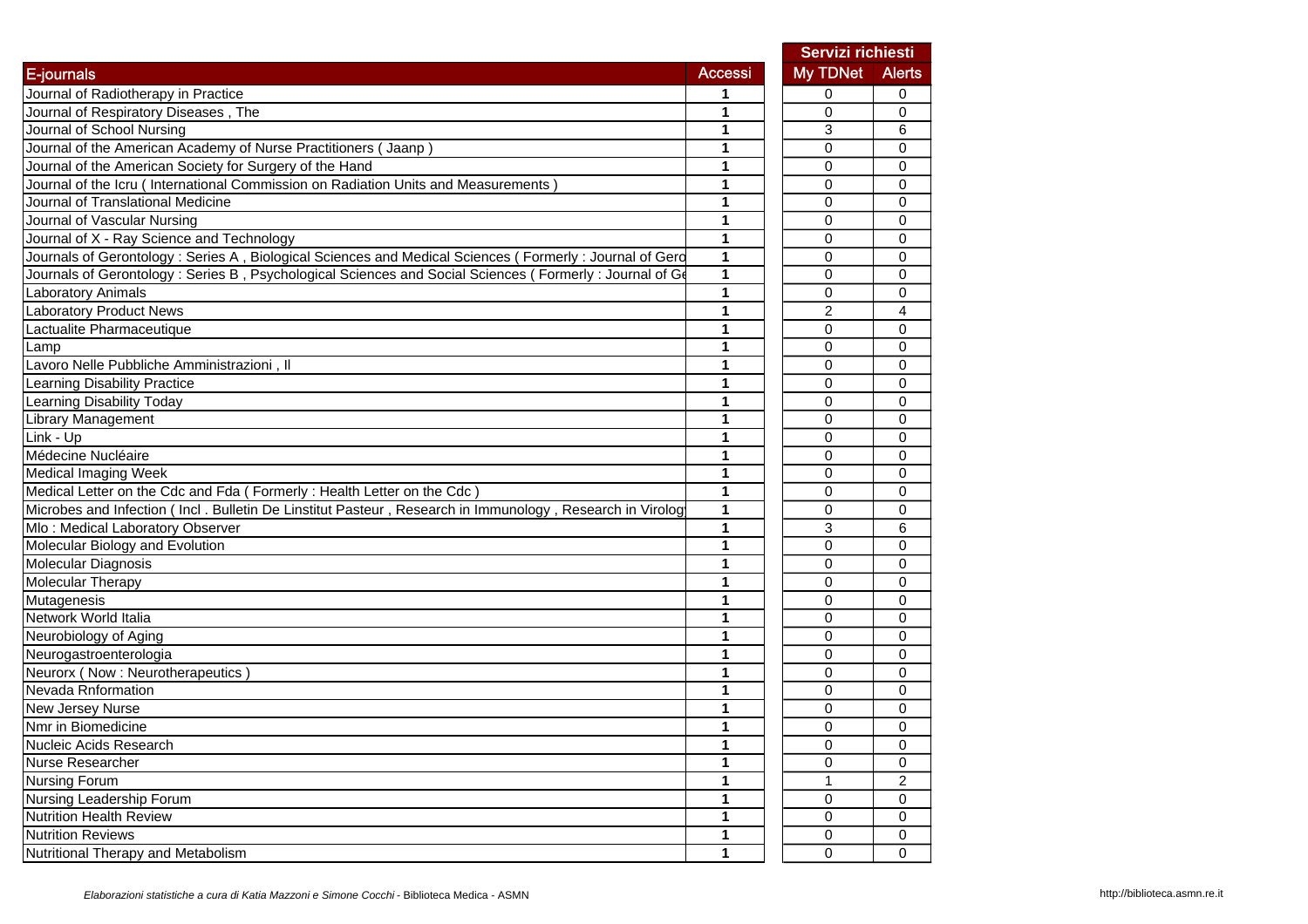|                                                                                                        |                | Servizi richiesti |                |
|--------------------------------------------------------------------------------------------------------|----------------|-------------------|----------------|
| E-journals                                                                                             | <b>Accessi</b> | My TDNet          | <b>Alerts</b>  |
| O and P Business News                                                                                  |                | 0                 | 0              |
| <b>Obesity Management</b>                                                                              | 1              | $\mathbf 0$       | 0              |
| Occupational Therapy International                                                                     | 1              | 0                 | 0              |
| Online                                                                                                 | 1              | 0                 | 0              |
| Online Journal of Issues in Nursing                                                                    | 1              | $\mathbf 0$       | 0              |
| Osteoarthritis and Cartilage                                                                           | 1              | 0                 | 0              |
| Pain Reviews                                                                                           | 1              | $\mathbf 0$       | 0              |
| Palaestra                                                                                              | 1              | 0                 | 0              |
| Pathobiology                                                                                           | 1              | 0                 | 0              |
| Pediatra Per Amico                                                                                     | 1              | 0                 | 0              |
| Perfusion                                                                                              | 1              | 0                 | 0              |
| Pharmacology and Therapeutics                                                                          | 1              | 0                 | 0              |
| <b>Pharmacy Practice</b>                                                                               | 1              | $\mathbf 0$       | 0              |
| <b>Pharmacy Today</b>                                                                                  | 1              | 0                 | 0              |
| Pharmacy World and Science                                                                             | 1              | 1                 | 2              |
| <b>Physics Today</b>                                                                                   | 1              | 0                 | 0              |
| Physiotherapy Research International                                                                   | 1              | $\mathbf 0$       | 0              |
| Pma                                                                                                    | 1              | $\mathbf 0$       | 0              |
| Poiesis and Praxis                                                                                     | 1              | $\mathbf 0$       | 0              |
| <b>Practice Nurse</b>                                                                                  | 1              | 0                 | 0              |
| Prehospital Emergency Care                                                                             | 1              | 1                 | $\mathbf 1$    |
| Prevenzione Oggi (Comprende Fogli Di Informazione Ispesl)                                              | 1              | $\mathbf 0$       | 0              |
| Prevenzione Respiratoria                                                                               | 1              | 0                 | 0              |
| Primary Care Update for Ob / Gyns                                                                      | 1              | $\Omega$          | 0              |
| Problems in General Surgery                                                                            | 1              | $\mathbf{0}$      | 0              |
| Prospettive in Pediatria                                                                               | 1              | 0                 | 0              |
| Protein Engineering (Now: Protein Engineering, Design and Selection                                    | 1              | 0                 | 0              |
| Proteomics                                                                                             | 1              | 0                 | 0              |
| Protoplasma                                                                                            | 1              | 0                 | 0              |
| <b>Psychiatric Rehabilitation Journal</b>                                                              | 1              | 0                 | 0              |
| Psychiatry: Interpersonal and Biological Processes                                                     | 1              | 0                 | 0              |
| Psychology, Health and Medicine                                                                        | 1              | 0                 | 0              |
| Psychology Today                                                                                       | 1              | $\mathbf 0$       | 0              |
| <b>Public Health Nutrition</b>                                                                         | 1              | $\mathbf 0$       | 0              |
| Qualitate, De                                                                                          | 1              | 0                 | 0              |
| Qualityhealthcare . Org                                                                                | 1              | 0                 | 0              |
| Quarterly Journal of Nuclear Medicine and Molecular Imaging (Formerly: Quarterly Journal of Nuclear Me | 1              | $\mathbf 0$       | 0              |
| Rase - Remedial and Special Education                                                                  | 1              | $\mathbf 0$       | $\mathbf 0$    |
| Re - Learning Times                                                                                    | 1              | 0                 | 0              |
| <b>Rehabilitation Counseling Bulletin</b>                                                              | 1              | $\mathbf{1}$      | $\overline{c}$ |
| Rehabilitation Nursing (Formerly: Arn Journal)                                                         | 1              | 1                 | $\overline{c}$ |
| <b>Rehabilitation Oncology</b>                                                                         | 1              | 0                 | 0              |
| Reproductive Biology and Endocrinology                                                                 | 1              | $\mathbf{1}$      | $\mathbf{1}$   |